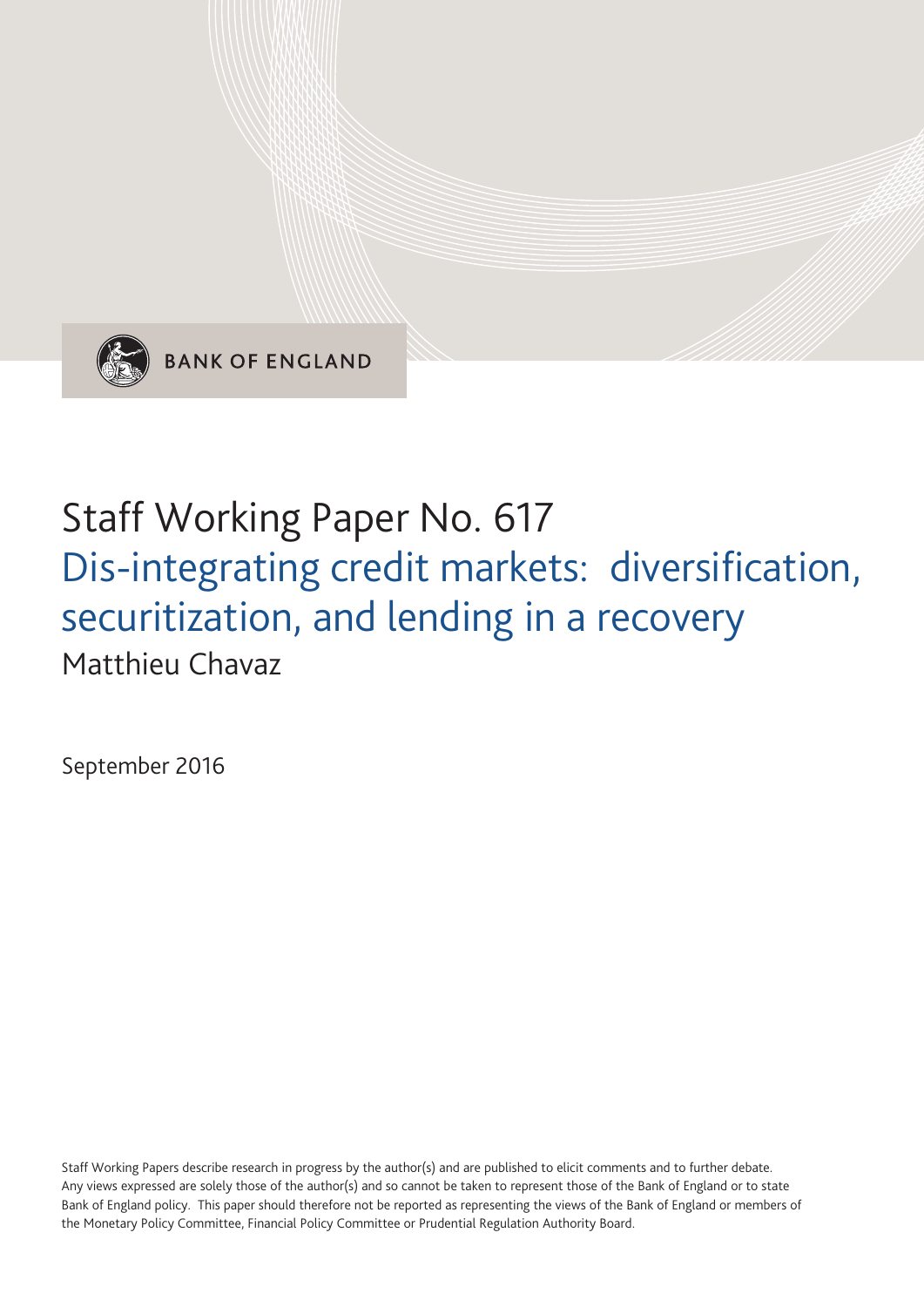

**BANK OF ENGLAND** 

## Staff Working Paper No. 617 Dis-integrating credit markets: diversification, securitization, and lending in a recovery Matthieu Chavaz<sup>(1)</sup>

## **Abstract**

Using exogenous variation in exposure to hurricanes, this article explores how differently diversified US banks lend during the protracted recovery from a major downturn. Compared to diversified banks, local banks (i) originate a higher share of new mortgage and small business loans in affected areas, but (ii) sell a higher share of the new mortgages into the secondary market. These results suggest a pattern of specialization, whereby loans in affected areas are increasingly originated by banks with special abilities or incentives to seize opportunities in a distressed market, but increasingly transferred to agents which can better support the associated risk.

(1) Bank of England. Email: matthieu.chavaz@bankofengland.co.uk

This paper was previously circulated as: 'Riders of the storm — economic shock and bank lending in a natural experiment'. I thank the members of my thesis jury — Cedric Tille, Marc Flandreau, and Charles Calomiris — for guidance. For helpful comments, I also would like to thank Jean-Louis Arcand, Neil Bhutta, Benjamin Collier, Jess Cornaggia, Justin Gallagher, Solomon Hsiang, Vasso Ioannidou, Rustom Irani, Frederic Malherbe, David Martinez, Joseph Mason, Ugo Panizza, Amar Radia, Rodney Ramcharan, Kristle Romero Cortes, Farzad Saidi, Neeltje Van Horen, Razvan Vlahu, Tomasz Wieladek, as well as participants in the 2015 Atlanta Fed Real Estate conference, 8th FIRS conference, CEPR SwissWinter Financial Intermediation conference, Bocconi Carefin conference, 3rd Banco de Espana-World Bank conference, Erasmus Credit Conference, UniCredit Young Economists conference, De Nederlandsche Bank (DNB), Bank of England and Graduate Institute research seminars. This paper has benefited from financial support from the Swiss National Science Foundation (Sinergia project 'Macroeconomics of Financial Crises') and from the hospitality of De Nederlandsche Bank. All errors are mine. This work does not necessarily reflect the views of the Bank of England.

Information on the Bank's working paper series can be found at www.bankofengland.co.uk/research/Pages/workingpapers/default.aspx

Publications Team, Bank of England, Threadneedle Street, London, EC2R 8AH Telephone  $+44$  (0)20 7601 4030 Fax  $+44$  (0)20 7601 3298 email publications @bankofengland.co.uk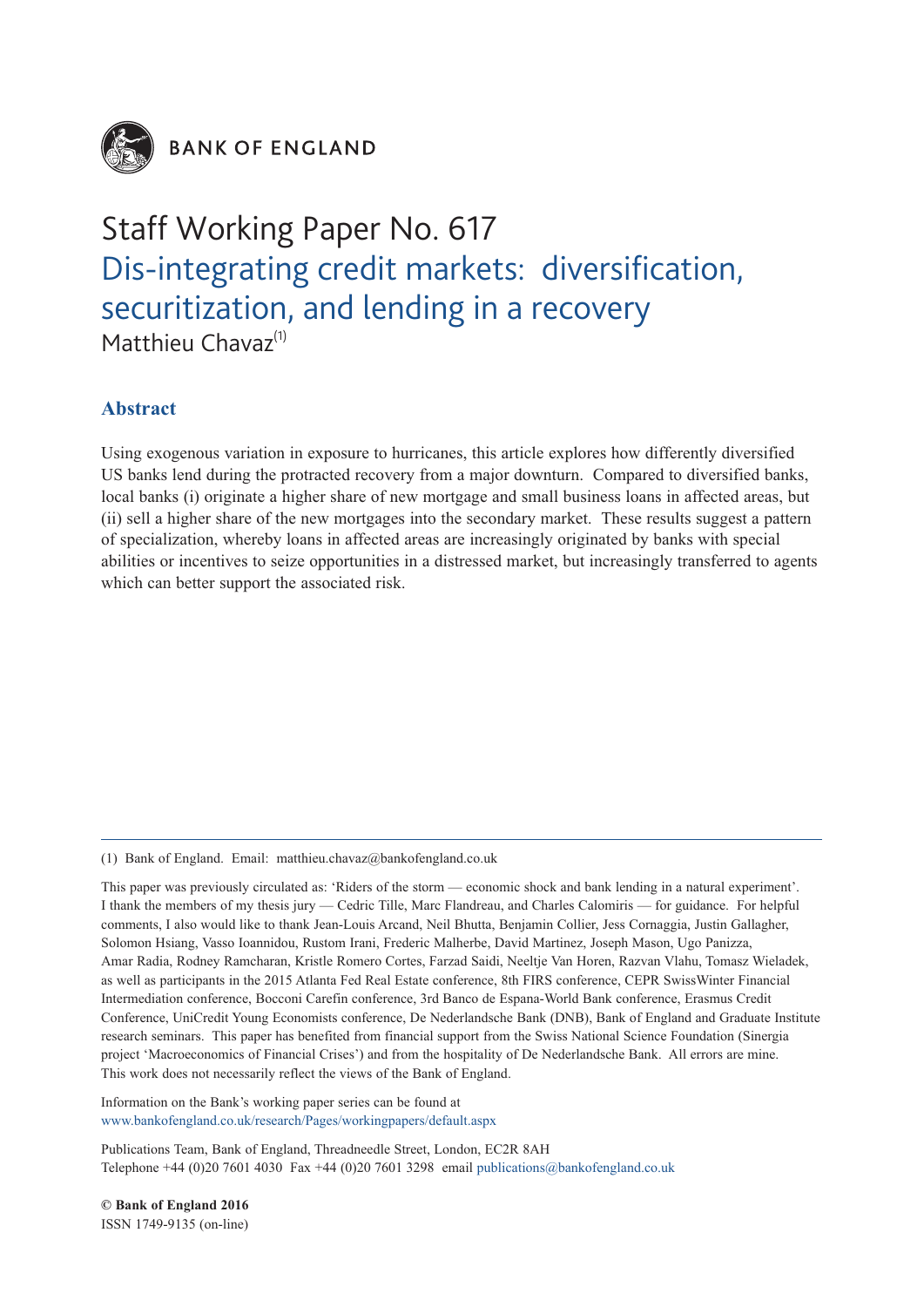## **1 Introduction**

Access to bank credit can play a key role in an economy recovering from a major downturn. However, the ability or willingness of banks to lend in a recovery might be hampered by both (i) tightening financial constraints and (ii) declining or more uncertain profitability of new lending [\(Gilchrist et al.,](#page-34-0) [2014\)](#page-34-0). Scholars and policymakers have long been interested in whether local or geographically diversified banks are more likely to lend in such circumstances, be it in the case of the Great Depression, the 1980s farm debt crisis or, more recently, the protracted recovery from the 2007-2009 Great Recession [\(Bernanke,](#page-32-0) [2011\)](#page-32-0).<sup>[1](#page--1-0)</sup>

The recurrence of this interest reflects a theoretical puzzle. On the one hand, local banks in affected areas should be more vulnerable to losses in income or access to external finance arising from the shock, and thus to tightening financial constraints. This *financial capacity channel* suggests that lending to affected areas should stem from diversified banks.<sup>[2](#page--1-0)</sup>

On the other hand, local banks may find it more profitable to keep on lending to affected areas due to their lending technology or ex-post incentives, relative to lending elsewhere. Given their superior local knowledge, local banks may have an advantage in screening, monitoring and pricing new loans despite depressed or uncertain collateral values. $<sup>3</sup>$  $<sup>3</sup>$  $<sup>3</sup>$  They may also bene-</sup> fit more from doing so if originating-and-selling new loans yields immediate fee income, or if new loans have affect local house prices and activity positively.[4](#page--1-0) This *relative profitability channel* suggests that lending to affected areas should stem from local banks.

<sup>&</sup>lt;sup>1</sup>See [Sprague](#page-37-0) [\(1903\)](#page-37-0) for an early discussion, [Carlson and Mitchener](#page-33-0) [\(2009\)](#page-33-0) for a study of branching and bank performance in 1930s California, and [Calomiris et al.](#page-33-1) [\(1986\)](#page-33-1) for a discussion on branching restrictions during the 1980s agricultural bust.

<sup>&</sup>lt;sup>2</sup>This effect is consistent with models featuring a bank lending channel, whereby banks' assets deteriorate in a downturn, lowering their lending capacity if they face frictions in raising external finance [\(Stein,](#page-37-1) [1998\)](#page-37-1).

<sup>&</sup>lt;sup>3</sup>This effect is consistent with models featuring a balance sheet channel [\(Bernanke and Gertler,](#page-32-1) [1989\)](#page-32-1), whereby borrower collateral deteriorates during downturns, increasing lenders' need to invest in screening [\(Ruckes,](#page-37-2) [2004\)](#page-37-2) or monitoring [\(Holmstrom and Tirole,](#page-35-0) [1997\)](#page-35-0). That local banks may have an advantage at doing so is consistent with evidence that local lenders accumulate more knowledge of their core mortgage market in normal times and thus accept more information-intensive loans [\(Loutskina and Strahan,](#page-35-1) [2011\)](#page-35-1).

<sup>&</sup>lt;sup>4</sup>The former effect is consistent with models showing that financially constrained firms are more prone to invest in a project whose profitability becomes more uncertain, but yields an immediate cash-flow [\(Boyle and Guthrie,](#page-32-2) [2003\)](#page-32-2). The second effect is consistent with evidence that credit supply has positive externalities, such that banks are more prone to keep on lending to an area in which they have a higher share of the outstanding loans [\(Favara](#page-34-1) [and Giannetti,](#page-34-1) [2015\)](#page-34-1).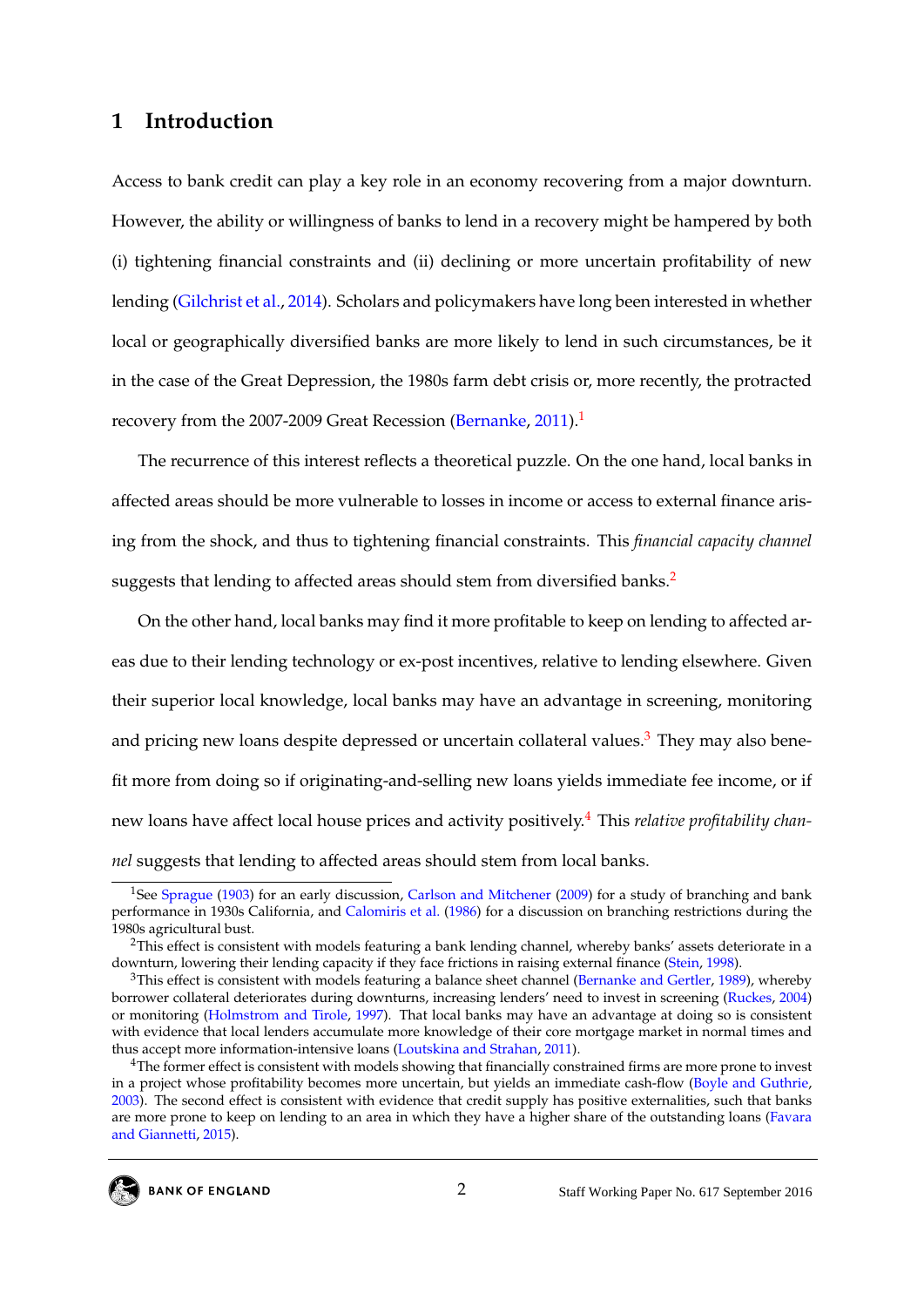Given these opposite effects, the issue of *who* lends in a recovery is an empirical one. Available evidence is scant, not least for the US. This may partly be due to the need to isolate empirically a prolonged shock to banks' financial capacity and loan profitability that affects a clearly identifiable yet randomly selected subset of the population, unlike downturns originating in part in the banking sector like the Great Recession.

This paper addresses this challenge by studying bank lending during the protracted recovery from the 2005 hurricane season - the costliest natural disaster in recorded US history. Together, Hurricanes Katrina, Rita, Wilma, and Dennis damaged 1.19 million housing units, a large part of which were insufficiently insured. Combined with policy mismanagement, environmental hazards, and the permanent displacement of 1.5 million persons, these exceptional destructions shed acute uncertainty about the ability of most affected areas to recover within less than a decade. This dire recovery prospect contrasts with the average US hurricane, which has little sustained effect on income, population or growth.<sup>[5](#page--1-0)</sup>

Given the shock to collateral and economic prospects, the experiment exposes banks to the two key features of recovery periods, namely (i) potentially tightening financial constraints due to substantial income losses and asset impairment, and (ii) more costly or uncertain new lending opportunities, for instance owing to difficulties in appraising collateral values in devastated areas or monitoring borrowers with uncertain future creditworthiness. A crucial difference, however, is that the distribution, severity and timing of this shock are unambiguously exogenous and unpredictable [\(Nordhaus,](#page-36-0) [2010\)](#page-36-0). This allows to identify the causal impact of a downturn on credit allocation for differently diversified banks, and thus to disentangle the two conflicting channels of interest.

The baseline test compares the way a bank's mortgage lending changes in affected counties - compared to elsewhere and before the shock - depending on its geographic diversification. If the financial capacity channel dominates (local banks have a smaller financial capacity after the

<sup>&</sup>lt;sup>5</sup>See [Kates et al.](#page-35-2) [\(2006\)](#page-35-2) for an early assessment of the New Orleans area's recovery prospects in the aftermath of Katrina, and [Deryugina](#page-33-2) [\(2013\)](#page-33-2) and [Strobl](#page-37-3) [\(2011\)](#page-37-3) for evidence on the impact of average hurricanes.

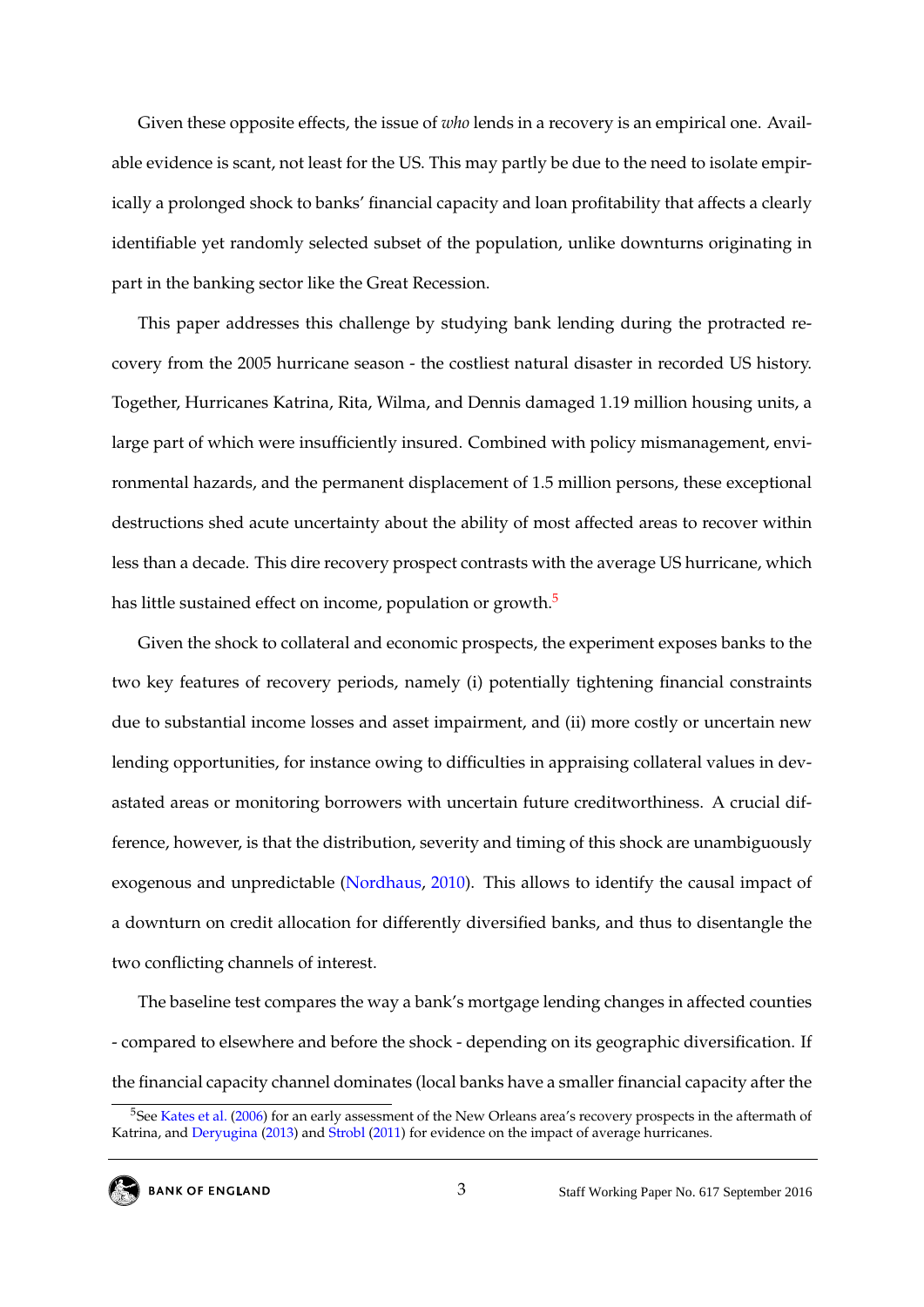shock), a local bank in the affected area should have a *lower* lending growth in affected counties than a better diversified bank. If the relative loan profitability channel dominates (local banks have better technology or higher incentives to lend in affected areas), the opposite should hold. I use wind speed to delineate affected counties, and the share of a bank's branches inside these counties to measure its diversification. I control for unobservable heterogeneities across banks and areas and for loan demand using bank-county and county-time fixed effects.

I find robust evidence that the loan profitability channel dominates. This effect is sizable. A 10% higher share of branches in affected counties is associated with a 9.2% higher (log) lending growth in affected counties. So, for instance, a New Orleans community bank has a 92% marginally higher (log) growth in affected counties compared to a bank without any branch in affected counties like Bank of America. This implies that the affected areas' mortgage markets become less geographically integrated, which I dub the *dis-integration effect*. This effect could be explained by local banks receiving more loan applications after the shock, or by lending incentives being distorted by government interventions. However, I find similar results when using the share of accepted loans as alternative dependent variable in order to control for borrower sorting more finely, as well as when controlling for regulatory forbearance and leniency, and dropping mortgages guaranteed or purchased by Government-Sponsored Enterprises (GSEs).

I find a similar dis-integration effect in a broader analysis of disasters spanning the 2000- 2010 period, using a novel dataset of county-level flood insurance payouts, as well as when replicating the baseline regression using small business lending data. This suggests that the dis-integration effect is not unique to the post-2005 period or the mortgage market.

Having established *who* lends in affected areas, I then investigate *how* local banks adjust lending after the shock. I identify two main margins of adjustment. First, local banks accept a higher share of applications received in affected counties, but a lower share in unscathed counties. Second, local banks increase the share of applications from affected counties that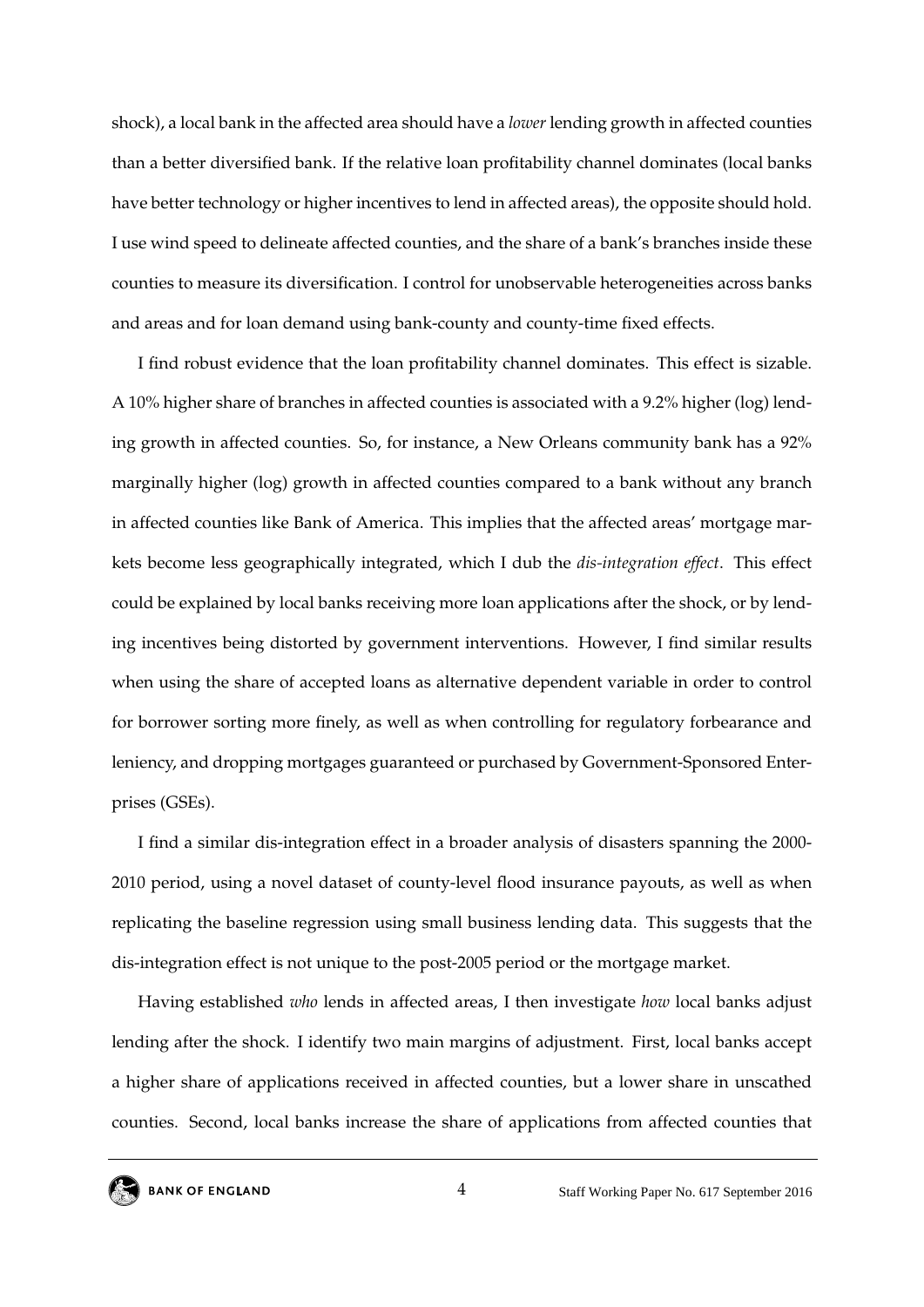they originate-and-sell into the secondary mortgage market. This suggests that loan sales allow local banks to accept more new loans in affected counties, which they have an advantage or greater incentive to originate according to the relative profitability channel, but a disadvantage to finance according to the financial capacity channel. Equivalently, loan sales allow local banks to exploit their comparative advantage in lending to affected markets while earning fee income, thus mitigating possible financial constraints, and transferring the associated risk to agents with a better financial capacity to bear it.

The third part of the paper discusses *why* local banks seem to find it more profitable than diversified banks to lend in affected areas. I investigate four non-mutually exclusive channels. I find evidence suggestive of local banks having both (i) a comparative advantage and (ii) a greater ex-post benefit to lend in affected areas. Consistently with the former motive, I find that local banks are most prone to accept information-intensive (non-prime) mortgage applications in affected counties, i.e. loans whose origination should be particularly costly in a distressed environment and which may thus benefit from local knowledge. Consistently with the latter motive, I find that local banks also, albeit to a lesser extent, increase acceptances of non-information-intensive (prime) applications, i.e. loans that can be sold easily and generate immediate fee income. Combined, these two results suggest that the possibility to originate and sell prime loans can help local banks to originate and retain information-intensive loans (their "traditional" role) even when being potentially constrained.

A third hypothesis is that the shock deteriorates local banks' charter value and capital, increasing their incentive to take risk. Inconsistent with a risk-shifting motive, I find that lower capitalized local banks do not accept more loans in affected counties. Fourth, lending in affected areas could be more beneficial for local banks if it has positive externalities on local house prices and economic activity [\(Favara and Giannetti,](#page-34-1) [2015\)](#page-34-1). Inconsistent with this hypothesis, I find that a local bank does not accept more loans in an affected census tract in which it owns a higher share of outstanding mortgages.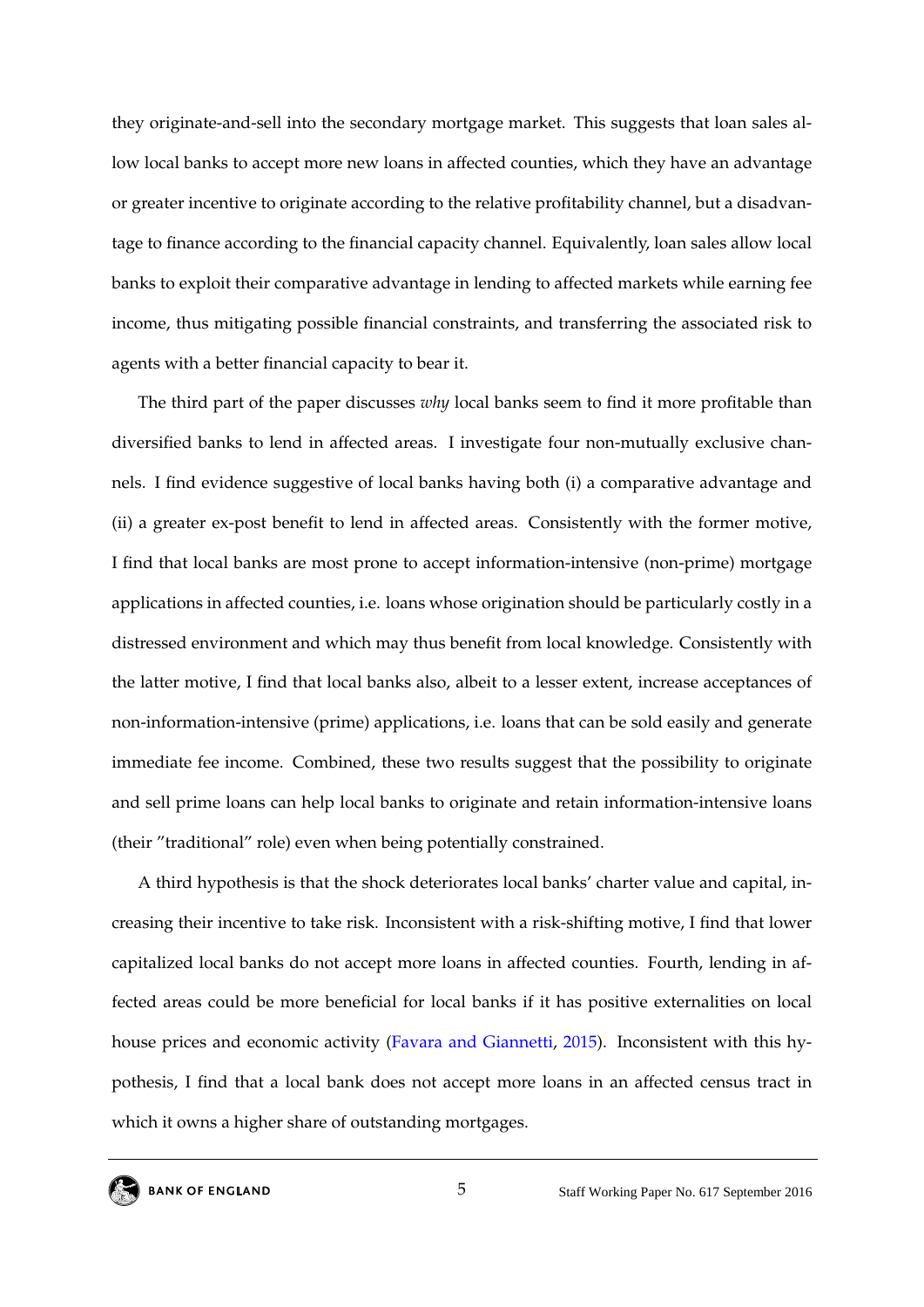#### **2 Contributions to Existing Literature**

The paper's main contribution is to document how how differently diversified banks contribute to lend in an economy recovering from an unambiguously exogenous downturn. The results suggest a new pattern of specialization in the two key steps in the loan production function. First, the origination of new loans in affected areas is increasingly taken on by banks whose local focus gives them special abilities and incentives to lend in distressed circumstances. Second, the financing of these loans is increasingly transfered to secondary market participants whose (presumed) diversification gives them an advantage in supporting the associated risk.

These findings contribute to three main strands of the literature. First, local and diversified banks' lending technologies are known to differ in normal times. Local banks specialize in serving information-intensive borrowers, such as small businesses [\(Berger et al.,](#page-32-3) [2005\)](#page-32-3) or non-prime mortgagors<sup>[6](#page--1-0)</sup> [\(Loutskina and Strahan,](#page-35-1) [2011\)](#page-35-1). They also tend to hold these loans on their balance-sheet rather than sell them. Thus, it is unclear whether they can also do so in a recovery period, during which they are more likely to be financially constrained. My findings suggest that they can, but must increase loan sales to do so. Local banks increase originations of both prime and non-prime mortgages, which suggests that the possibility to liquidate the former allows to finance the latter. This pattern contrasts with evidence that community banks curtailed lending during the Great Recession, which [DeYoung et al.](#page-33-3) [\(2015\)](#page-33-3) attribute to these banks' inability to liquidate outstanding small business loans in order to preserve their lending capacity.

Second, the results speak to a literature stressing the benefits of securitization in mitigating banks' financial frictions, such as shortages of cheap deposit funding [\(Loutskina and Strahan,](#page-36-1) [2009;](#page-36-1) [Loutskina,](#page-35-3) [2011\)](#page-35-3). My findings suggest that following a major shock, loan sales also allow

<sup>6</sup>These are mortgages which cannot be underwritten and sold into the secondary market using standardized information (such as credit scores) and screening techniques (such as automated underwriting softwares).

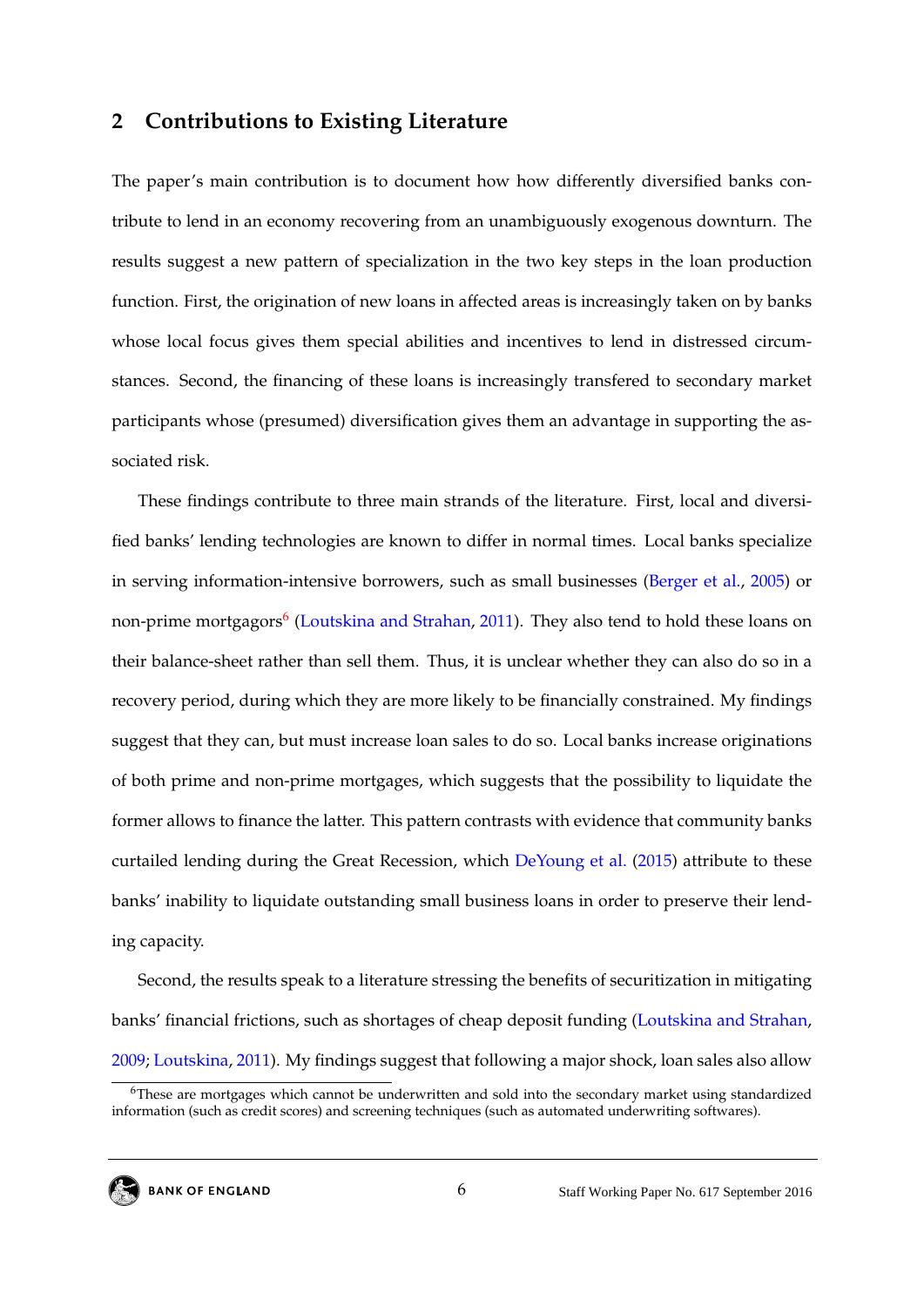vulnerable banks to keep on lending while compensating income losses.

Third, the findings contrast with earlier literature suggesting that the geographic integration of regional US credit markets should increase after a regional shock, for instance because diversified banks should be better able to lend to distressed small businesses than local banks [\(Demyanyk et al.,](#page-33-4)  $2007$  $2007$ ).<sup>7</sup> Using disaggregated lending data in a quasi-experimental set-up, and also considering the role of securitization, I find that the *origination* of credit dis-integrates geographically (new loans are more likely to be issued by local banks) but its *funding* further integrates (these new loans are more likely to be sold to (presumably) diversified secondary market agents). This finding adds to evidence that securitization has increased the integration of regional US mortgage markets during the boom years [\(Loutskina and Strahan,](#page-35-4) [2012\)](#page-35-4).

Finally, my findings are consistent with three papers developed in parallel to mine. [Romero C](#page-37-4)ortés [and Strahan](#page-37-4) [\(2014\)](#page-37-4) show that small US banks exposed to milder hurricanes from 2000 to 2012 cut mortgage lending in unaffected areas. This suggests that these banks have an advantage in lending in affected areas, which is consistent with my findings. However, the paper does not discuss the reasons behind this advantage, nor studies lending in affected areas. Using the same shocks, Romero Cortés [\(2014\)](#page-37-5) finds that job creation and retention is higher in affected areas with a larger presence of local banks. However, she does not use disaggregated loan data, nor explores the role of securitization. While their main focus is elsewhere, [Gallagher](#page-34-2) [and Hartley](#page-34-2) [\(2014\)](#page-34-2) find that New Orleans neighborhoods flooded by Katrina that had a larger presence of local banks registered lower reductions in aggregate household mortgage debt and higher lending growth. This suggests that local banks have an interest in encouraging households to rebuild rather than to repay and emigrate. Again, my findings are consistent, albeit based on a different question and approach.<sup>[8](#page--1-0)</sup>

 $7$ [Morgan et al.](#page-36-2) [\(2004\)](#page-36-2) show that markets could either integrate or dis-integrate following a regional shock, depending on the weight of the aggregate local shock to bank capital and borrower collateral. However, their model does not differentiate between differently diversified banks and does not consider loan securitization. My empirical model holds the local aggregate amount of bank capital and collateral fixed via fixed effects.

<sup>&</sup>lt;sup>8</sup>[Berg and Schrader](#page-32-4) [\(2012\)](#page-32-4) and [Lambert et al.](#page-35-5) [\(2015\)](#page-35-5) also exploit natural disasters to explore questions around relationship lending in emerging markets and bank capital management, respectively.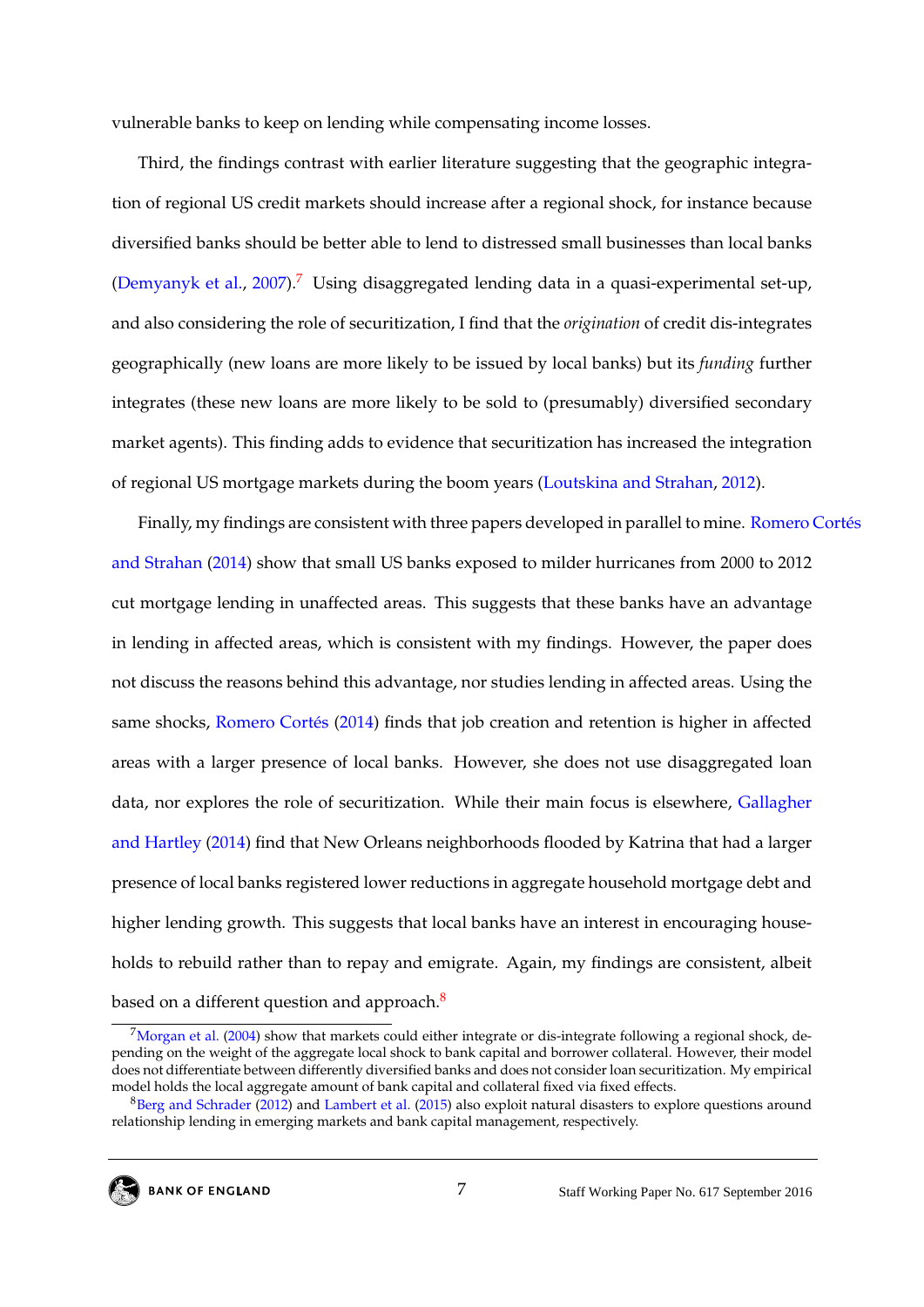#### <span id="page-8-0"></span>**3 The 2005 Hurricane Season**

This section provides background information establishing that the 2005 hurricane season exposes banks to the two key features of a recovery period [\(Gilchrist et al.,](#page-34-0) [2014\)](#page-34-0), namely a shock to (i) banks' financial capacity and (ii) to the profitability of new lending.

The 2005 hurricane season stands out by its unprecedented magnitude. Katrina has been the deadliest and costliest natural disaster in recent US history (1900 onwards), with losses in excess of \$ 108 billion [\(Blake et al.,](#page-32-5) [2007\)](#page-32-5). Wilma, Rita and Dennis have been respectively the fifth, seventh and 18th costliest hurricanes, with combined damages of \$ 35.5 billion. The damages to the housing stock illustrate the scale of destructions most strikingly. Together, the 2005 hurricanes damaged 1.2 million housing units, of which 300,000 were totally destroyed or very seriously damaged [\(Department of Housing and Urban Development,](#page-33-5) [2006\)](#page-33-5).

One first consequence of such destruction of collateral is to increase banks' financial vulnerability. Damages caused by an average US hurricane are typically covered by a combination of public and private insurance [\(Deryugina,](#page-33-2) [2013\)](#page-33-2). After Katrina, in contrast, only 30 to 60% of affected Louisiana households were covered by flood insurance, such that 25% of mortgages in the state were past-due as of the third quarter of 2005 [\(Overby,](#page-36-3) [2007\)](#page-36-3). Payment collection was made even more difficult by the displacement of around 1.5 million individuals after Katrina [\(Groen and Polivka,](#page-34-3) [2008\)](#page-34-3). A majority of lenders introduced 30- to 90-day waivers on mortgage payments. Loan losses were compounded by parallel interruptions of interest payment on local government debt [\(Brown,](#page-32-6) [2005\)](#page-32-6). Consistently with access to external finance suffering from heightened asset opacity [\(Stein,](#page-37-1) [1998\)](#page-37-1), some banks also reported increasing difficulties in raising wholesale deposits or selling mortgages [\(The American Banker,](#page-37-6) [2006a\)](#page-37-6). Appendix section [A](#page-38-0) documents more formally that the shock has decreased banks' income and capitalization, and increased non-performing loans.

A second consequence of the shock is its impact on the profitability of lending in affected areas. In theory, lending costs increase in a downturn because depressed collateral exacerbates

8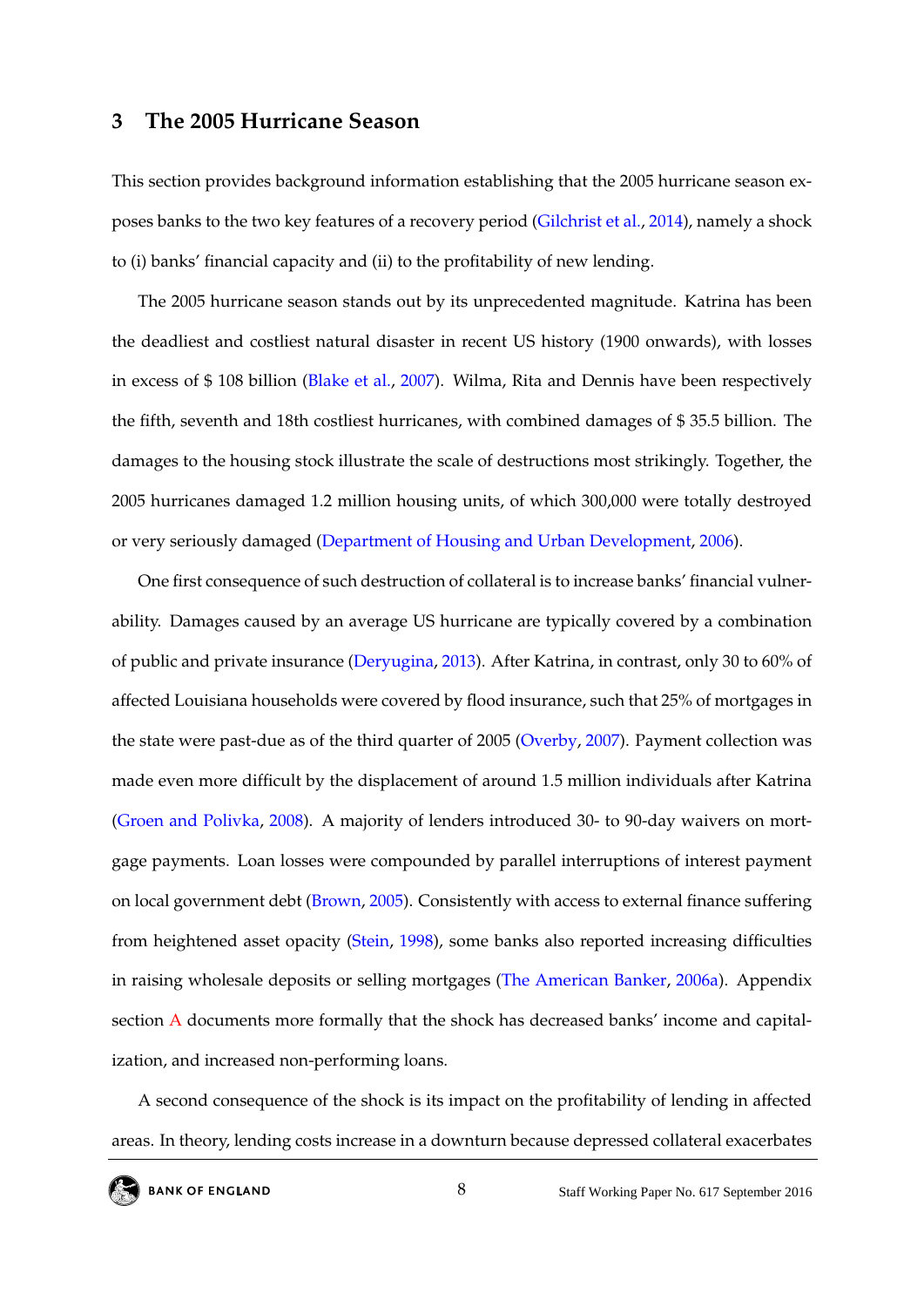agency frictions between banks and borrowers, increasing the necessity and costs of screen-ing and monitoring.<sup>[9](#page--1-0)</sup> Anecdotal evidence suggests a number of concrete manifestations of this phenomenon. For instance, banks reported increasing difficulties in appraising property values in devastated areas due to the absence of comparable sales.<sup>[10](#page--1-0)</sup> Some also reported a growing need to monitor construction works closely due to a surge in cases of fraud.<sup>[11](#page--1-0)</sup> Finally, some potential secondary market buyers like GSEs required additional information from orig-inators, for instance hard evidence for the impact of the hurricane on mortgage applicants.<sup>[12](#page--1-0)</sup> In the immediate aftermath of the shock, these challenges were compounded by infrastructure damages. 98 bank branches had not re-opened as of December 2005 [\(Brown,](#page-32-6) [2005\)](#page-32-6), some were looted, and premise destructions inflicted important damages on IT systems and paperwork.

One further unique feature of the shock compared to other hurricanes is that the damages it inflicted were particularly long-lasting. Population displacement and exogenous constraints around reconstruction (such as environmental hazards, delays in insurance payouts or uncertainties around planning restrictions) raised acute concerns around the ability of the region to recover in less than eight to 11 years [\(Kates et al.,](#page-35-2) [2006\)](#page-35-2). This prediction was reiterated later on as, three years after the shock, population and housing and labor markets had not returned to their pre-shock level [\(Vigdor,](#page-37-7) [2008\)](#page-37-7). Thus, the shock should not only have altered the cost of lending in its immediate aftermath, but also the longer-term profitability of lending in areas with particularly uncertain recovery prospects.<sup>[13](#page--1-0)</sup>

<sup>&</sup>lt;sup>9</sup>See for instance [Bernanke and Gertler](#page-32-1) [\(1989\)](#page-32-1) and [Holmstrom and Tirole](#page-35-0) [\(1997\)](#page-35-0).

 $10$ [The American Banker](#page-37-6) [\(2006a\)](#page-37-6). Regulators and potential secondary market buyers routinely require appraisals to be based on evidence from comparable transactions - a mechanically rare occurrence in such a distressed environment. This issue was so acute that it prompted bank regulators to relax appraisal requirements for properties in affected areas under some specific conditions. In return however, banks had to provide other additional information [\(Department of the Treasury et al.,](#page-33-6) [2005\)](#page-33-6).

<sup>&</sup>lt;sup>11</sup>The [New York Times](#page-36-4) [\(2015\)](#page-36-4), for instance, relates the strategy of New Orleans Liberty Bank in this context: "Liberty tried making loans in the Lower Ninth Ward. [...] employees needed to be just as hands-on there. Contractor fraud was rampant then, especially in lower-income communities, and Liberty's staff, as it did elsewhere in the city, would offer lists of recommended contractors and monitor their progress to make sure the work was being done".

<sup>&</sup>lt;sup>12</sup>GSEs issued special guidelines requesting additional information for non-prime loans originated in affected areas (see section [6.1.2](#page-18-0) for details). This suggests that a substantial share of loans in affected areas could not be originated using standardized data and screening techniques.

 $13$ While the shock unambiguously impacts the quality of new lending opportunities, it does not necessarily increase the aggregate demand volume in affected areas. Intuition suggests that housing damages must increase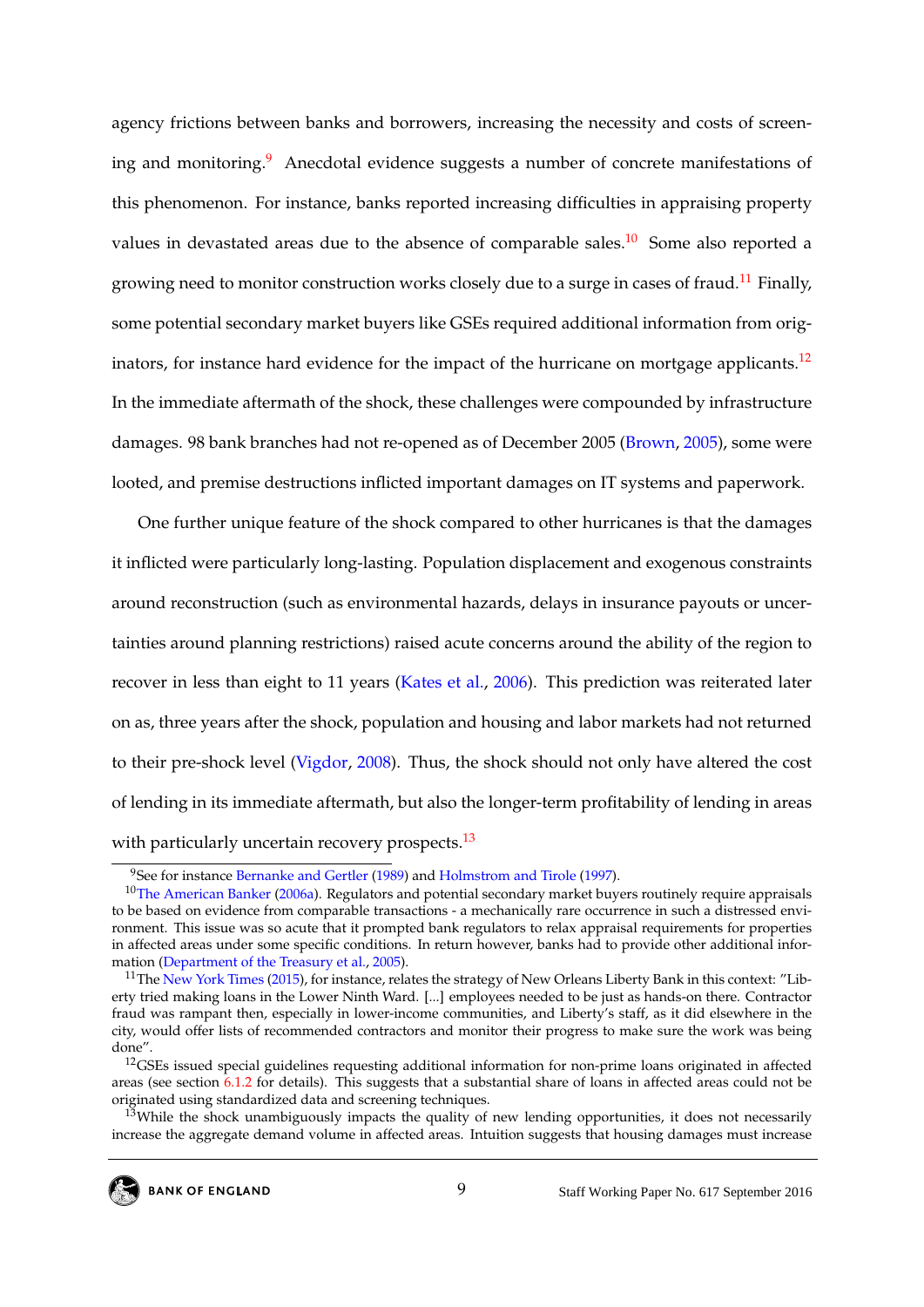#### <span id="page-10-1"></span>**4 Hypotheses & Identification Strategy**

The previous section has shown that the 2005 hurricane season can be summed up as a shock to (i) banks' financial capacity and (ii) the profitability of new lending in affected areas relative to lending elsewhere. The puzzle raised in the introduction is that local banks in the affected areas should be more vulnerable to the former shock, but less to the latter. To see which of these effects dominates empirically, the baseline test investigates how a bank's mortgage lending growth changes in affected counties depending on how geographically diversified it is from the point of view of the affected area. The empirical model is as follows:

<span id="page-10-0"></span>
$$
\Delta Loan_{b,c,t} = \beta_1 \cdot Local_{b,t} + \beta_2 \cdot Affected_{c,t} \times Local_{b,t}
$$
  
+  $\beta_3 \cdot BankControls_{b,t} + \beta_4 \cdot BorrowerControls_{b,c,t}$   
+  $CountryYearF.E.c,t + BankCountryF.E.b,c + \epsilon_{b,c,t},$  (1)

where ∆*Loanb*,*c*,*<sup>t</sup>* is the (log) growth of bank *b*'s mortgage origination volume in county *c* and year *t*. *A f f ectedc*,*<sup>t</sup>* is 0 until the shock (2003-2005), and 1 thereafter (2006-2008) if *c* is hit. *Localb*,*<sup>t</sup>* is 0 until 2005, and the pre-shock share of *b*'s branches located inside affected counties thereafter.[14](#page--1-0)

The variable of interest is  $Affected_{c,t} \times Local_{b,t}$ . If the financial capacity channel dominates,  $\beta_2$  should be negative (the more local a bank, the lower its lending growth in affected counties). This effect is consistent with local banks being more vulnerable to losses in income (via payment arrears or outright defaults) and access to external finance (via increased asset opacity) than banks whose outstanding assets are diversified across geographic areas. That banks

 $^{14}$ Affected<sub>c,t</sub> and Local<sub>b,t</sub> can be respectively decomposed as Affected<sub>c</sub> × Post<sub>t</sub> and Local<sub>b</sub> × Post<sub>t</sub>, where Post<sub>t</sub> is 0 until 2005 and 1 thereafter, and  $\hat{Affected}_c$  and  $Local_b$  are time-invariant county affectedness and bank-level diversification measures, respectively. *Af fected<sub>c</sub>* and *Affected<sub>c,t</sub>* drop from the model due to the county-year fixed effect. *Local<sub>b</sub>* and *Local<sub>b</sub>*  $\times$  *Affected<sub>c</sub>* drop because of the bank-county fixed effect.



mortgage demand. But this effect may be offset by out-migration from affected areas. Indeed, the number of severely or totally damaged housing units (300,000) is outweighed by the number of individuals permanently displaced from the New Orleans area (about 1,500,000).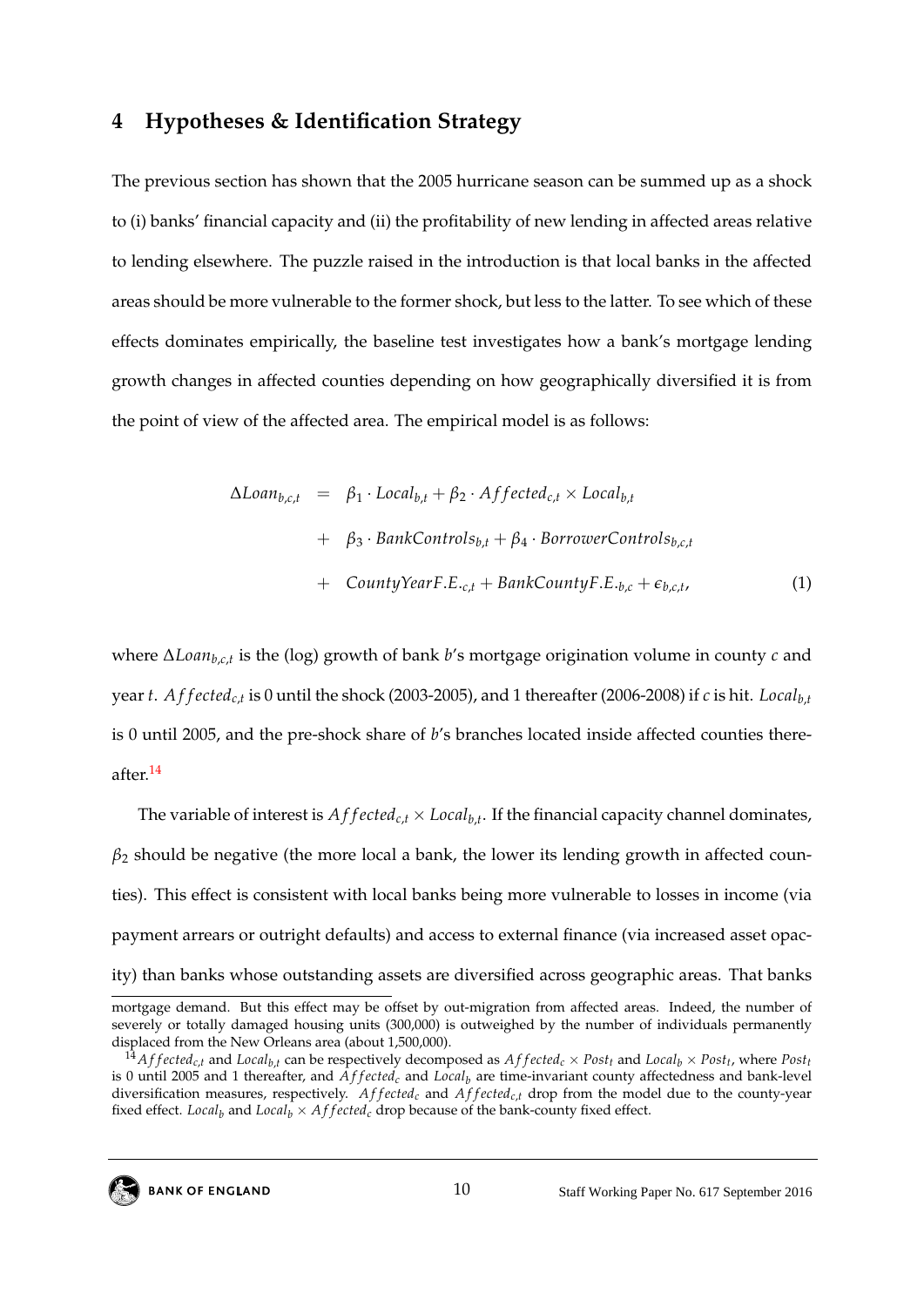cannot perfectly compensate these losses by raising external finance is consistent with various agency frictions embedded in models of the bank lending channel (e.g. [Stein](#page-37-1) [\(1998\)](#page-37-1)).

In contrast, if the relative profitability channel dominates, *β*<sup>2</sup> should be positive (the more local a bank, the higher its lending growth in affected counties). This effect is consistent with the shock to the profitability of lending in affected areas relative to that of lending elsewhere being comparatively smaller for a local bank. For instance, the shock to borrower collateral may increase the necessity or cost of screening [\(Ruckes,](#page-37-2) [2004\)](#page-37-2) or monitoring [\(Bernanke and](#page-32-1) [Gertler,](#page-32-1) [1989;](#page-32-1) [Holmstrom and Tirole,](#page-35-0) [1997\)](#page-35-0) borrowers. Local banks may have a technological advantage in doing so since they accumulate a better knowledge of local borrowers and mortgage markets in normal times [\(Loutskina and Strahan,](#page-35-1) [2011\)](#page-35-1). Second, they may also have a greater incentive to exploit this advantage if it allows them to earn immediate cash from loan sales, thereby mitigating financial constraints, or if keeping on lending has positive externalities on local house prices and economic activity [\(Favara and Giannetti,](#page-34-1) [2015\)](#page-34-1), thereby shoring up local banks' long-term profitability.

*BankControlsb*,*<sup>t</sup>* is a set of time-varying bank controls (see section [5.3\)](#page-16-0). *BorrowerControlsb*,*c*,*<sup>t</sup>* is a set of borrower controls averaged by bank-county-year, including income, ethnicity, sex, loan size, loan-to-income, and neighborhood income and minority population (section [5.2\)](#page-14-0).

The fixed effects address two distinct challenges for identification. A first concern is that the behaviour of banks with a different diversification may differ on average for reasons imperfectly correlated with *BankControlsb*,*<sup>t</sup>* (e.g. differences in corporate governance or risk aversion), especially in areas regularly prone to hurricanes like coastal Louisiana. I control for such heterogeneities via *BankCountyF*.*E*.*b*,*<sup>c</sup>* , a matrix of bank-county fixed effects.

A second concern is that credit demand may differ across affected counties and time for reasons imperfectly correlated with *BorrowerControlsb*,*c*,*<sup>t</sup>* . In the baseline regression, I control for these via *BankCountyF.E.* $_{b,c}$ *,* a matrix of county-year fixed effects. This allows  $\beta_2$  to identify a pure supply-side effect, unless (i) the volume of unsolicited mortgage applications in affected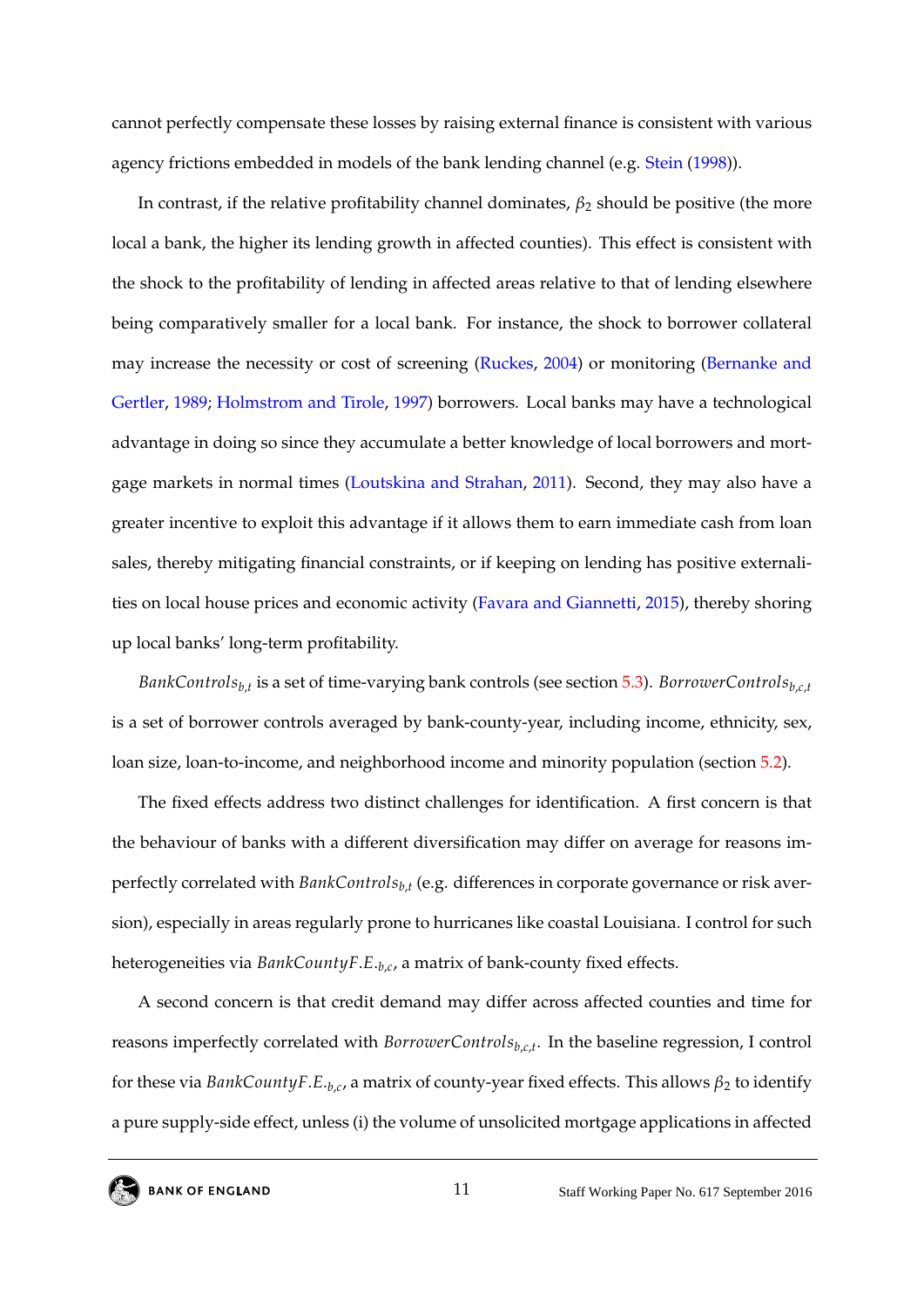counties varies systematically with *Localb*,*<sup>t</sup>* within a county-year and (ii) it does so for reasons imperfectly captured by *BorrowerControlsb*,*c*,*<sup>t</sup>* .

A violation of this assumption may bias the estimate of the supply-side effect in an ambiguous direction. For instance, in affected areas, applicants of higher (lower) unobserved quality could chose the bank they apply with based on its diversification, be it because of its perceived lending capacity (consistent with the financial capacity channel), or benefit or incentive to lend in affected areas (consistent with the relative profitability channel).

To further mitigate this concern, section [6.2](#page-23-0) estimates equation [1](#page-10-0) using the share of accepted applications for a bank-county-year as the dependent variable. Since it is akin to modeling credit supply conditional on demand, this specification allows relaxing assumptions about the *volume* of unsolicited applications. In this case,  $\beta_2$  identifies a pure supply-side effect unless (i) the *quality* of unsolicited applicants varies systematically with *Localb*,*<sup>t</sup>* within a county-year and (ii) for reasons not captured by *BorrowerControlsb*,*c*,*<sup>t</sup>* . Unlike the baseline regression, however, this set-up would not capture a bank's attempt to aggressively solicit applications following the shock, a strategy that local banks may have been prone to adopt following the shock according to anecdotal evidence.<sup>[15](#page--1-0)</sup>

#### **5 Data**

#### **5.1 Measuring Hurricane Exposure**

The main challenge in implementing the identification strategy set out above is to measure the county-specific exposure to the 2005 hurricanes  $(Affected_{c,t})$ , and the bank-specific diversification from the point of view of the affected area (*Localb*,*<sup>t</sup>* ).

Figure [1](#page-43-0) plots the track of (from left to right) Hurricanes Rita, Katrina, Dennis, and Wilma

<sup>&</sup>lt;sup>15</sup>For instance, [New York Times](#page-36-5) [\(2006\)](#page-36-5) relates that "To further bolster his flagging loan business" New Orleans Liberty Bank CEO Alden McDonald "set in motion a plan to open loan centers in strip malls in other parts of Louisiana as well as Texas and Mississippi. "I needed those fees," he said. "I needed to get my interest income up." Libertys staff was able to qualify enough people to approve \$10 million in loans in less than three months".

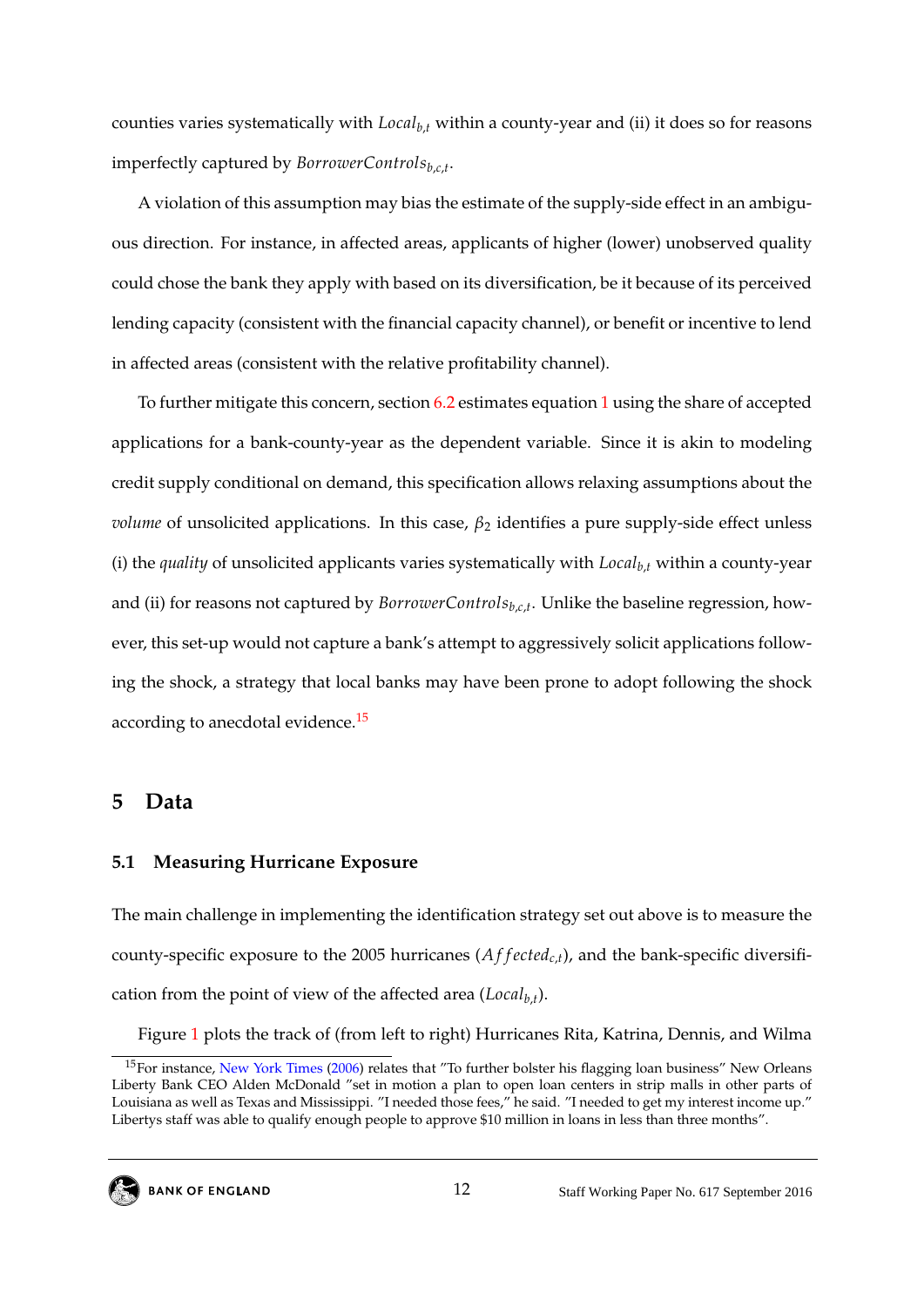on a map of the Gulf of Mexico region. The insurance literature predicts that the magnitude of damage claims across affected areas is a function of the location-specific (i) storm intensity, (ii) capital stock quality (e.g. housing) and (iii) insurance coverage [\(Mendelsohn et al.,](#page-36-6) [2012\)](#page-36-6). My benchmark proxy exploits the only unambiguously exogenous component of these three, storm intensity. Specifically, I use the National Oceanic and Atmospheric Administration (NOAA)'s H\*Wind data, which provides maximum wind speed estimates for a fine grid of geographical coordinates during each of the 2005 hurricanes under study.<sup>[16](#page--1-0)</sup> I project this grid onto county borders, as figure [2](#page-44-0) illustrates.

I then define *Af fected<sub>c,t</sub>* as 0 until 2005, and 1 thereafter if the maximum wind in county *c* exceeds 96 miles per hour. This threshold corresponds to a category 2 hurricane, characterized by "extremely dangerous wind" and "extensive damage" according to the Saffir-Simpson Scale.<sup>[17](#page--1-0)</sup> The upper panel in figure [1](#page-43-0) shows the resulting set of affected counties. For robustness checks, I alternatively use county-level presidential disaster declarations from FEMA.<sup>[18](#page--1-0)</sup> Panel 2 in figure [1](#page-43-0) shows that the resulting set of affected counties is about twice as large, which is consistent with declarations over-estimating damaged areas.<sup>[19](#page--1-0)</sup>

To measure a bank's geographic diversification from the point of view of the affected area, I use pre-shock (July 2005) branch location data from FDIC's Summary of Deposits. Specifically, *Localb*,*<sup>t</sup>* is 0 until 2005, and the share of *b*'s branches located in affected counties thereafter. After the shock, *Localb*,*<sup>t</sup>* thus varies from 0 (e.g. Bank of America, which had no single branch in

13

<sup>&</sup>lt;sup>16</sup>H\*Wind data is collected at regular frequency during storms by a combination of land-, sea-, space- and airborne observation platforms. NOAA then consolidates the raw data into "maximum sustained wind swaths", which report the maximum wind speed observed during the storm for each of the grid points.

<sup>&</sup>lt;sup>17</sup>This is the most common scale for hurricane wind-damages. See e.g. http://www.nhc.noaa.gov/aboutsshws.php. Wind-damage models may be less precise in predicting damages caused by storm surges. However, the bias should be moderate since wind speed is the strongest at landfall, and coastal areas are the most vulnerable to surges. Results are also robust to using a finer census-tract level distinction of flooded neighborhoods within the New Orleans area following [Gallagher and Hartley](#page-34-2) [\(2014\)](#page-34-2). Results are available upon request.

<sup>&</sup>lt;sup>18</sup>I only consider declarations which trigger both Individual and Public Assistance aid programs. This for instance excludes counties, for instance, that are declared as disaster-struck for being crossed by an evacuation route.

<sup>19</sup>Declarations are issued immediately after hurricanes. [Fannie Mae](#page-34-4) [\(2005\)](#page-34-4) for instance states that "*As more information became available, we learned that most of the property damage occurred in a much smaller area within the FEMA Disaster areas*". Declarations can also be subject to political biases since they may be a condition for the provision of federal disaster aid.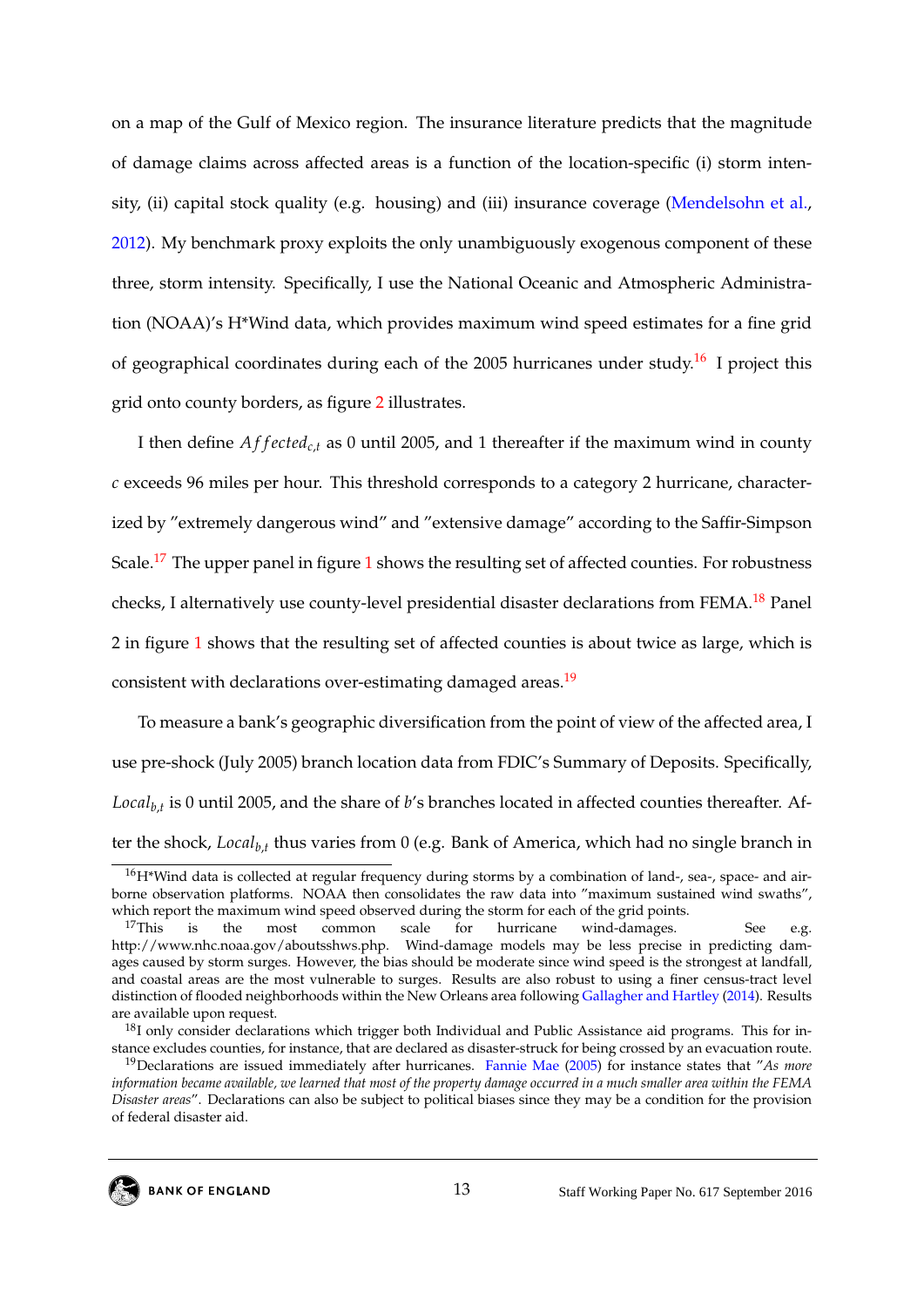affected counties) to 1 (e.g. an Orleans parish community bank). Since banks can also lend at arm's length, I alternatively use the share of a bank's retained mortgage loans given in affected counties before the shock in robustness checks.

As a further alternative to wind speed, I use a novel county-year-level dataset of National Flood Insurance Program (NFIP) payouts for the 2000-2010 period made available to me by FEMA. The NFIP is the main insurance provider in flood-prone regions, and floods are typi-cally the costliest form of hurricane damages - especially in the case of Katrina.<sup>[20](#page--1-0)</sup> I thus use this data to construct a continuous alternative to  $Affected_{c,t}$  (see sections [6.1.1](#page-17-0) and [6.1.3](#page-21-0) for details).

#### <span id="page-14-0"></span>**5.2 Bank Lending Data**

The baseline test uses mortgage lending data. The sector accounts for 30% of US credit markets [\(Gan and Riddiough,](#page-34-5) [2008\)](#page-34-5) and has a pivotal role for economic activity [\(Mian and Sufi,](#page-36-7) [2009\)](#page-36-7). Furthermore, US mortgage data is unique in its comprehensiveness and granularity, notably in terms of the geographical location of borrowers. $^{21}$  $^{21}$  $^{21}$ 

The data comes from an application-level mortgage register collected at yearly frequency under provisions of the Home Mortgage Disclosure Act (HMDA data). For each application, HMDA reports the lender identity, the geographic location of the borrower (up to the census tract level), whether the application was accepted, and whether an accepted loan was sold during the year of origination. HMDA also reports a number of borrower characteristics (loan size, income, loan-to-income, ethnicity, sex and census tract median income and minority population), which I average by bank-county-year to populate *BorrowerControlsb*,*c*,*<sup>t</sup>* , following [Gilje](#page-34-6) [et al.](#page-34-6) [\(2016\)](#page-34-6). Table [1](#page-46-0) provides further definition details.

<sup>&</sup>lt;sup>20</sup>The 2005 hurricanes have generated claims in excess of \$ 20 billion under the NFIP, twice as much as the cumulated sum of claims from the program's launch in 1969 to 2004 [\(King,](#page-35-6) [2008\)](#page-35-6).

 $^{21}$ Only a few banks are exempted from reporting with HMDA, for two reasons. First, banks are exempted if their total assets fall below a time-varying threshold value, ranging from \$ 32 (in 2002) to \$ 36 million (in 2007). Second, banks which do not have at least one branch office in a Metropolitan Statistical Area are also exempted. These two criteria may reduce the quality of coverage in rural areas. HMDA data also reports loan purchases. I drop these since my interest is in the flow of new loans.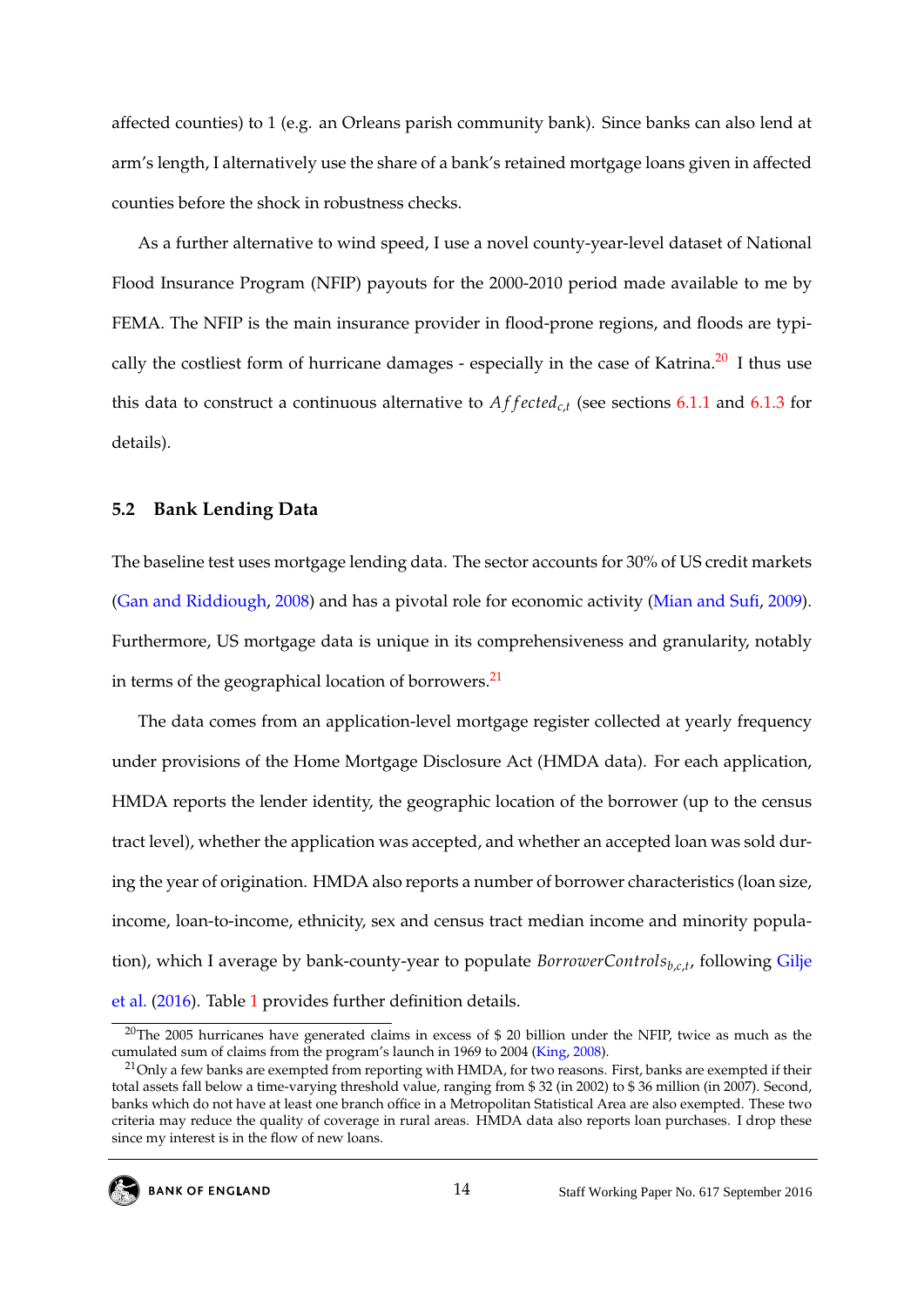I use the raw HMDA data in two different ways. First, I aggregate a bank's origination volume by county and year to compute the dependent variable for the baseline test [\(1\)](#page-10-0). I also calculate the share of accepted applications for a bank-county-year. Table [1](#page-46-0) shows that the average lending growth and acceptance rate are 8.1% and 80.3%, respectively. Second, I keep the data at the application-level, and I use a dummy for whether the application was accepted as dependent variable. This specification accounts less precisely for lending volumes due to heterogeneous loan, bank and county sizes. However, it allows for finer exploration of loan-level heterogeneities, which I exploit in section [7.](#page-24-0)

I use three years worth of data before (2003-2005) and after the shock (2006-2008). The 2005 hurricanes struck between late August (Katrina) and mid-October (Wilma). I define 2006 as the start of the shock period since housing reconstruction in most affected areas did not start until early 2006 due to exceptional destructions, environmental hazards, delays in insurance payouts, planning restrictions and populations displacements [\(Kates et al.,](#page-35-2) [2006\)](#page-35-2). These exogenous factors also imply that, as correctly anticipated after the storms [\(Kates et al.,](#page-35-2) [2006\)](#page-35-2), housing reconstruction extended over several years, which requires a large post-shock estimation window.

I focus on lending in the three states in which the bulk of damages was concentrated (Alabama, Louisiana, and Mississippi) as well as four bordering states themselves subject to hurricanes (Georgia, Florida, South Carolina, and Texas). While themselves unscathed, a number of counties may not constitute adequate control groups because of large-scale in-migration from affected counties. I thus drop counties hosting a significant number of migrants (see Appendix [B](#page-39-0) for details). Results are robust to alternative choices of time and geographic coverages, and when keeping out-migration counties inside the sample.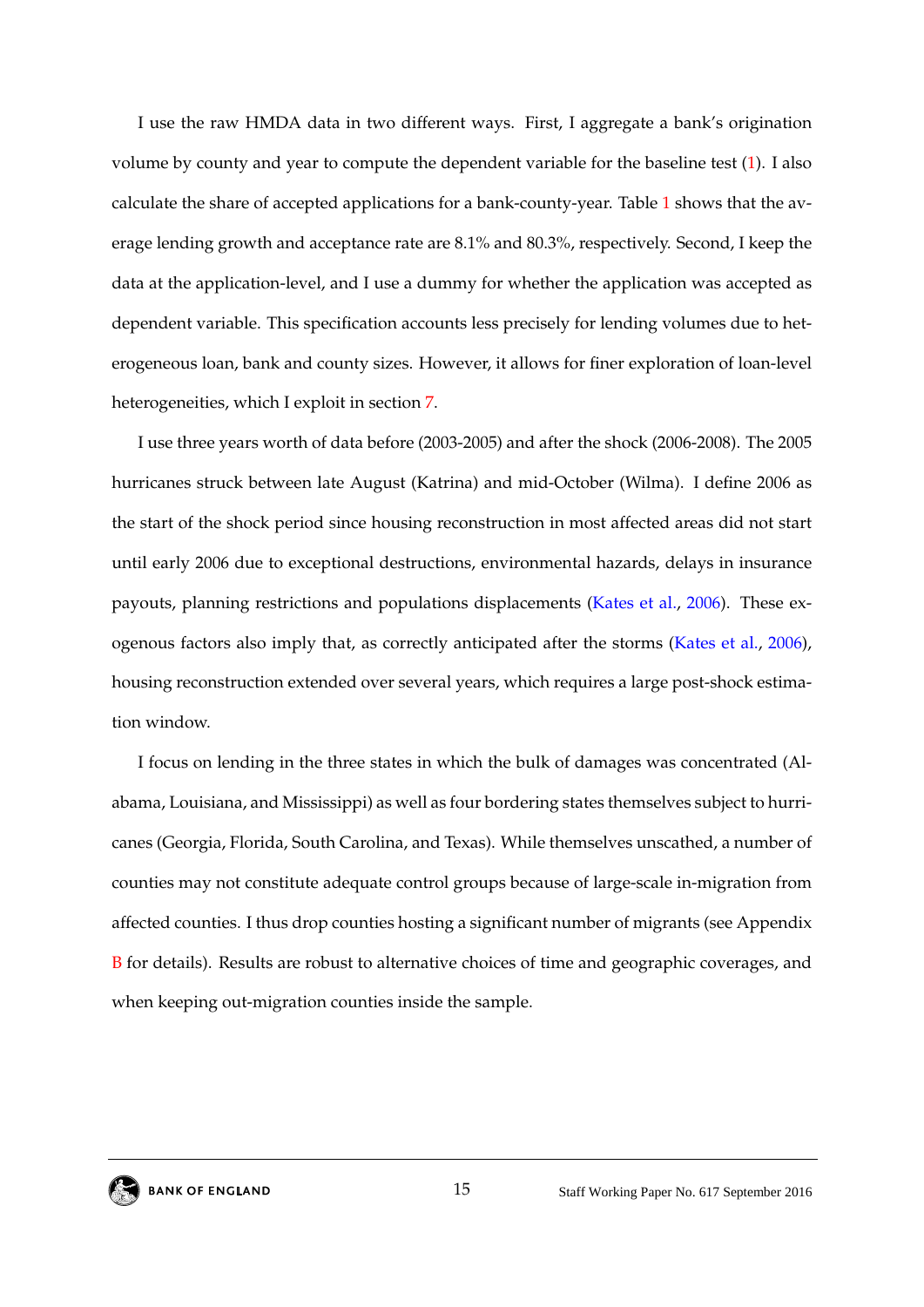#### <span id="page-16-0"></span>**5.3 Bank Controls**

To control for bank characteristics beyond diversification, I match HMDA with end-of-year regulatory filings (Call Reports) using unique identifiers reported in the two datasets.<sup>[22](#page--1-0)</sup> I construct one-year lags of equity, liquid assets and deposits (all as share of total assets), as well as log total assets, asset quality (non-performing loans as share of total loans) and deposit costs (interest expenses over deposits). Table [1](#page-46-0) reports summary statistics and definition details. Finally, I discard a bank if it is involved in a merger during year *t*. [23](#page--1-0)

#### **6 Main Results**

#### **6.1 The Dis-Integration Effect**

Column 1 in table [2](#page-47-0) reports the results of the estimation of benchmark model [\(1\)](#page-10-0). The main explanatory variable of interest is  $Local_{b,t} \times Affected_{c,t}$ , which measures how a bank's mortgage lending growth in affected counties changes with the share of its branches in the affected area. I expect the corresponding parameter  $(\beta_2)$  to be negative if the financial capacity channel dominates (local banks in affected areas have a smaller lending capacity), and positive if the relative profitability channel dominates (local banks in affected areas have a technological advantage or greater benefit to lend in affected areas).

The results suggest that the latter channel dominates, with (log) lending growth in affected counties increasing by 9.22% when the bank's share of branches in affected counties increases by 10%. This suggests an economically meaningful effect. For instance, the (log) mortgage growth of a New Orleans community bank (for which *Localb*,*<sup>t</sup>* = 1 after 2005) in a representative affected county increases by almost two times more (.92) than that of Bank of America (for which  $Local<sub>b,t</sub> = 0$  after 2005). As their lending growth is systematically higher, the market

<sup>&</sup>lt;sup>23</sup>Call Reports as well as a merger database can be downloaded from the Chicago Fed website.



<sup>&</sup>lt;sup>22</sup>The HMDA data records applications with commercial banks, credit unions, savings associations and mortgage companies. Since Call Reports are available for commercial banks only, this matching discards the other lender categories. This entails eliminating around 20% of the flow of originated loans for the median county.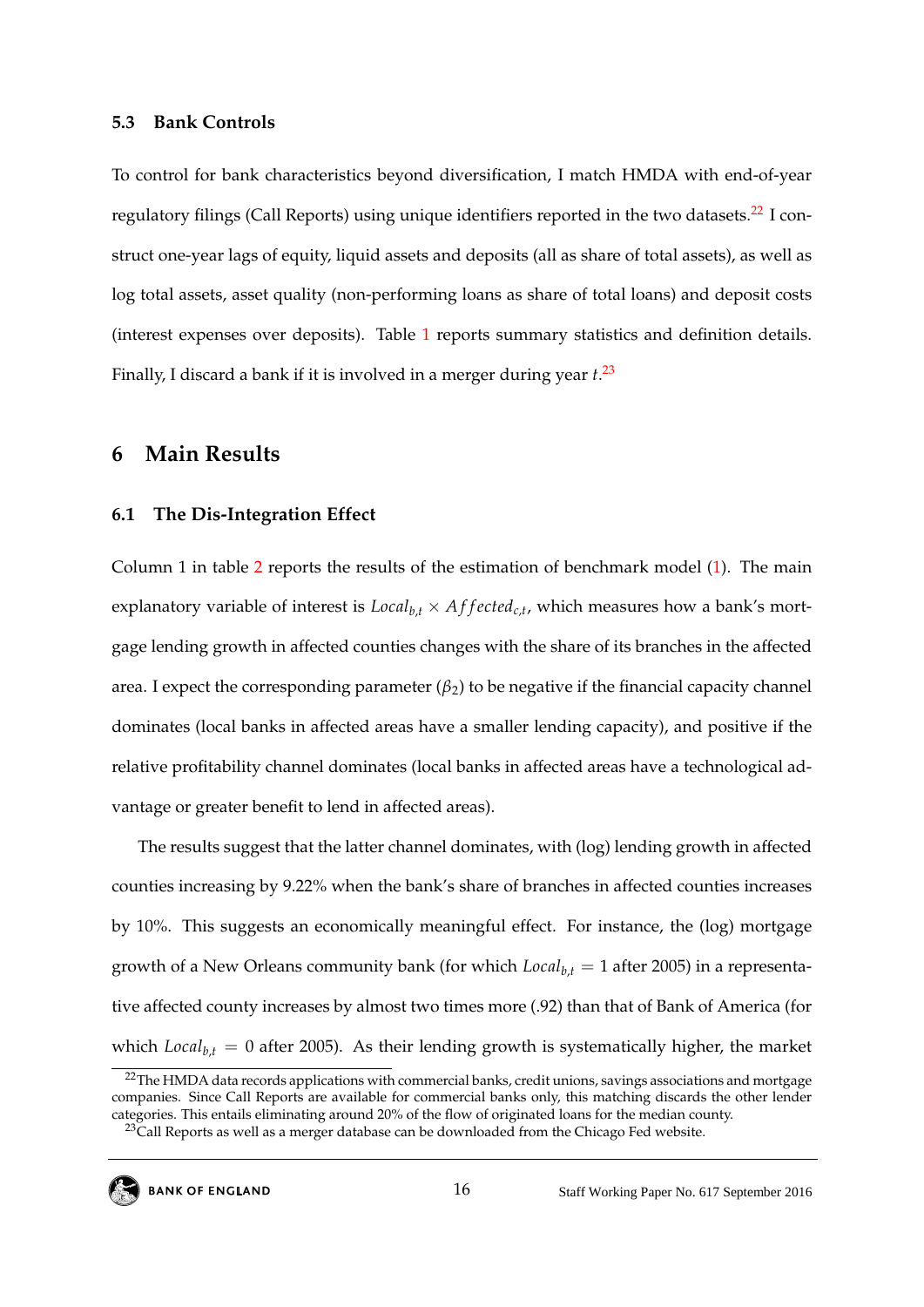share of banks with a more local focus must increase in affected areas. In other words, mortgage origination in affected areas becomes less geographically integrated. In the remainder of the paper, I refer to this result as the dis-integration effect.

A second variable of interest is *Localb*,*<sup>t</sup>* , which measures the way a bank's mortgage lending growth in unaffected counties changes with the share of its branches in the affected area. The corresponding coefficient  $(\beta_1)$  is negative, suggesting that local banks rebalance some of their lending away from unaffected counties and into affected ones. This supports the hypothesis that such banks have a comparative advantage or greater benefit from lending in affected counties. However, the effect is statistically insignificant.

#### <span id="page-17-0"></span>**6.1.1 Robustness**

Columns 2 to 8 in table [2](#page-47-0) explore the robustness of the dis-integration effect. I start with three alternative definitions of *Localb*,*<sup>t</sup>* and/or *A f f ectedc*,*<sup>t</sup>* . First, a caveat of the baseline *Localb*,*<sup>t</sup>* proxy is that branch location may imperfectly capture exposure to loan losses after the shock since banks can also lend at arm's length. In column 2, I thus use the concentration of a bank's mortgages in affected counties instead. Specifically, *Localb*,*<sup>t</sup>* is 0 until 2005 and, thereafter, the share of *b*'s total retained mortgages given in affected counties from 2002 to 2004. Second, the wind-based *Af f ected<sub>c,t</sub>* proxy may be prone to measurement error. In column 3, I thus use presidential disaster declarations instead. Specifically, *A f f ectedc*,*<sup>t</sup>* is 0 until 2005, and 1 thereafter if FEMA reports a declaration for county  $c$ . The key estimate  $(\beta_2)$  changes little in both cases, albeit it is economically smaller in column 3, consistent with declarations overestimating actually affected areas.

A third caveat is that baseline proxies rely on a crude binary classification of affected counties. In column 4, I thus use flood insurance payouts instead of wind. Specifically, *Af fected<sub>c,t</sub>* is 0 until 2005, and the ratio of 2005 payouts to total housing units in *c* thereafter. *Localb*,*<sup>t</sup>* is 0 until 2005 and, thereafter, the sum of *A f f ectedc*,*<sup>t</sup>* for each *c*, weighted by the share of *b*'s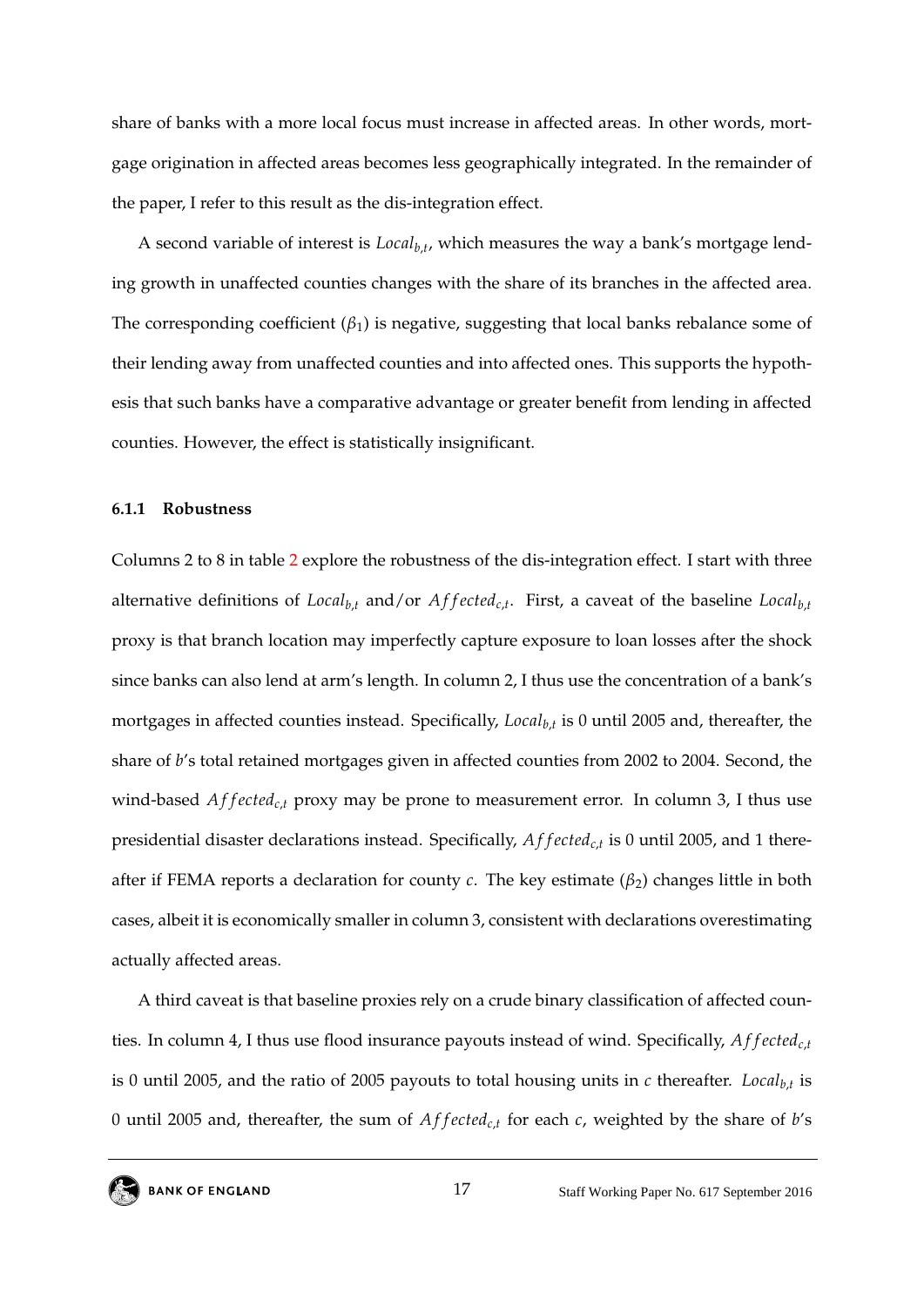branches in *c*. [24](#page--1-0) The key result also holds, albeit at a lower statistical significance (10%), which is consistent with the continuous treatment measure being noisier.

I then try alternative geographical and time coverages. Column 5 reduces the sample to the three most affected states only (Alabama, Louisiana, and Mississippi), and column 6 uses a shorter estimation window (2004-2007). Results are similar in both cases.

The dis-integration effect could reflect size- rather than diversification-related heterogeneities. I thus construct a variable *2005 Sizeb*,*<sup>t</sup>* which is 0 until 2005, and the pre-shock (2005 Q2) bank size thereafter. I add this control along with its interaction with  $Affected_{c,t}$  into the baseline model. If size explains the dis-integration effect, this should make  $Affected_{c,t} \times Local_{b,t}$  insignificant. Column 7 shows that this is not the case.

In Appendix section  $C$  and table [7,](#page-55-0) I show that the dis-integration effect is robust to a range of additional perturbations, including re-integrating in-migration counties, winsorizing extreme dependent variable values, dropping rural counties, dropping banks with limited experience in lending outside of the affected area, replacing bank controls by Bank-Holding Company controls, dropping unaffiliated banks, and replacing borrower controls by applicant controls. I also conduct a placebo experiment, assuming that the shock occurs three years earlier, finding no significant dis-integration effect in this case.

#### <span id="page-18-0"></span>**6.1.2 Government Intervention**

The unprecedented destruction wrought by the 2005 hurricanes have prompted a number of extraordinary government initiatives. Such interventions may contribute to the dis-integration effect if they differently impact local and diversified banks' incentives to lend in affected areas. Some of the measures taken by (i) GSEs, (ii) the Federal Housing (FHA) and Veteran Administrations (VA) and (iii) bank regulators warrant discussion in this context. $25$ 

<sup>&</sup>lt;sup>25</sup>Counties declared as disaster areas are routinely eligible for federal aid for public infrastructure repair and assistance to affected businesses and households [\(Deryugina,](#page-33-2) [2013\)](#page-33-2). A number of additional initiatives were taken



<sup>&</sup>lt;sup>24</sup>For instance, the ratio of 2005 flood insurance payouts to total housing units is 29.2% in the Orleans Parish (*Affected<sub>c,t</sub>* = 0.292), and 0 in the Dallas County (*Affected<sub>c,t</sub>* = 0). Thus, for a bank with 50% of branches in each of the two counties, *Local*<sub>b,*t*</sub> is  $0.292 \times 0.5 = 0.146$ .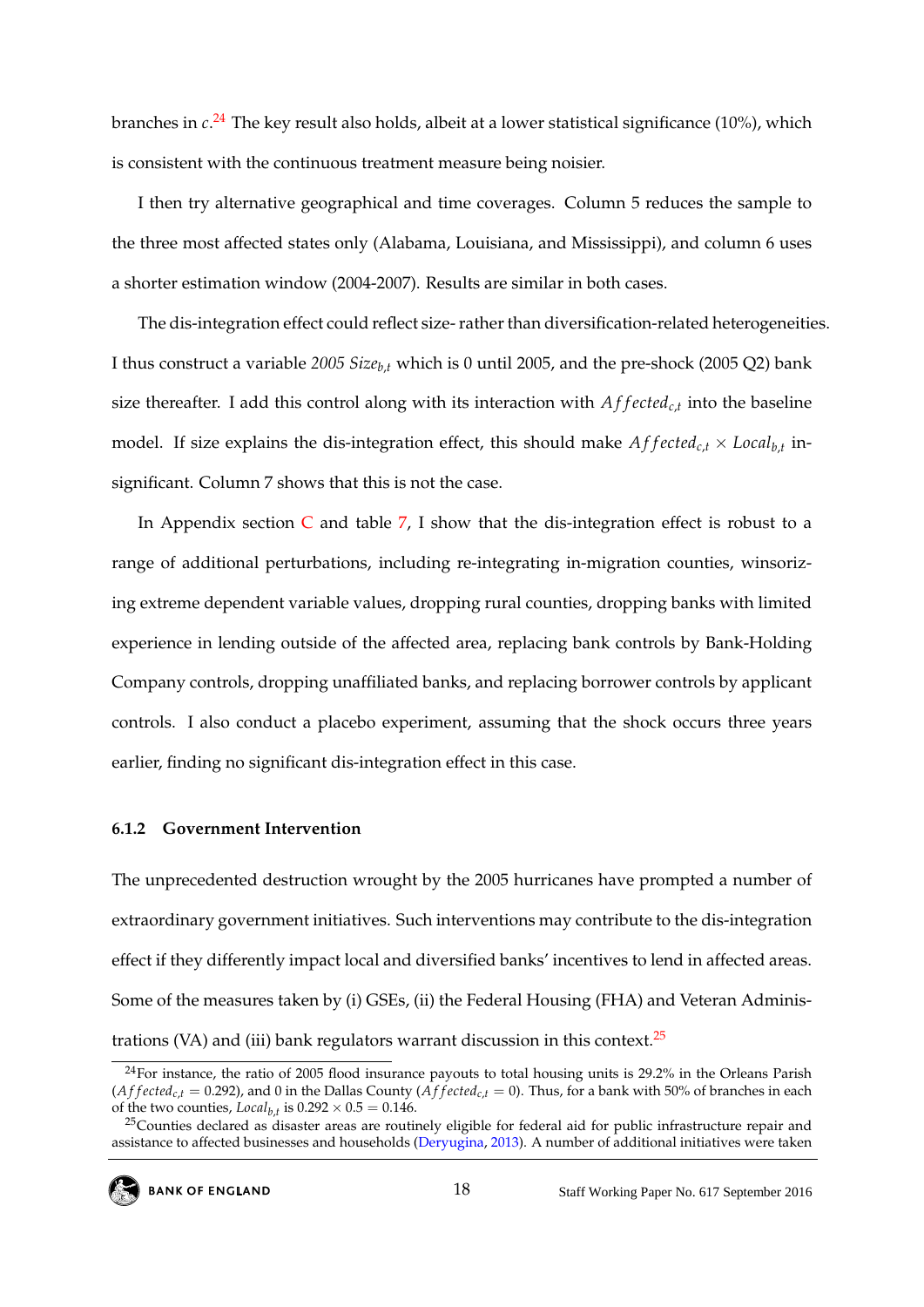Fannie Mae and Freddie Mac introduced two main measures to promote lending after Katrina and Rita. First, they allowed banks that used their automated underwriting softwares to abstract from two characteristics which could reduce an application's chance to be eligible for a GSE purchase,  $^{26}$  $^{26}$  $^{26}$  namely (i) a recent deterioration in credit history or income, or (ii) ownership of another, typically damaged property which could not be sold before applying for a new loan.<sup>[27](#page--1-0)</sup> In return however, originators were required to provide formal evidence that such deteriorations had been caused by the hurricanes. Second, GSEs re-classified affected counties as "undeserved", thus making them subject to loan purchase targets set by Congress (see for example [Bhutta](#page-32-7) [\(2012\)](#page-32-7)).

These measures may contribute to the dis-integration effect if GSEs, in addition to increasing purchases or relaxing underwriting standards in affected counties, target local banks in doing so.<sup>[28](#page--1-0)</sup> To rule out this possibility, column 1 of table [3](#page-48-0) estimates the baseline model while dropping all loans sold to GSEs. This does not change the results.

Loans to replace or repair damaged properties in declared disaster areas are eligible for FHA guarantees under certain conditions.<sup>[29](#page--1-0)</sup> Column 2 thus drops loans guaranteed by FHA or the VA. This does not change the results either.

Third, federal and state bank regulators in Alabama (AL), Louisiana (LA) and Mississippi

 $^{29}$ Loans too risky to meet GSE standards may be eligible if they do not exceed a loan-to-value ratio of 100%. See for example [Department of Housing and Urban Development](#page-33-7) [\(2005\)](#page-33-7).



in 2005, including programs to encourage homeownership in affected areas such as the Road Home Program. See http://www.state.gov/documents/organization/150082.pdf for a comprehensive overview. Since these schemes target individuals rather than banks, I do not discuss them further.

 $^{26}$ Automated underwriting refers to the process of screening mortgage applications using standardized data and proprietary IT systems developed by GSEs. The borrower and loan characteristics are entered by the prospective lender into the system using standardized forms such as Fannie Mae's Uniform Residential Loan Application. Required information typically includes employment history, assets and liabilities and an appraisal of the property's present value. In return, a software such as Fannie Mae's Desktop Underwriter or Freddie Mac's Loan Prospector calculates whether the loan conforms to their underwriting standards and, if so, at what price it would be purchased. Automated underwriting is thought to have dramatically increased economies of scale in mortgage lending [\(Passmore et al.,](#page-36-8) [2005\)](#page-36-8).

<sup>&</sup>lt;sup>27</sup>See [Freddie Mac](#page-34-7) [\(2005\)](#page-34-4) or [Fannie Mae](#page-34-4) (2005). These guidelines stayed in place until at least 2007. GSEs introduced other measures such as short-term moratoria on interest payments and foreclosures, as well as exemptions to the reporting of derogatory post-storm credit history to credit bureaus. I do not discuss these further since they concern GSE's own legacy loans rather than those held or newly originated by banks.

<sup>&</sup>lt;sup>28</sup>One could, for instance, imagine that this would be politically beneficial for GSEs if local banks in affected areas were connected with key representatives. A contentious overhaul of GSE regulation was underway in Congress in 2005. Some representatives submitted bills which would have given GSEs quantitative loan purchase targets in affected areas, but without success.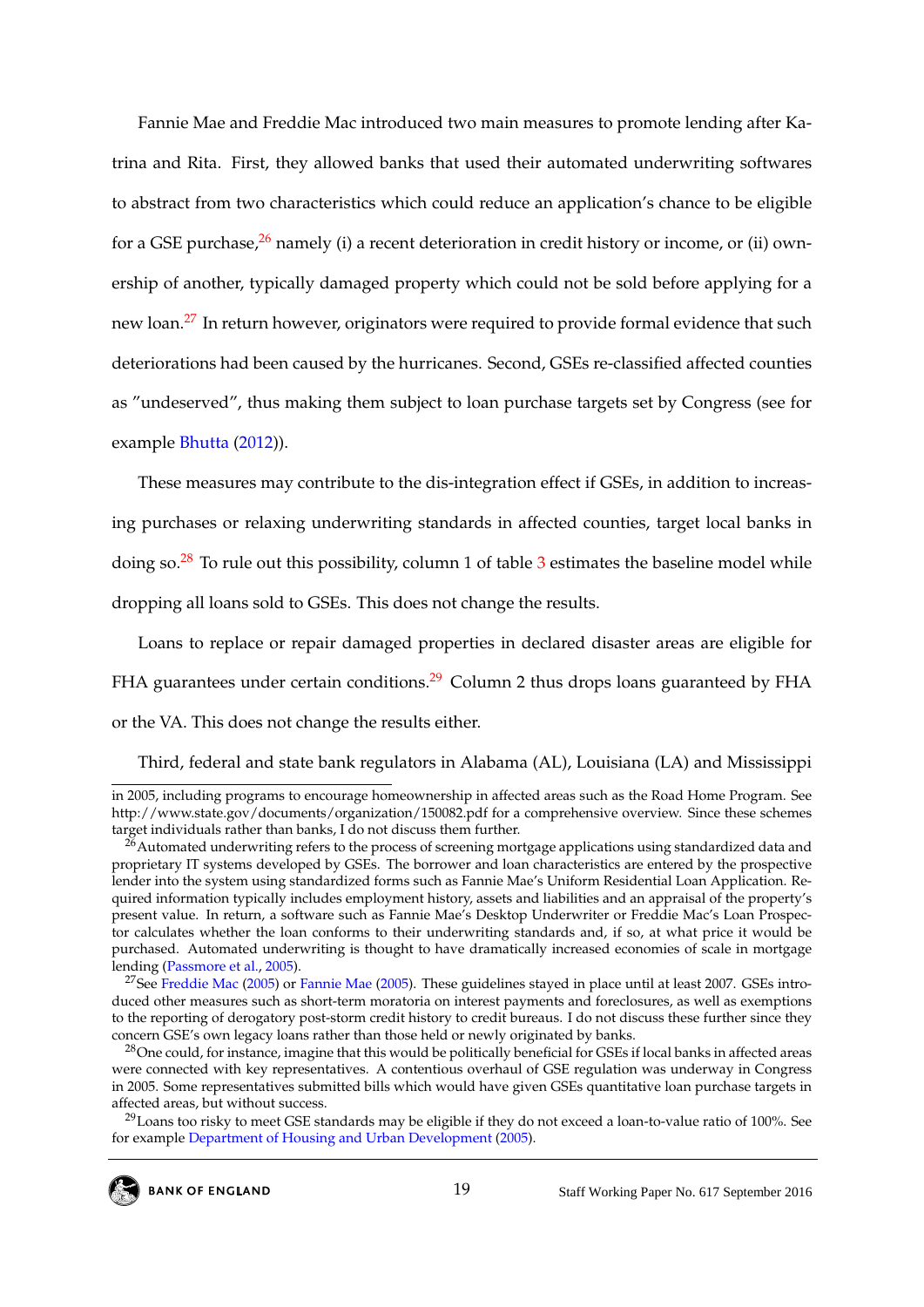(MS) issued joint guidelines relative to the examination of the (i) capitalization and (ii) lending of banks "directly affected" by Katrina. For the former, the guidelines encourage examiners to "give appropriate recognition to the extent to which weaknesses are caused by external problems related to the hurricane". For the latter, they advise accounting for "legitimate reasons why management may have eased underwriting standards after Hurricane Katrina" [\(Federal](#page-34-8) [Deposit Insurance Corporation,](#page-34-8) [2006\)](#page-34-8).

The guideline's definition of "directly affected" banks is vague. However, [Gruenberg](#page-35-7) [\(2006\)](#page-35-7) suggests that the FDIC's main concern was around institutions headquartered in states in which the bulk of damages was concentrated (AL, LA and MS). These banks may have a high *Localb*,*<sup>t</sup>* value. Thus, regulatory forbearance may contribute to the dis-integration effect if (i) regulators are systematically more lenient with these banks $30$  and (ii) more so regarding these banks' behavior in affected counties. To control for a bank's eligibility for these forbearance guidelines, I define *Local Headquarter*<sub>b,*t*</sub> as 0 until 2005, and 1 thereafter if *b* is headquartered in AL, LA or MS. Column [3](#page-48-0) in table 3 shows that adding this proxy and its interaction with *Affected<sub>ct</sub>* does not materially change the estimate of the dis-integration effect (*Local*<sub>*b*,*t*</sub>  $\times$  *Affected*<sub>*c*,*t*</sub>).

Banks with a high *Localb*,*<sup>t</sup>* value may also be more likely to have state charters. Since state regulators tend to be less severe than federal regulators [\(Agarwal et al.,](#page-32-8) [2014\)](#page-32-8), these banks could be regulated more leniently irrespective of forbearance guidelines. I thus define *Local Regulatorb*,*<sup>t</sup>* as 0 until 2005, and 1 thereafter if *b* is state-chartered and headquartered in AL, LA or MS. Column 4 shows that adding this control and its interaction with *A f f ectedc*,*<sup>t</sup>* does not change the conclusions either. $31$ 

<sup>30</sup>This is ambiguous, since anecdotal evidence suggests these banks were also subject to *greater* scrutiny out of concerns for their safety [\(Gruenberg,](#page-35-7) [2006\)](#page-35-7).

<sup>&</sup>lt;sup>31</sup>A final potential source of government distortions stems from the Community Reinvestment Act (CRA). CRA regulation incentivizes banks to lend in areas in which they raise deposits (so-called "Assessment Areas" (AA)). Banks' lending in AA is examined every five years on average. Regulators can factor in the result of these assessments when for instance, evaluating a bank's merger or branch opening plans. To encourage lending after the 2005 hurricanes, regulators have added disaster areas to AA in post-storm examinations (see for example [The American](#page-37-8) [Banker](#page-37-8) [\(2006b\)](#page-37-8).) For this to contribute to the dis-integration result, the incentive to comply with CRA regulation must be higher for local banks. This is counterintuitive. If anything, CRA regulation should be more binding for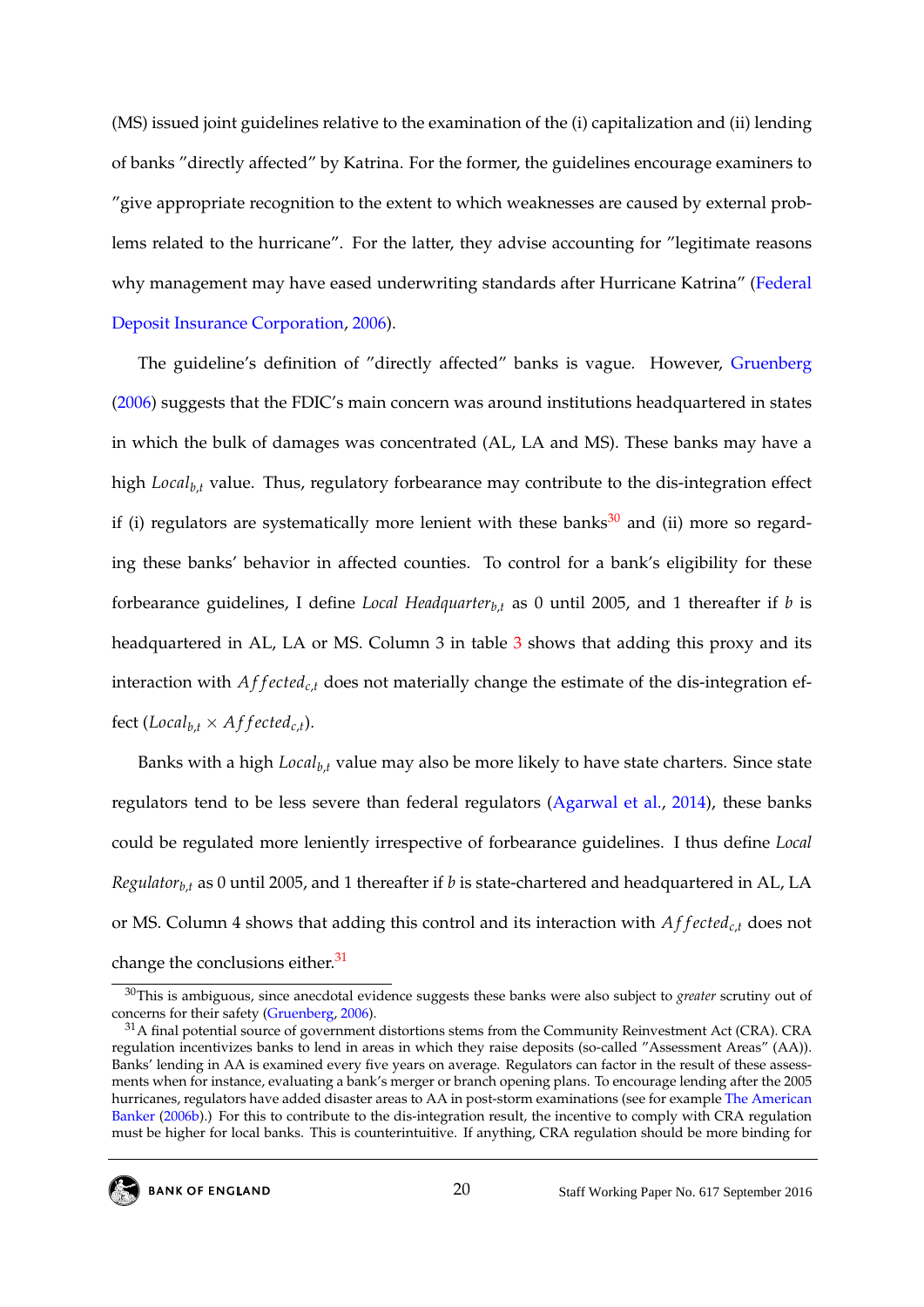#### <span id="page-21-0"></span>**6.1.3 External Validity**

The dis-integration effect could be unique to (i) the macroeconomically benign environment and booming mortgage market prevailing in 2005, (ii) the exceptional scale of Katrina and (iii) the socio-economic profile of the affected areas, such as the disproportionate share of lowincome and ethnic minority households.

I thus first consider a broader set of disasters across time and space. I again use the countylevel flood insurance payouts data (section  $6.1.1$ ) to do so.<sup>[32](#page--1-0)</sup> This time however, I use the entire panel (2000-2010) instead of the sole 2005 season. I make two changes to the baseline approach. First, I adapt the geographic coverage of the mortgage lending panel to the spatial distribution of the most significant (typically hurricane-driven) flood events. Specifically, I include all US states that account for a combined 75% of all payouts over the period.<sup>[33](#page--1-0)</sup> Second, I consider counties to be affected for one year only (as opposed to three in the baseline regression) since, unlike Katrina, reconstruction can start shortly after most hurricanes [\(Romero Cortes and Stra-](#page-37-4) ´ [han,](#page-37-4) [2014\)](#page-37-4). Consistently, *A f f ectedc*,*<sup>t</sup>* is the one-year lagged number of payouts in *c*, *t* as a ratio to the number of housing units in *c*. *Localb*,*<sup>t</sup>* is the sum of *A f f ectedc*,*<sup>t</sup>* for all counties, weighted by the share of *b*'s branches located in *c*. Finally, to avoid the 2005 season contaminating results, I drop the year 2006 altogether.

The results in column 1 of table [4](#page-49-0) show a similar dis-integration effect, with mortgage growth increasing with a bank's weighted share of branches in affected counties. Note that this does not necessarily mean that the effect holds for the average hurricane. Since the treatment proxies (*Local*<sub>*b*,*t*</sub> and *Af f ected*<sub>*c*,*t*</sub>) are continuous and largely right-skewed, these results are likely driven by the most destructive hurricanes in the sample.

Second, I replicate the analysis of the 2005 hurricanes to the small business lending market,

diversified banks given their spatially dispersed branch networks and lending activities.

<sup>&</sup>lt;sup>32</sup>Since NOAA wind swathes data is available for selected major hurricanes only, I cannot replicate the baseline approach to other disasters.

<sup>&</sup>lt;sup>33</sup>These are (sorted by number of payouts): Louisiana, Florida, Texas, New Jersey, New York, North Carolina, Pennsylvania and Mississippi. Results are robust when using the baseline set of states instead.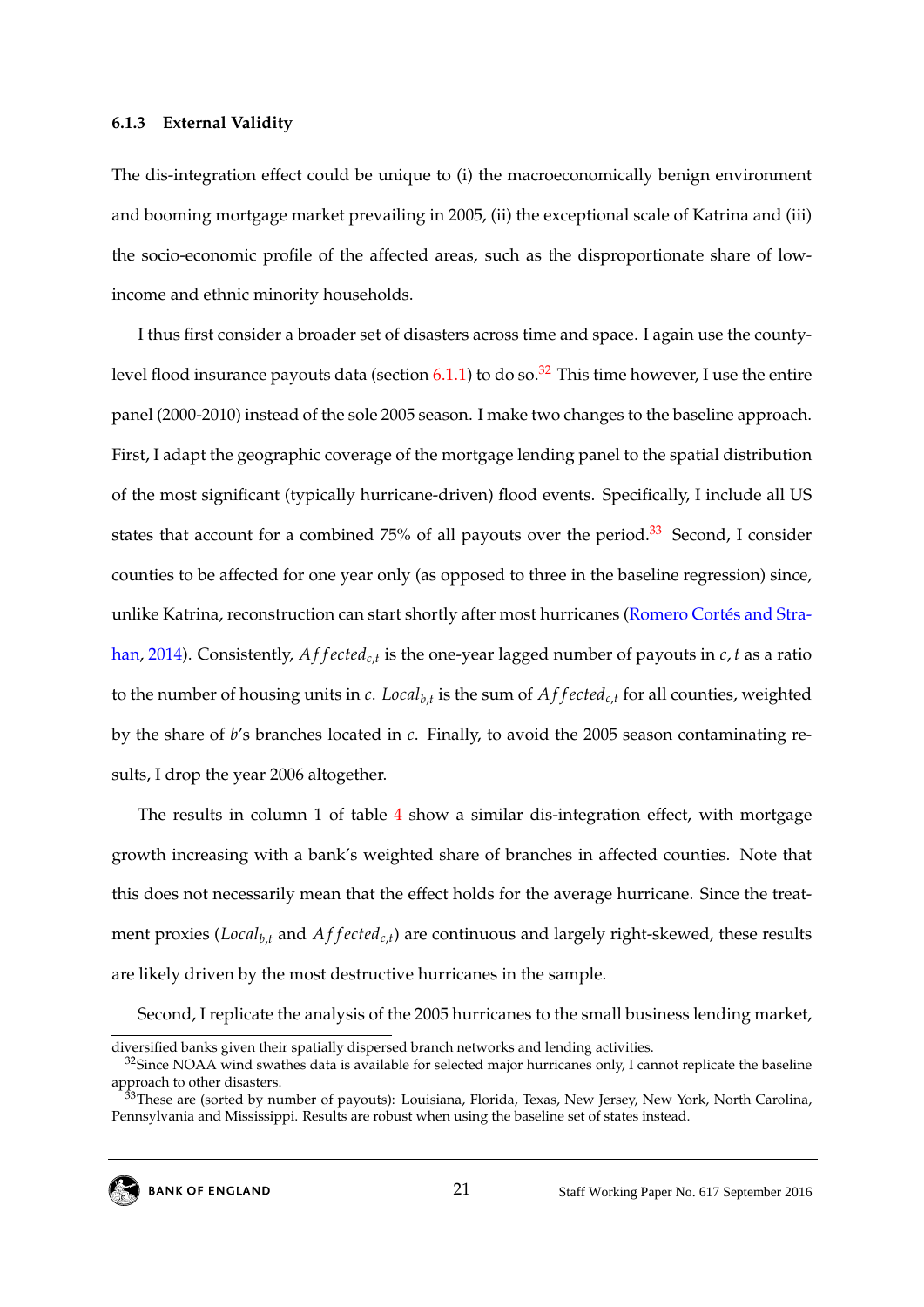using data collected under the Community Reinvestment Act (CRA). The raw data shows the total lending volume for a given bank-county-year. This allows the replication of the baseline mortgage regression, while using bank-county yearly small business growth as the dependent variable.<sup>[34](#page--1-0)</sup>

The model is otherwise similar to the baseline set-up, with two exceptions. First, given the level of aggregation, borrower characteristics cannot be controlled for (other than via a county-year fixed effect).<sup>[35](#page--1-0)</sup> Second, while housing reconstruction post-Katrina did not start before 2006, infrastructure repair and debris removal started within two weeks after the storm [\(Kates et al.,](#page-35-2) [2006\)](#page-35-2). Small business credit demand may thus already have changed during the second half of 2005. Unlike in the baseline regression, I thus use data for the 2002-2007 period (against 2003-2008), and define 2005 (against 2006) as the first shock year.

Column 2 of table [4](#page-49-0) shows a similar dis-integration effect, with (log) small business lending growth in affected counties increasing by 2.39% when the share of a bank's branches in affected counties increases by 10%. This effect is economically smaller than that found for the mortgage market. One hypothesis is that small business loans cannot be sold, which increases the importance of post-shock financial constraints or, equivalently, the weight of the financial capacity channel. A second difference is that the coefficient for *Localb*,*<sup>t</sup>* is both negative and strongly statistically significant. This suggests that local banks rebalance small business lending away from unaffected counties to affected ones. The marginal drop in lending to unaffected counties (-65%) is stronger than the increase in affected counties (24%). This suggests either that the shock decreases the overall financial capacity of local banks (consistently with binding financial constraints), or that cutting lending to unaffected counties allows accomodating more new mortgage lending in affected counties. The next section formally investigates further margins of adjustment.

<sup>&</sup>lt;sup>34</sup>The data is less representative than HMDA because reporting with CRA is voluntary and biased toward banks' so-called Assessment areas. See footnote [31.](#page-18-0)

<sup>&</sup>lt;sup>35</sup>This also implies that publically guaranteed loans such as the Small Business Administration's disaster loans cannot be filtered out.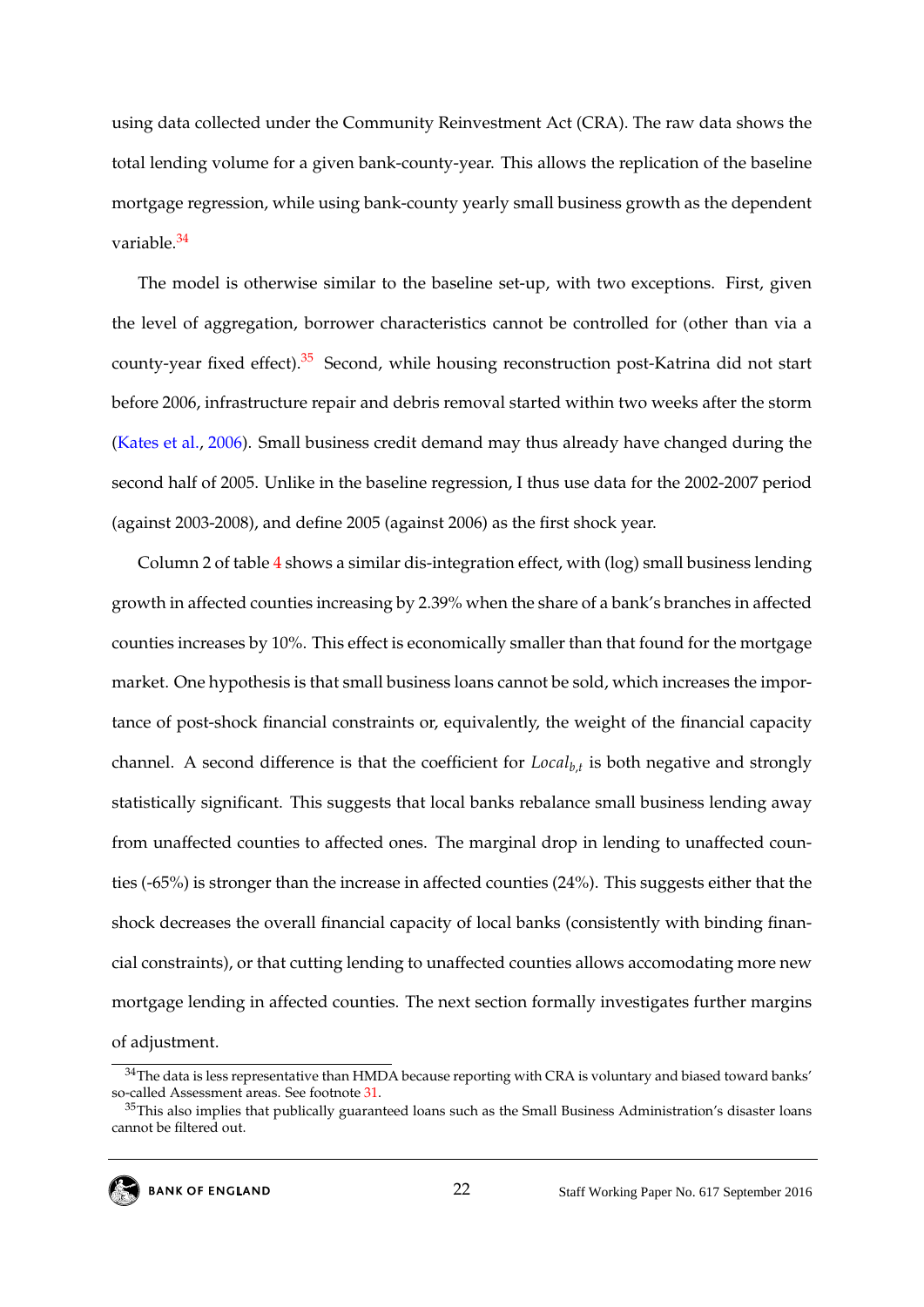#### <span id="page-23-0"></span>**6.2 Margins of Adjustment**

The previous section has addressed the question of *who* lends in affected counties, pointing to the importance of local banks. I now explore *how* these banks re-adjusted mortgage lending after the shock. Table [5](#page-50-0) investigates three potential margins of adjustment.

Column 1 estimates the baseline model, but uses the share of accepted applications in a bank-county-year as the dependent variable. This allows to evaluate how supply adjusts *conditional on demand*, while making weaker assumptions about endogenous sorting of unsolicited applications (see section [4\)](#page-10-1). Again, the coefficient for  $Local_{b,t} \times Affected_{c,t}$  is positive and significant, suggesting that at least a portion of the dis-integration effect can be ascribed to supply only. Controlling for their characteristics, the share of applications from an affected county which are accepted increases by 1.45% on average when the bank's share of branches in affected counties increases by 10%. There is a significant, opposite effect in unaffected counties  $(\beta_1 = -0.13)$ , suggesting that the higher acceptation volume in affected counties is compensated by an equal share of denied applications in unaffected counties. This re-balancing constitutes a second margin of adjustment.

Finally, since local banks have a presumably lower financial capacity following the shock, selling some of the newly originated loans may allow financing yet more lending. To test this hypothesis, columns 2 and 3 respectively decompose the share of accepted applications into (i) the share of applications accepted-and-sold and (ii) the share of applications accepted-and-retained.<sup>[36](#page--1-0)</sup> The coefficient of *Local*<sub>*b*,*t*</sub> × *Af f ected<sub>c,t</sub>* is positive and significant for the former only. Specifically, controlling for their characteristics, the share of applications accepted-andsold by a bank increases by 2.49% when the share of its branches in affected areas increases by 10%. In contrast, the share of applications accepted-and-retained *decreases* by 1.05% when

<sup>&</sup>lt;sup>36</sup>HMDA data records an application as sold (or securitized) if it was sold by the originator during the year of origination. Since selling loans may take up to three months, this may bias results in an unknown direction especially for loans that were originated during the last months of a year [\(Favara and Giannetti,](#page-34-1) [2015\)](#page-34-1). This also implies that I cannot measure sales of loans originated before the shock, which could constitute a further way for local banks to finance new lending.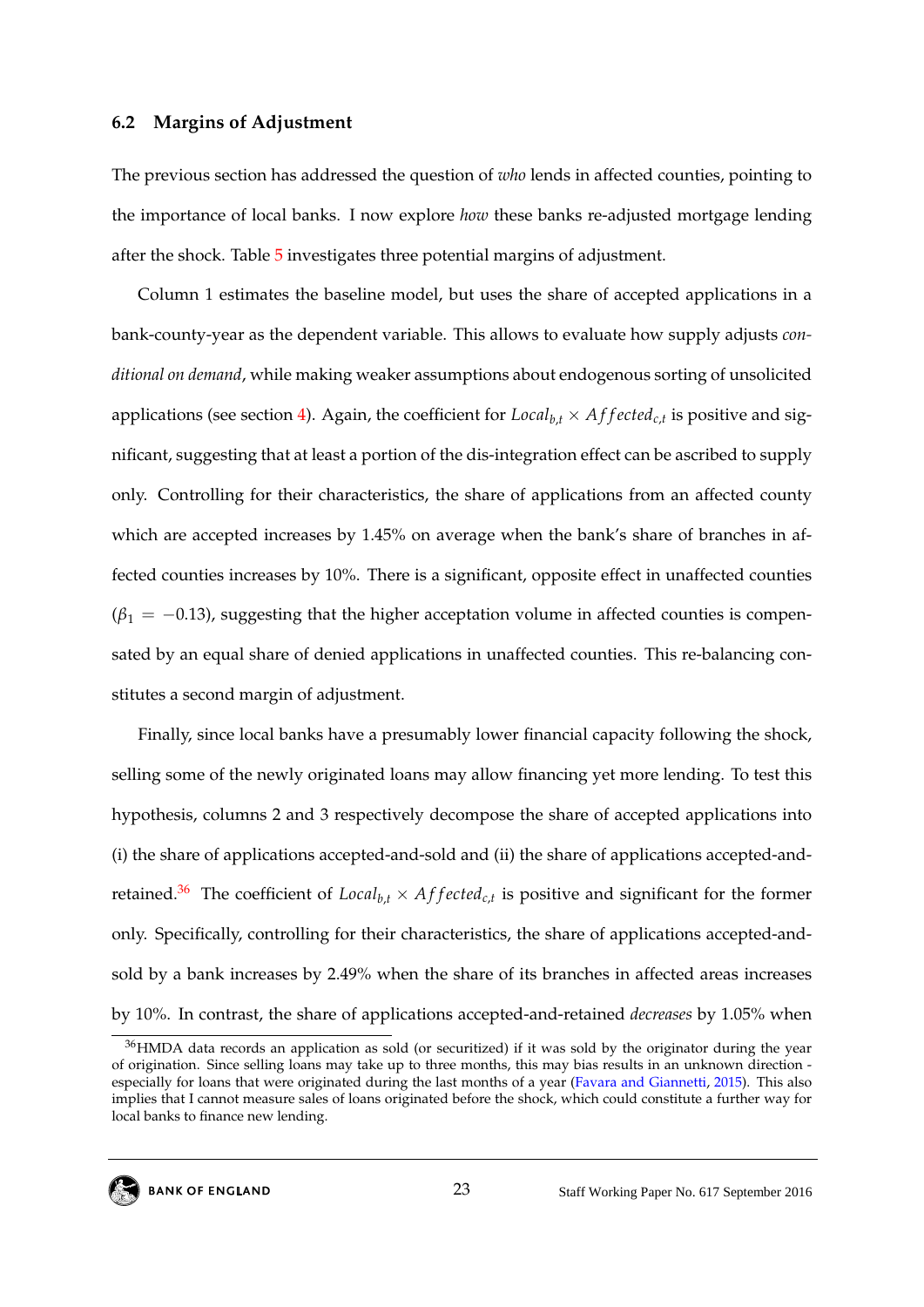*Localb*,*<sup>t</sup>* increases by 10%.

Together, these results indicate that the increase in accepted applications is attributable to loans sold into the secondary market rather than kept on the originator's balance sheet. This suggests that while local banks play a key role in supplying loans to affected areas, some of this lending is actually financed by secondary market participants.

## <span id="page-24-0"></span>**7 Channels**

The previous section has shown that local banks (i) originate more loans in affected areas (and fewer elsewhere) compared to more diversified banks, but (ii) increasingly resort to loan sales in doing so. The latter outcome supports the notion that securitization allows banks to circumvent tightening financial constraints [\(Loutskina and Strahan,](#page-36-1) [2009\)](#page-36-1). The former result (the dis-integration effect) suggests that local banks have either a comparative advantage or greater benefit to lend in affected counties. However, the reason behind this effect is more ambiguous.

This section explores four non-mutually exclusive explanations for the dis-integration effect. For this exercise, I switch to the application-level model, with a dummy for an accepted application as the dependent variable. The key benefit of this approach is that it allows for finer exploitation of loan characteristics than the baseline county-level model, while further attenuating identification challenges around credit demand (see section [4\)](#page-10-1). The model is as follows:

<span id="page-24-1"></span>Accepted<sub>a,b,c,t</sub> = 
$$
\beta_1 \cdot Local_{b,t} + \beta_2 \cdot Local_{b,t} \times Affected_{c,t}
$$
  
+  $\beta_3 \cdot Local_{b,t} \times Affected_{c,t} \times Channel$   
+  $\beta_4 \cdot BankControls_{b,t} + \beta_5 \cdot BorrowerControls_{a,b,c,t}$   
+  $CountiYearE E_{b,t} + BankCountrolshannelE E_{c,t} + C_{c,t}$  (2)

+ CountyYearF.E.<sub>c,t</sub> + BankCountryChannelF.E.<sub>b,c</sub> + 
$$
\epsilon_{a,b,c,t}
$$
, (2)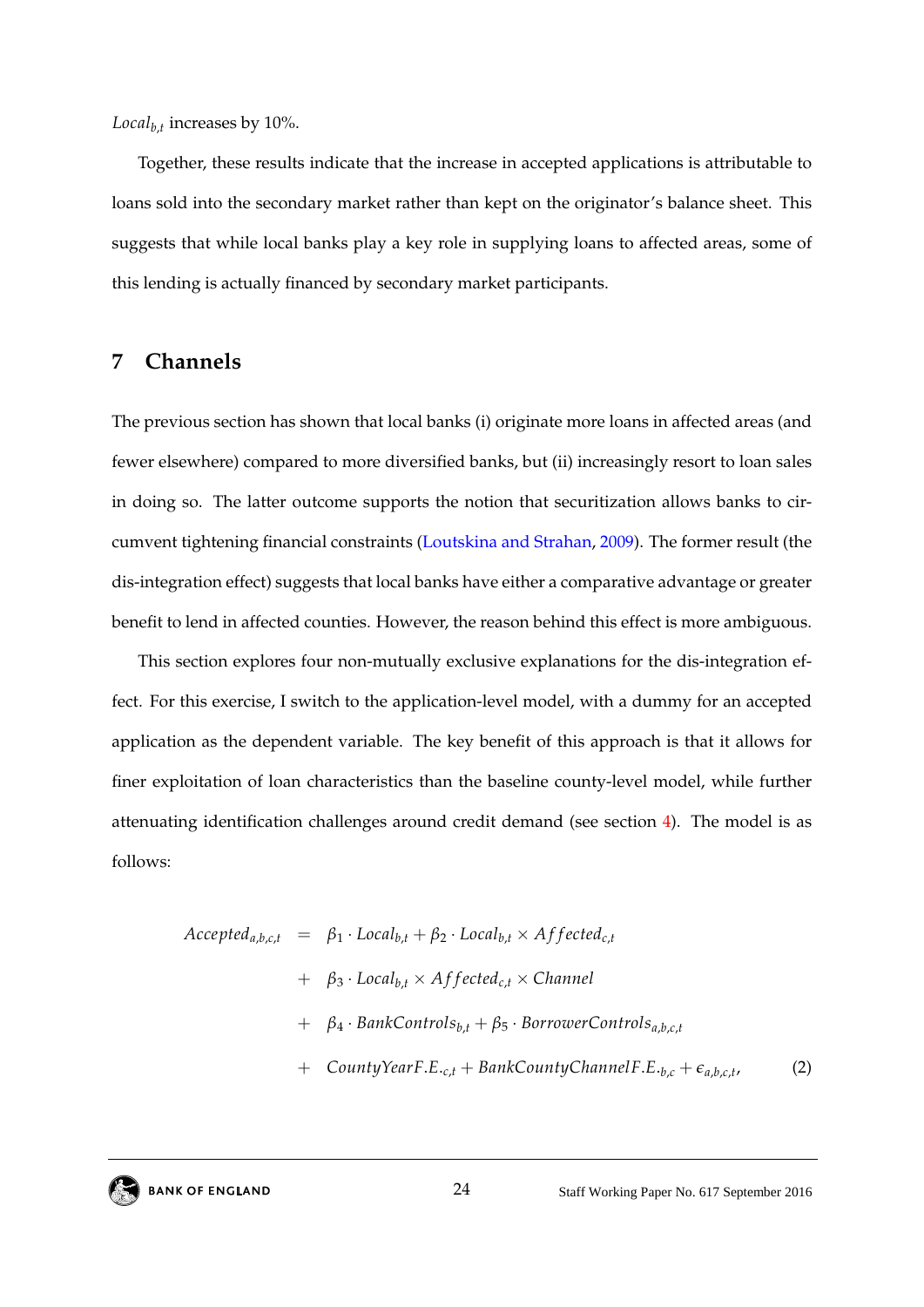where *Accepteda*,*b*,*c*,*<sup>t</sup>* is 1 if bank *b* accepts mortgage application *a* in county *c* and year *t*, and 0 otherwise. Explanatory variables are similar to that of the baseline model, with two exceptions. First, the parameter of interest is  $Local_{b,t} \times Affected_{c,t} \times Channel$ , which captures the way the dis-integration effect (*Local*<sub>*b*,*t*</sub>  $\times$  *Af fected<sub>c,t</sub>*) varies with competing explanations proxied by *Channel*. [37](#page--1-0) Second, *BankCountyChannelF*.*E*.*b*,*<sup>c</sup>* is the standard set of bank-county fixed effects, augmented with a second interaction term to evacuate time-invariant heterogeneities in a bank's behavior for a particular *Channel*, where appropriate.<sup>[38](#page--1-0)</sup>

#### <span id="page-25-0"></span>**7.1 Lending Technology**

[Loutskina and Strahan](#page-35-1) [\(2011\)](#page-35-1) show that local and diversified banks use different mortgage lending technologies. Local banks accumulate specific knowledge about a given market, thus earning rents from originating information-intensive loans more effectively. Diversified banks generate economies-of-scale by originating loans which can be underwritten using standardized data and techniques across multiple markets.

The background information in section [3](#page-8-0) suggests that new lending opportunities in affected counties should have become more information-intensive, or, more generally, more costly to evaluate and process using standardized data and techniques as a result of the exceptional destruction of collateral and heightened uncertainty around future house prices and economic activity. Concrete examples of such increasing costs include increasing difficulties in appraising house values in devastated areas, a higher necessity to monitor construction works closely due to rampant fraud concerns, and requests for additional information by potential secondary market purchasers such as GSEs.<sup>[39](#page--1-0)</sup>

<sup>&</sup>lt;sup>37</sup>For simplicity, equation [2](#page-24-1) does not show all possible combinations between *Local<sub>b,t</sub>*, *Affected<sub>c,t</sub>* and *Channel* that do not drop because of fixed effects. All these terms are controlled for in the actual estimation model.

<sup>38</sup>If *Channel* is a dummy for a high-income applicant for instance, *BankCountyChannelF*.*E*.*b*,*<sup>c</sup>* is a matrix of bankcounty-high-income fixed effects. See footnotes [41,](#page-25-0) [44](#page-28-0) and [46](#page-29-0) for details. Following existing empirical models of loan approval [\(Duchin and Sosyura,](#page-33-8) [2014;](#page-33-8) [Puri et al.,](#page-37-9) [2010\)](#page-37-9), I estimate equation [2](#page-24-1) using a linear probability model. The key motivation for this choice is that non-linear models produce biased estimates in the presence of a large number of fixed effects and interaction terms [\(Wooldridge,](#page-37-10) [2010\)](#page-37-10).

 $39$ The increase in origination costs or information-intensity stressed in this section is not necessarily tantamount to an increasing need to collect *soft* information, i.e. information that cannot be transmitted to potential purchasers.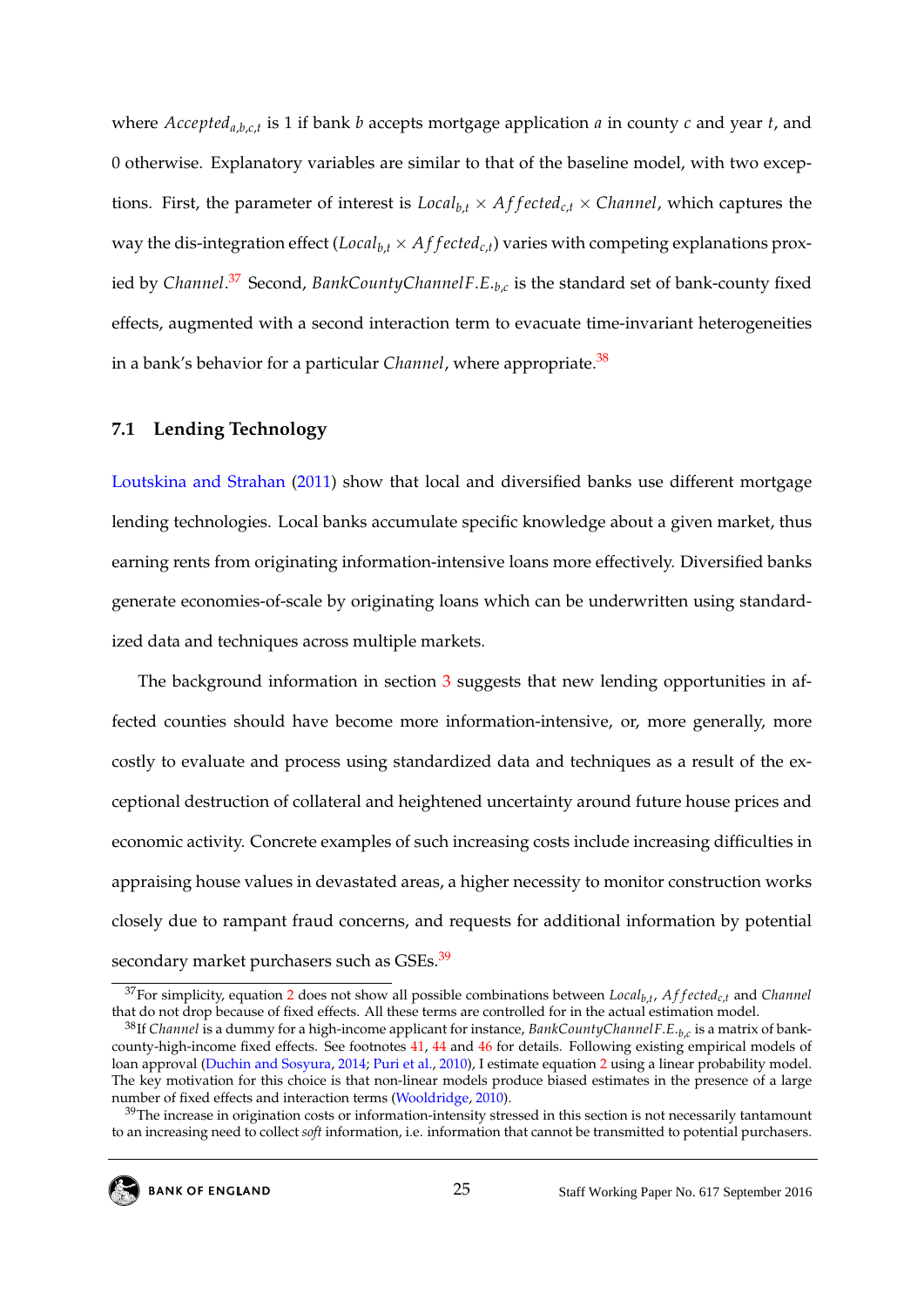Since they specialize in such information-intensive loans in good times, a first hypothesis is that local banks have a comparative technological advantage in screening, monitoring or pricing loans in affected counties, and thus a higher opportunity cost to lend elsewhere.

If this hypothesis holds, local banks should accept in particular more applications for which they have the greatest comparative advantage, i.e. information-intensive or, more generally high-origination cost loans. I use two alternative proxies to distinguish these loans. First, *Moderate-to-high Incomea*,*b*,*c*,*<sup>t</sup>* is 1 if *a*'s income is above 80% of the Metropolitan Statistical Area (MSA) median family income, and 0 otherwise. Second, *Conforming*<sub>*a*,*b*,*c*,*t*</sub> is 1 if *a* meets all the criteria for a GSE purchase perfectly observable in HMDA, and  $0$  otherwise.<sup>[40](#page--1-0)</sup> Both proxies exploit the heterogeneous ease of selling different mortgages. High-income and conforming mortgages are more likely to qualify for a GSE purchase. Hence, these "prime" loans can be underwritten using standardized data and tools such as GSE's automated softwares, even after the shock. In contrast, non-prime mortgages might be more affected by the increasing origina-tion costs described above.<sup>[41](#page--1-0)</sup>

Since local banks should thus be most prone to accept non-prime loans, I expect the parameter for *Local*<sub>*b*,*t*</sub>  $\times$  *Affected<sub>c,t</sub>*  $\times$  *Channel* ( $\beta$ <sub>3</sub>) to be negative. Columns 1 and 2 in table [6](#page-51-0) show that this is the case. This confirms that the dis-integration effect (the higher propensity of a more local bank to accept an application in an affected county) decreases marginally when *Channel* changes from 0 (a non-prime application) to 1 (a prime application). Specifically, the dis-integration effect decreases by 0.786 and 1.08% when the application changes to a moderate-to-high-income (column 1) and a conforming application (colum 2), respectively.

<sup>&</sup>lt;sup>41</sup>One concrete example of this mechanism is that GSEs requested additional information for loans from affected areas which did not qualify for a prime loan (see section [6.1.2\)](#page-18-0). More generally, [Ergungor](#page-34-9) [\(2010\)](#page-34-9) shows that lending in low-to-moderate income neighborhoods necessitates costly local information collection. In these regressions, *BankCountyChannelF*.*E*.*b*,*<sup>c</sup>* is a bank-county-moderate-to-high-income (column (1)) and bank-county-conforming (column (2)) fixed effect, respectively. This controls for time-invariant heterogeneities in bank behavior across areas and types of applicants.



For instance, the additional information requested by GSEs (such as hard evidence for the link between an applicant's house value and the hurricane destructions) was precisely meant to be transmitted. However, it might have been *costly* to collect and process.

 $40$ First, the loan must be for a house purchase, rather than for a house improvement or a loan refinancing. Second, the loan must be for a one-to-four person house. Third, the loan must not be guaranteed by the FHA or VA. Fourth, the loan size must be below the jumbo-loan size threshold.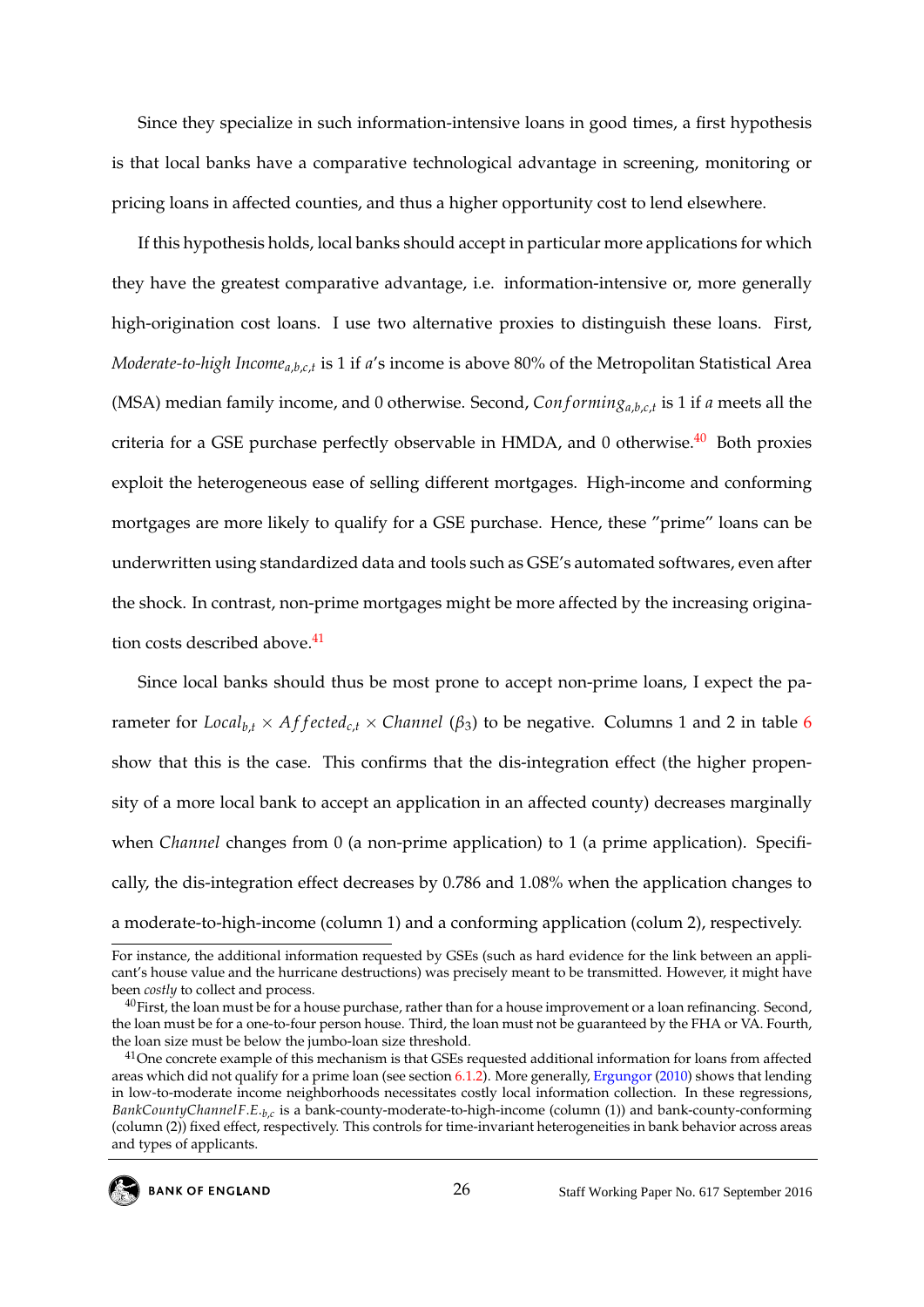A second variable of interest is  $Local_{b,t} \times Affected_{c,t}$ , which measures the magnitude of the dis-integration effect when *Channel* = 0 (i.e. when the application is non-prime). The corresponding parameter  $(\beta_2)$  is positive and significant for both proxies. Specifically, column 1 shows that the probability of a low-income application in an affected county being accepted (controlling for its other characteristics) increases by 1.86% when the share of *b*'s branches in affected areas increases by 10%. Column 2 suggests that acceptation probability for a nonconforming applicant increases by 1.72% when *Localb*,*<sup>t</sup>* increases by 10%. Together, these results suggest that local banks are most prone to accepting applications if they are relatively more information-intensive (or costlier to process), hence giving a potential comparative advantage to lenders with a good knowledge of affected markets.

#### **7.2 Marginal Benefit of Cash**

A non-mutually exclusive hypothesis is that local banks have a greater ex-post benefit to increase originations in affected counties with a view to sell these loans and generate fee income, since they are more exposed to losses in income or access to external finance.<sup>[42](#page--1-0)</sup>

In this interpretation, local banks would also have an incentive to originate easily sellable "prime" (high-income or conforming) loans. Results in the previous section have shown that the dis-integration effect is marginally *smaller* for such loans. However, this does not yet mean that local banks originate fewer such loans after the shock (relative to diversified banks). This can be seen by adding the coefficients for  $Local_{b,t} \times Affected_{c,t} \times Channel$  and *Local*<sub>*b*,*t*</sub>  $\times$  *Affected<sub>c,t</sub>* in columns 1 and 2 of table [6.](#page-51-0) This sum captures the marginal effect of the dis-integration effect (*Local*<sub>*b*,*t*</sub> × *Af f ected<sub><i>c*,*t*</sub>) when *Channel* = 1, i.e. for prime applicants.

This sum is positive in both columns. Specifically, controlling for her characteristics, the chance of a high-income applicant in an affected county being accepted increases by 1.1%

<sup>&</sup>lt;sup>42</sup>[Malherbe](#page-36-9) [\(2014\)](#page-36-9) shows that cash-poor banks have an incentive to sell loans to generate cash. They are able to do so despite the threat of adverse selection since the buyer understands that the seller seeks to overcome financial constraints rather than to sell lemons. [Boyle and Guthrie](#page-32-2) [\(2003\)](#page-32-2) show that when uncertainty about the profitability of an investment increases, financially constrained firms prefer to invest (thus realizing early cash) than to "waitand-see" (i.e. delaying investment while waiting for new information to reduce uncertainty).

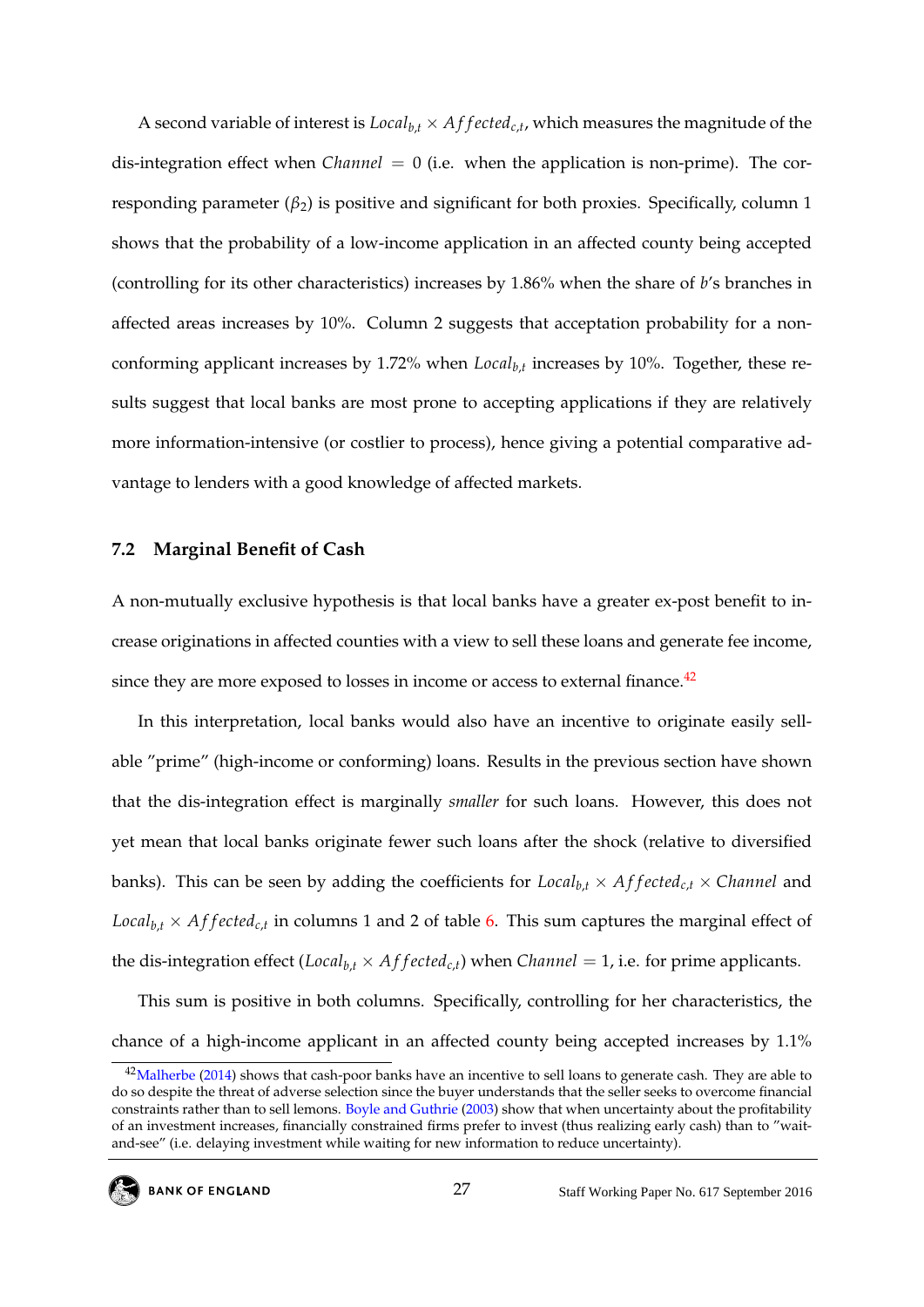(0.186-0.0786) when the share of *b*'s branches in affected areas increases by 10%. Column 2 suggests that for a non-conforming applicant, this probability increases by 0.64% (0.172-0.108) when *Localb*,*<sup>t</sup>* increases by 10%.

Combined with the previous section, these results suggest that in affected areas, local banks accept both more prime and non-prime applications. While they may have a relatively higher comparative advantage in catering to non-prime borrowers, they may also have a weaker financial capacity to do so since these loans are harder to sell. Since prime loans can be sold easily, however, fees potentially generated from these sales can increase local banks' financial capacity to retain non-prime loans. $43$ 

#### <span id="page-28-0"></span>**7.3 Preventing Negative Externalities**

Literature shows that mortgage supply has positive externalities for local house prices and economic activity, for instance by reducing the incidence and contagion of foreclosures [\(Mian](#page-36-10) [et al.,](#page-36-10) [2015\)](#page-36-10). Thus, banks have an incentive to keep lending to an area in which they have a key stake. Consistently, zip codes where a concentrated set of banks own a large share of outstanding mortgages have fewer foreclosures [\(Favara and Giannetti,](#page-34-1) [2015\)](#page-34-1).

In this interpretation, the dis-integration effect would reflect local banks' attempt to protect indirectly their outstanding investments and long-term profitability. Following the reasoning in [Favara and Giannetti](#page-34-1) [\(2015\)](#page-34-1), this motive should increase with a bank's share of outstanding loans in a given neighborhood. The higher this share, the more new lending may benefit the bank's own loan portfolio and profitability. Accordingly, I construct a variable *Shareb*,*<sup>c</sup>* , defined as the share of all retained mortgages in census tract *c* originated by *b* during the pre-shock period (2002-2004).[44](#page--1-0)

Column 3 in table [6](#page-51-0) shows that the parameter of interest (*Local<sub>b,t</sub>* × *Affected<sub>c,t</sub>* × *Share*<sub>*b*,*c*</sub>)

<sup>44</sup>In this case, *BankCountyChannelF*.*E*.*b*,*<sup>c</sup>* is a bank-census-tract fixed effect. This controls for time-invariant heterogeneities in bank behavior across census tracts.



<sup>&</sup>lt;sup>43</sup>I am indebted to Charles Calomiris for suggesting this interpretation.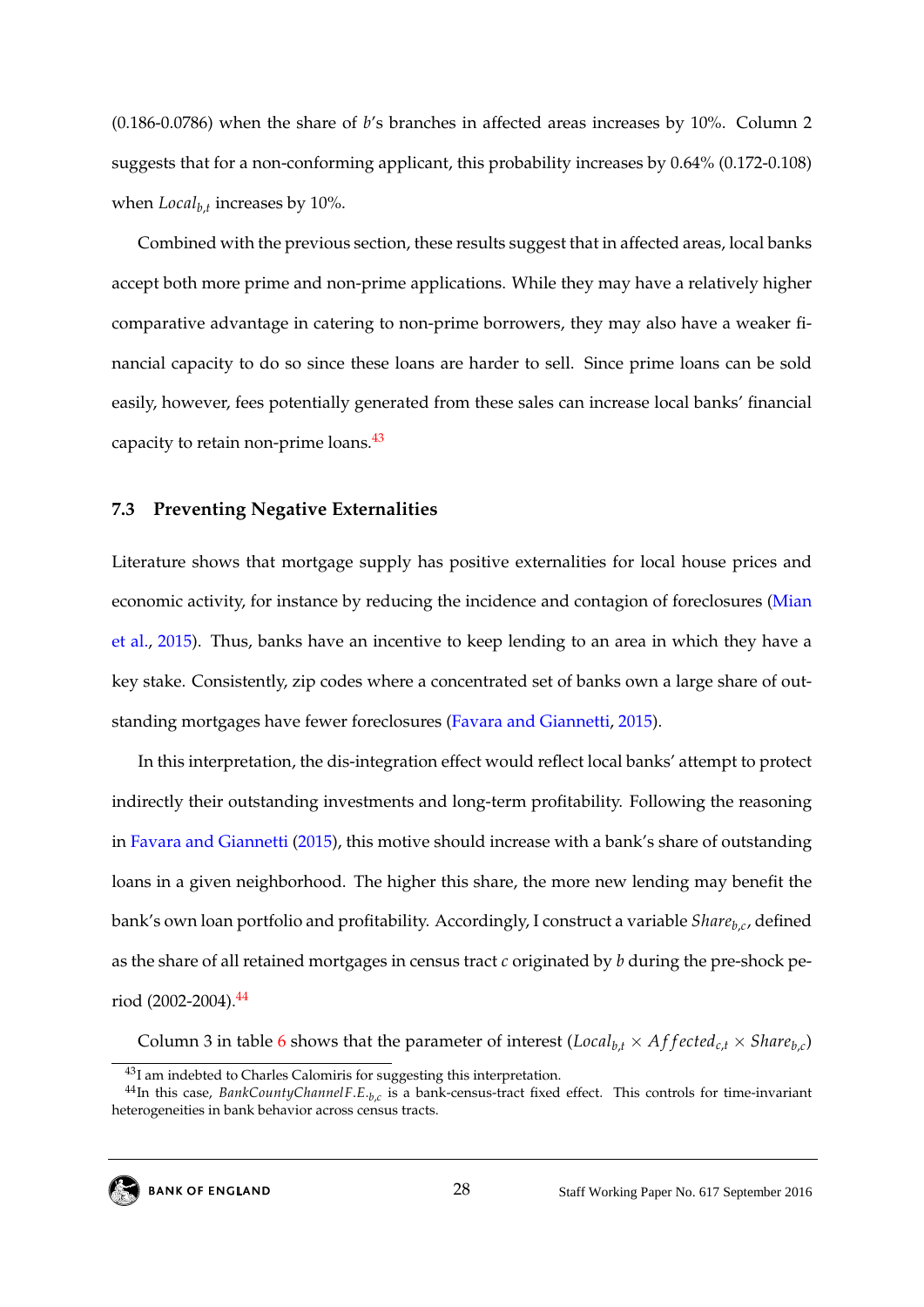is not statistically significant. Thus, a local bank is not more likely to accept an application from an affected census tract in which it owns a higher share of outstanding mortgages. This does not necessarily mean that this channel is not a work, but perhaps that it is outweighed by countervailing effects. For instance, a local bank may prefer to lend in an affected neighborhood in which it does not yet own mortgages in order to diversify its portfolio marginally, while still exploiting its advantage or benefit of lending inside the affected area.<sup>[45](#page--1-0)</sup>

#### <span id="page-29-0"></span>**7.4 Risk-Shifting**

Several theoretical mechanisms imply a link between a bank's risk-taking incentives and its expected long-term profitability or leverage. A deterioration in future profitability (or "charter value") leads to higher risk-taking if shareholders seek to maximize the implicit subsidy provided by deposit guarantee [\(Keeley,](#page-35-8) [1990\)](#page-35-8) or if managers seek to convince shareholders of their managerial skills [\(Gorton and Rosen,](#page-34-10) [1995\)](#page-34-10). More generally, firms highly levered or close to failure increase risk-taking since the downside risk is borne mostly by bondholders [\(Jensen](#page-35-9) [and Meckling,](#page-35-9) [1976\)](#page-35-9).

These theories speak to the present case, since local banks in affected areas contemplate both lower long-term profits (e.g. because of depressed economic and population growth prospects) and higher leverage and risk of failure (e.g. because of income losses). In this interpretation, the dis-integration effect would reflect distressed local banks lending more in affected areas because it increases their risk-taking.

To evaluate this channel, I create a variable *Equity<sub>b</sub>*, defined a bank's ratio of equity to total assets immediately before the shock (June 2005). The lower *Equity<sup>b</sup>* , the more *b*'s leverage and proximity to default should increase after the shock. The variable of interest is  $Local_{b,t}$   $\times$  $A f f e c t e d_{c,t} \times E q u i t y_b$ , which measures whether the dis-integration effect decreases with a

<sup>&</sup>lt;sup>45</sup>This can be seen by looking at the estimate for  $Local_{b,t} \times Affected_{c,t}$ , which captures the way a bank's probability of accepting an application changes with its share of branches in affected counties *if its pre-existing tract market share is zero*. The corresponding parameter is positive and significant.

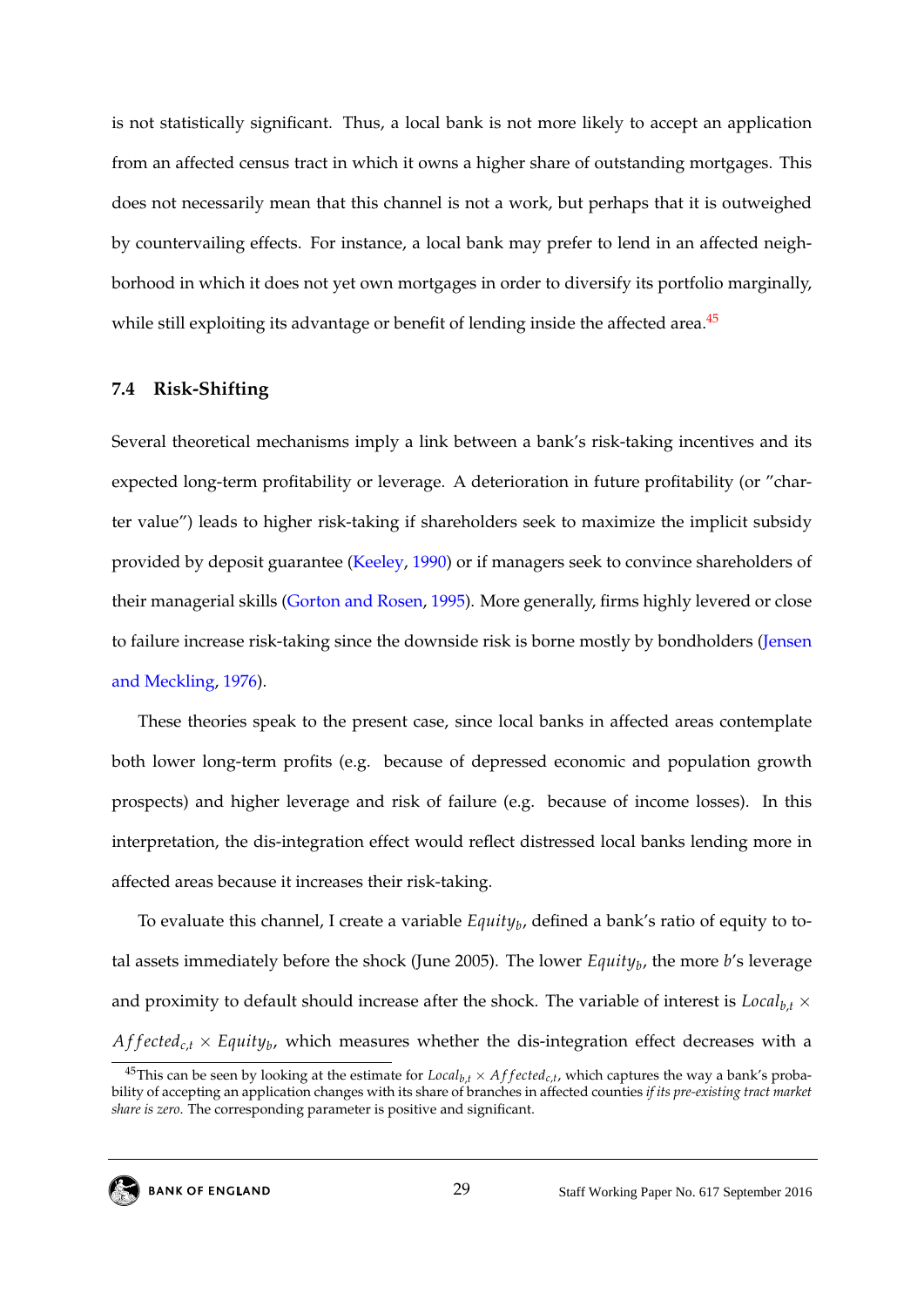bank's capitalization.<sup>[46](#page--1-0)</sup> Column 4 in table [6](#page-51-0) shows that this is not the case. The corresponding parameter is not only statistically insignificant, but also positive. Again, this does not necessarily mean that risk-shifting incentives are absent altogether; they may be offset by countervailing effects. For instance, a low-capitalized local bank might have a smaller financial capacity to accept an application from an affected area because it is more likely to face binding financial constraints in doing so.

To disentangle these two effects, I repeat the same regression while keeping only nonconforming applications, i.e. those harder to sell and thus more likely to mobilize originator capital. Column 5 shows that the parameter for  $Local_{b,t} \times Affected_{c,t} \times Equity_b$  is positive and statistically significant in this case. In other words, local banks are more prone to accept non-prime applications from affected areas if they are better capitalized before the shock. This reinforces the interpretation that, if anything, a low capitalization constrains rather than encourages local banks' risk-taking.

## **8 Conclusion**

More than 400 banks with assets below \$1 billion have failed between 2007 and 2012 [\(DeYoung](#page-33-3) [et al.,](#page-33-3) [2015\)](#page-33-3). These banks typically had local geographic footprints. The literature is inconclusive as to whether the resulting increase in US banks' average diversification will affect credit allocation in a context of protracted recovery. While local banks should be financially more vulnerable to localized downturns, they may also have special abilities or ex-post incentives to seize lending opportunities in a distressed market in which they have a key stake.

This paper uses major hurricane strikes to evaluate which of these two opposite channels dominates empirically during the recovery from an unambiguously exogenous downturn. The results show that local banks originate a higher share of mortgages in affected areas, but in-

 $^{46}$ I use the baseline bank-county fixed effect in this case since *Equity<sub>b</sub>* does not add a new layer of variation unlike the *Channel* proxies in the three previous sections.

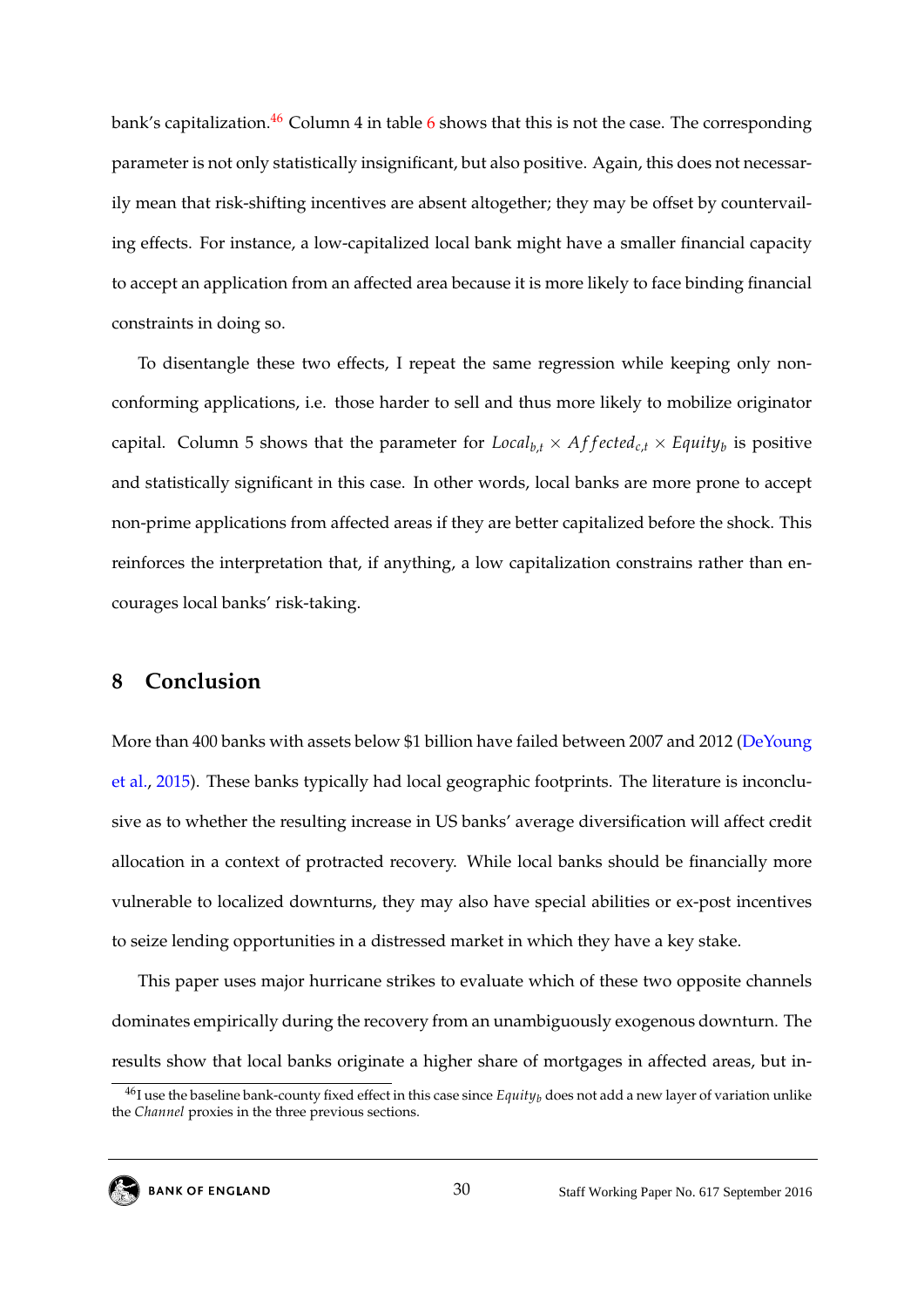creasingly use loan sales to finance these loans.

These results are important for two reasons. From an academic point of view, they suggest a new pattern of specialization whereby, following a major downturn, credit supply is re-allocated to agents with different degrees of diversification. Consistent with their abilities and incentives, the origination of new loans in affected areas is increasingly taken on by local banks. Consistent with local banks' financial vulnerability in such circumstances, however, the financing of these loans is increasingly transfered to (presumably) better diversified secondary market participants.

From a policy perspective, the results suggest that local banks may keep an important role in a geographically integrated banking system, despite their greater vulnerability to financial constraints in adverse circumstances. However, local banks' ability to perform this role after a major downturn may hinge on the existence of a liquid, nationwide secondary market for mortgages loans. Thus, post-crisis changes in the geographical footprint of US banks should be discussed jointly with parallel changes in the operations and regulation of mortgage securitization.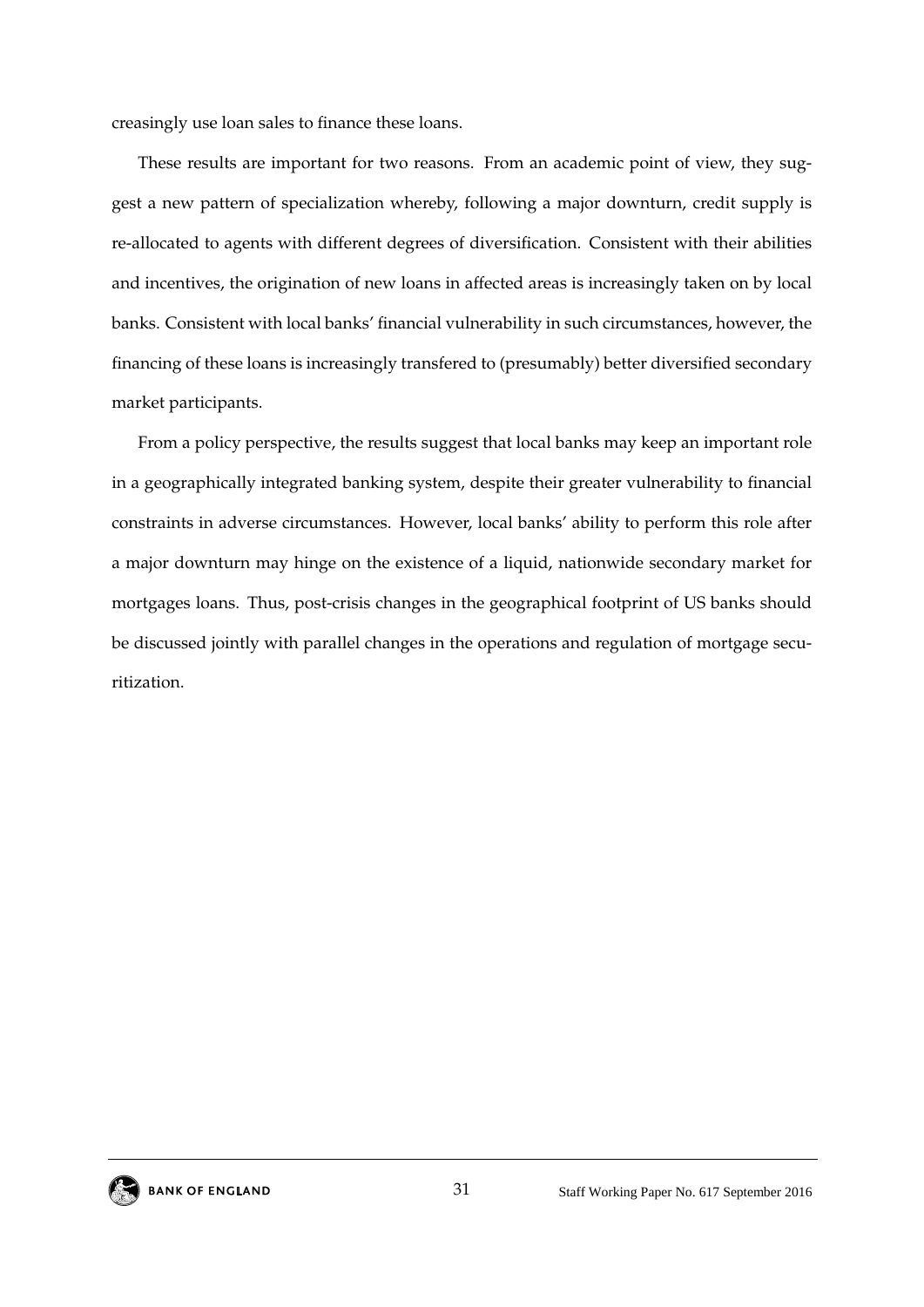## **References**

- <span id="page-32-8"></span>Agarwal, S., D. Lucca, A. Seru, F. Trebbi, et al. (2014). Inconsistent regulators: Evidence from banking. *The Quarterly Journal of Economics 129*(2), 889–938.
- <span id="page-32-4"></span>Berg, G. and J. Schrader (2012). Access to credit, natural disasters, and relationship lending. *Journal of Financial Intermediation 21*(4), 549–568.
- <span id="page-32-3"></span>Berger, A. N., N. H. Miller, M. A. Petersen, R. G. Rajan, and J. C. Stein (2005). Does function follow organizational form? Evidence from the lending practices of large and small banks. *Journal of Financial Economics 76*(2), 237–269.
- <span id="page-32-1"></span>Bernanke, B. and M. Gertler (1989). Agency costs, net worth, and business fluctuations. *The American Economic Review 79*(1), 14–31.
- <span id="page-32-0"></span>Bernanke, B. S. (2011). Community banking in a period of recovery and change. In *Speech, Independent Community Bankers of America National Convention, San Diego, California*.
- <span id="page-32-7"></span>Bhutta, N. (2012). GSE activity and mortgage supply in lower-income and minority neighborhoods: The effect of the affordable housing goals. *The Journal of Real Estate Finance and Economics 45*(1), 238–261.
- <span id="page-32-5"></span>Blake, E. S., C. W. Landsea, and E. J. Gibney (2007). *The deadliest, costliest, and most intense United States tropical cyclones from 1851 to 2006 (and other frequently requested hurricane facts)*. NOAA/National Weather Service, National Centers for Environmental Prediction, National Hurricane Center.
- <span id="page-32-2"></span>Boyle, G. W. and G. A. Guthrie (2003). Investment, uncertainty, and liquidity. *The Journal of Finance 58*(5), 2143–2166.
- <span id="page-32-6"></span>Brown, R. A. (2005). Unique challenges face FDIC-insured institutions after Katrina. *FDIC Outlook*.

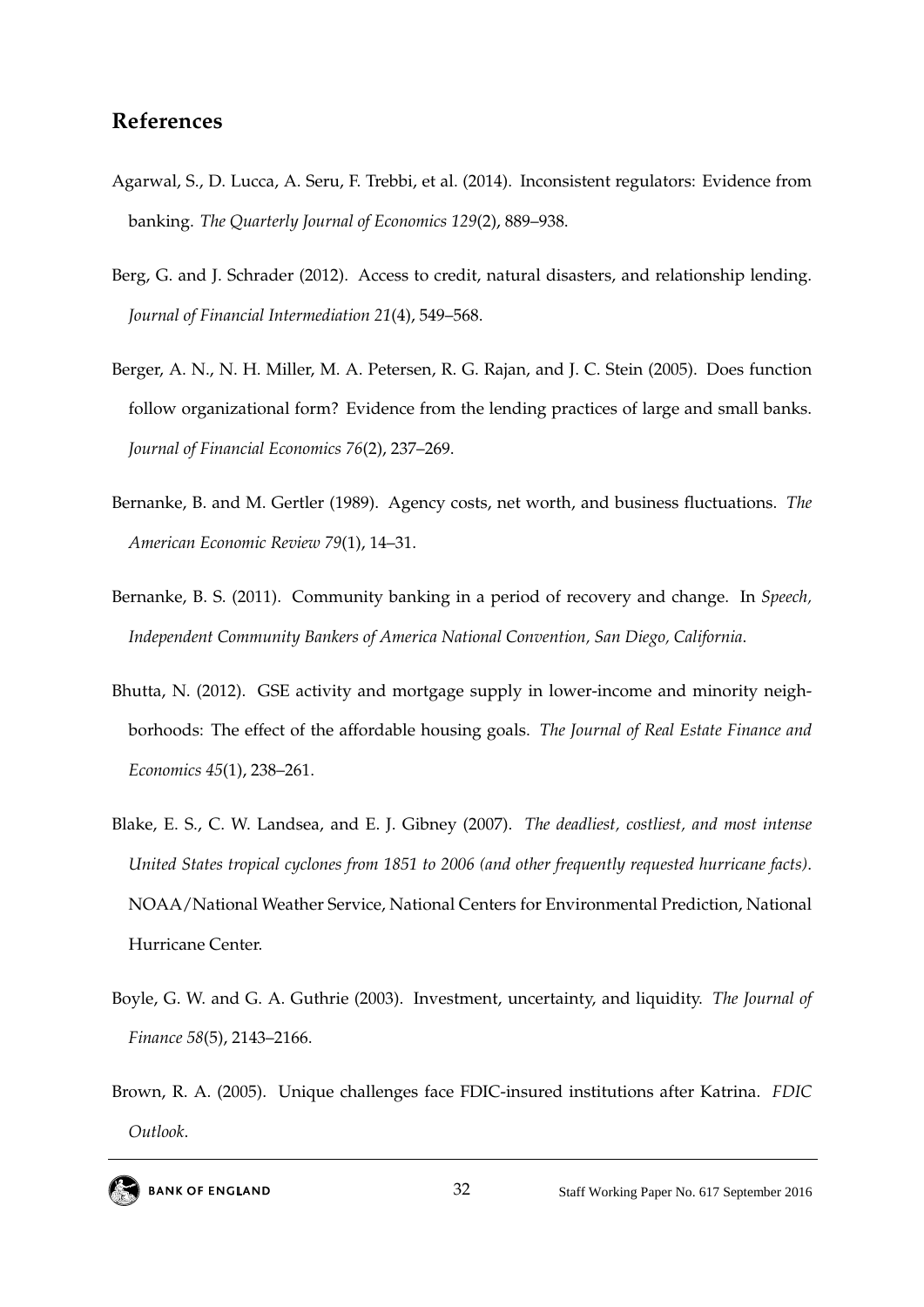- <span id="page-33-1"></span>Calomiris, C. W., R. G. Hubbard, and J. Stock (1986). The farm debt crisis and public policy. *Brookings Papers on Economic Activity 1986*(2), 441–485.
- <span id="page-33-0"></span>Carlson, M. and K. J. Mitchener (2009). Branch banking as a device for discipline: Competition and bank survivorship during the Great Depression. *Journal of Political Economy 117*(2), 165– 210.
- <span id="page-33-4"></span>Demyanyk, Y., C. Ostergaard, and B. E. Sørensen (2007). US banking deregulation, small businesses, and interstate insurance of personal income. *The Journal of Finance 62*(6), 2763–2801.
- <span id="page-33-7"></span>Department of Housing and Urban Development (2005, August 31st). Underwriting and servicing policies to assist victims of presidentially-declared major disaster areas. *Mortgagee Letter*.
- <span id="page-33-5"></span>Department of Housing and Urban Development (2006, February). Current housing unit damage estimates; Hurricanes Katrina, Rita and Wilma.
- <span id="page-33-6"></span>Department of the Treasury, Office of the Comptroller of the Currency, Federal Reserve System, Federal Deposit Insurance Corporation, Office of Thrift Supervision, and National Credit Union Administration (2005). Real estate appraisal exceptions in major disaster areas. *Federal Register 70*.
- <span id="page-33-2"></span>Deryugina, T. (2013). Disaster insurance versus social insurance in the aftermath of hurricanes. *Mimeo*.
- <span id="page-33-3"></span>DeYoung, R., A. Gron, G. Torna, and A. Winton (2015). Risk overhang and loan portfolio decisions: Small business loan supply before and during the financial crisis. *The Journal of Finance 70*(6), 2451–2488.
- <span id="page-33-8"></span>Duchin, R. and D. Sosyura (2014). Safer ratios, riskier portfolios: Banks response to government aid. *Journal of Financial Economics 113*(1), 1–28.

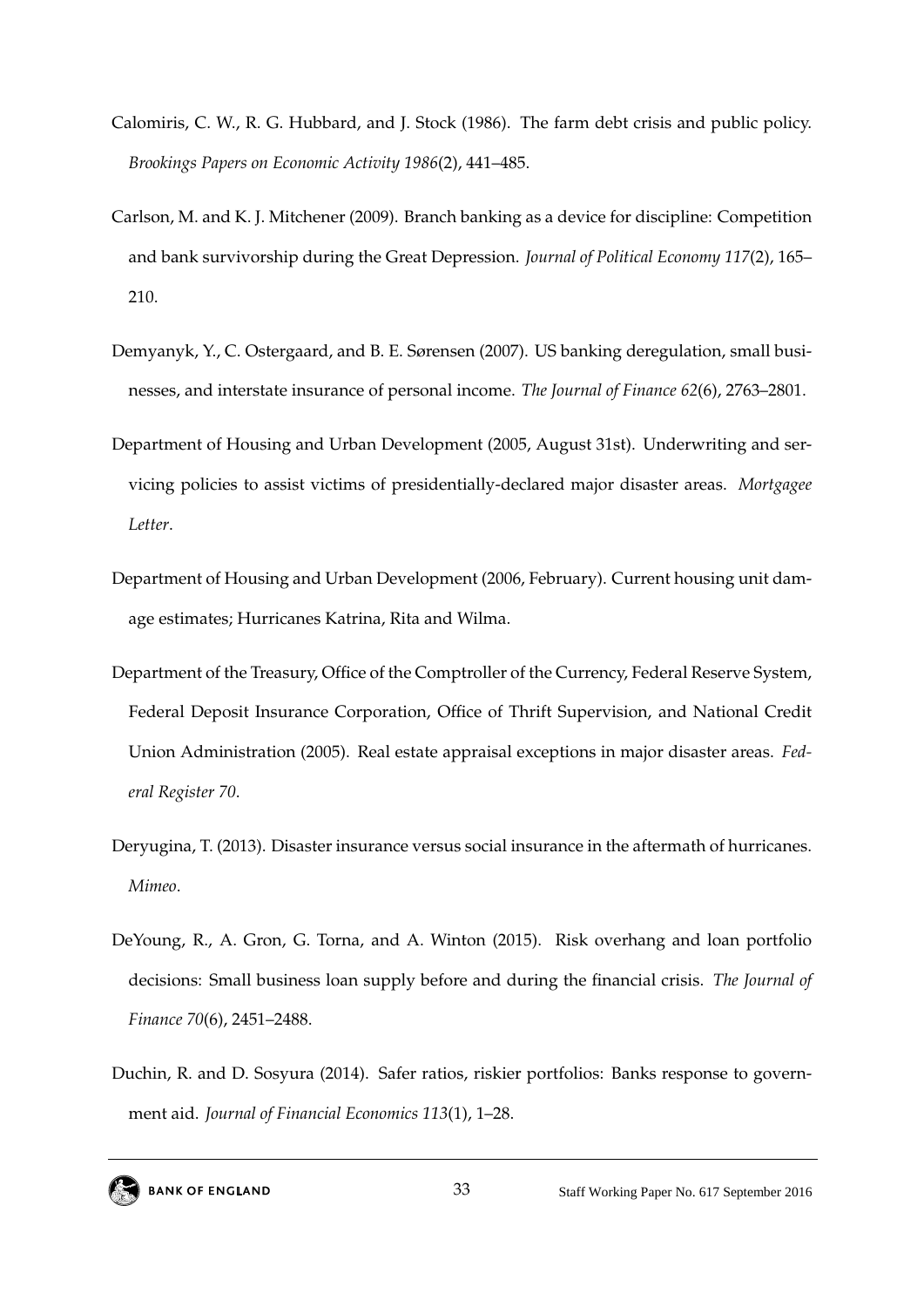- <span id="page-34-9"></span>Ergungor, O. E. (2010). Bank branch presence and access to credit in low-to moderate-income neighborhoods. *Journal of Money, Credit and Banking 42*(7), 1321–1349.
- <span id="page-34-4"></span>Fannie Mae (2005, October 14th). Hurricane-related mortgage servicing and underwriting policies. *Lender Letter*.
- <span id="page-34-1"></span>Favara, G. and M. Giannetti (2015). Forced asset sales and the concentration of outstanding debt: Evidence from the mortgage market. *CEPR working paper* (10476).
- <span id="page-34-8"></span>Federal Deposit Insurance Corporation (2006, February 3rd). Interagency supervisory guidance for institutions affected by Hurricane Katrina. *Financial Institutions Letters*.
- <span id="page-34-7"></span>Freddie Mac (2005, September). Temporary selling & servicing requirements for mortgages secured by properties located in eligible disaster areas. *Freddie Mac Bulletin*.
- <span id="page-34-2"></span>Gallagher, J. and D. Hartley (2014). Household finance after a natural disaster: The case of Hurricane Katrina. *Federal Reserve Bank of Cleveland Working Paper 1406*.
- <span id="page-34-5"></span>Gan, J. and T. J. Riddiough (2008). Monopoly and information advantage in the residential mortgage market. *Review of Financial Studies 21*(6), 2677–2703.
- <span id="page-34-0"></span>Gilchrist, S., J. W. Sim, and E. Zakrajšek (2014). Uncertainty, financial frictions, and investment dynamics. *NBER Working Paper* (20038).
- <span id="page-34-6"></span>Gilje, E., E. Loutskina, and P. Strahan (2016). Exporting liquidity: Branch banking and financial integration. *The Journal of Finance 71*.
- <span id="page-34-10"></span>Gorton, G. and R. Rosen (1995). Corporate control, portfolio choice, and the decline of banking. *The Journal of Finance 50*(5), 1377–1420.
- <span id="page-34-3"></span>Groen, J. A. and A. E. Polivka (2008). Hurricane Katrina evacuees: Who they are, where they are, and how they are faring. *Monthly Labor Rev. 131*, 32.

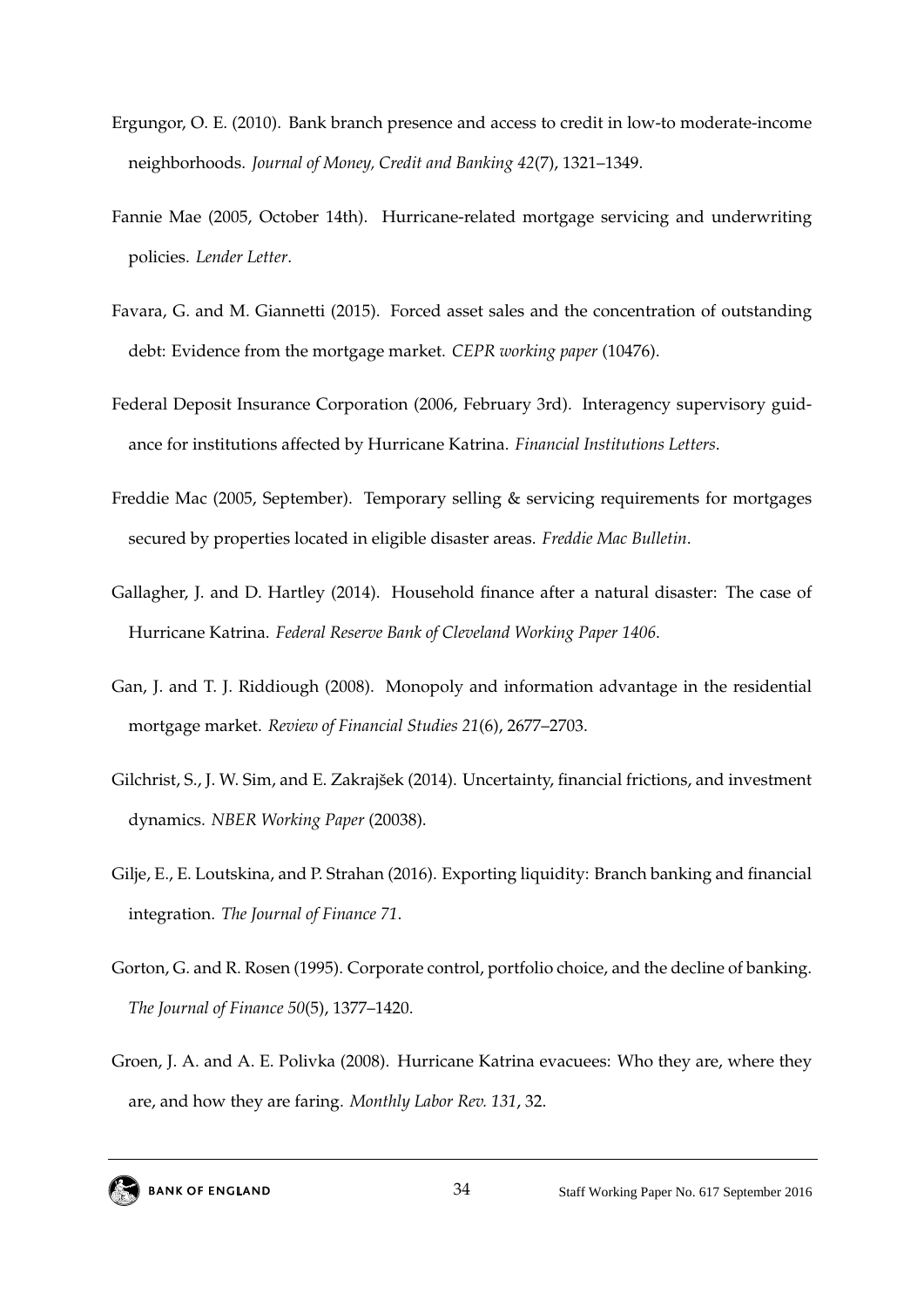- <span id="page-35-7"></span>Gruenberg, M. J. (2006, February). Impact of recent hurricanes on financial institutions in the Gulf Coast. Statement before the Committee on Banking, Housing and Urban Affairs of the U.S. Senate.
- <span id="page-35-0"></span>Holmstrom, B. and J. Tirole (1997). Financial intermediation, loanable funds, and the real sector. *The Quarterly Journal of Economics 112*(3), 663–691.
- <span id="page-35-9"></span>Jensen, M. C. and W. H. Meckling (1976). Theory of the firm: Managerial behavior, agency costs and ownership structure. *Journal of Financial Economics 3*(4), 305–360.
- <span id="page-35-2"></span>Kates, R. W., C. E. Colten, S. Laska, and S. P. Leatherman (2006). Reconstruction of New Orleans after Hurricane Katrina: A research perspective. *Proceedings of the National Academy of Sciences 103*(40), 14653–14660.
- <span id="page-35-8"></span>Keeley, M. C. (1990). Deposit insurance, risk, and market power in banking. *The American Economic Review 80*(5), 1183–1200.
- <span id="page-35-6"></span>King, R. O. (2008). National Flood Insurance Program: Treasury borrowing in the aftermath of Hurricane Katrina. In *The Library of Congress, Order Code RS22394*.
- <span id="page-35-5"></span>Lambert, C., F. Noth, and U. Schüwer (2015). How do banks react to catastrophic events? Evidence from Hurricane Katrina. *SAFE Working Paper 94*.
- <span id="page-35-3"></span>Loutskina, E. (2011). The role of securitization in bank liquidity and funding management. *Journal of Financial Economics 100*(3), 663–684.
- <span id="page-35-1"></span>Loutskina, E. and P. Strahan (2011). Informed and uninformed investment in housing: The downside of diversification. *Review of Financial Studies 24*(5), 1447–1480.
- <span id="page-35-4"></span>Loutskina, E. and P. Strahan (2012). Financial integration, housing and economic volatility. *Mimeo*.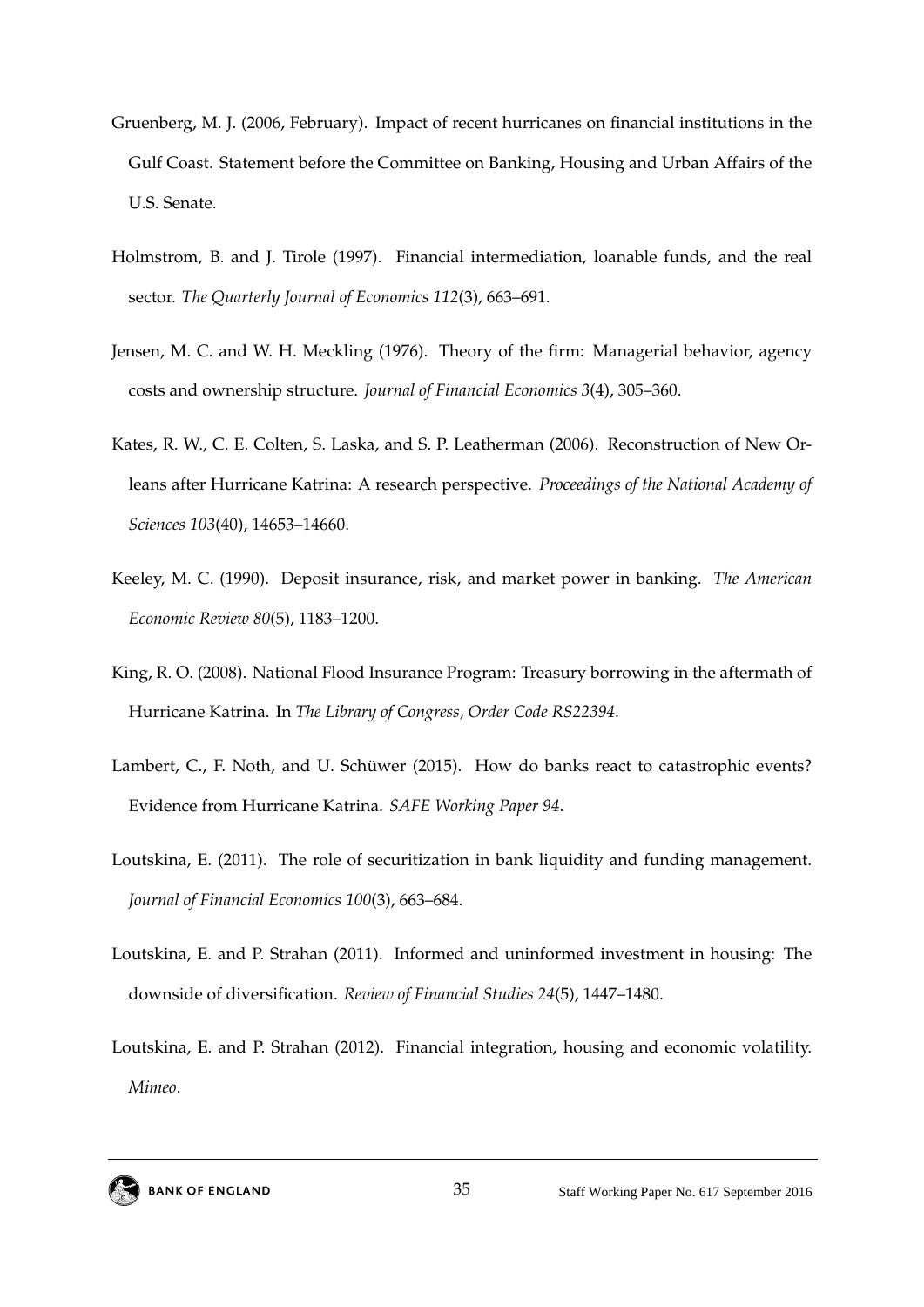<span id="page-36-1"></span>Loutskina, E. and P. E. Strahan (2009). Securitization and the declining impact of bank finance on loan supply: Evidence from mortgage originations. *The Journal of Finance 64*(2), 861–889.

<span id="page-36-11"></span><span id="page-36-9"></span>Malherbe, F. (2014). Self-fulfilling liquidity dry-ups. *The Journal of Finance 69*(2), 947–970.

- McIntosh, M. F. (2008). Measuring the labor market impacts of Hurricane Katrina migration: Evidence from Houston, Texas. *The American Economic Review 98*(2), 54–57.
- <span id="page-36-6"></span>Mendelsohn, R., K. Emanuel, and S. Chonabayashi (2012). The impact of climate change on hurricane damages in the United States. *Nature Climate Change 2(3)*, 205–209.
- <span id="page-36-7"></span>Mian, A. and A. Sufi (2009). The consequences of mortgage credit expansion: Evidence from the US mortgage default crisis. *The Quarterly Journal of Economics 124*(4), 1449–1496.
- <span id="page-36-10"></span>Mian, A., A. Sufi, and F. Trebbi (2015). Foreclosures, house prices, and the real economy. *The Journal of Finance 70*(6), 2587–2634.
- <span id="page-36-2"></span>Morgan, D., B. Rime, and P. Strahan (2004). Bank integration and State business cycles. *The Quarterly Journal of Economics 119*(4), 1555–1584.
- <span id="page-36-5"></span>New York Times (2006, September 3d). A bank survives Katrina. Now, the hard part. *New York Times*.
- <span id="page-36-4"></span>New York Times (2015, August 18th). Why New Orleans black residents are still underwater after Katrina. *New York Times*.
- <span id="page-36-0"></span>Nordhaus, W. D. (2010). The economics of hurricanes and implications of global warming. *Climate Change Economics 1*(01), 1–20.
- <span id="page-36-3"></span>Overby, A. B. (2007). Mortgage foreclosure in post-Katrina New Orleans. *Boston College Law Review 48*(4), 851.
- <span id="page-36-8"></span>Passmore, W., S. M. Sherlund, and G. Burgess (2005). The effect of housing governmentsponsored enterprises on mortgage rates. *Real Estate Economics 33*(3), 427–463.

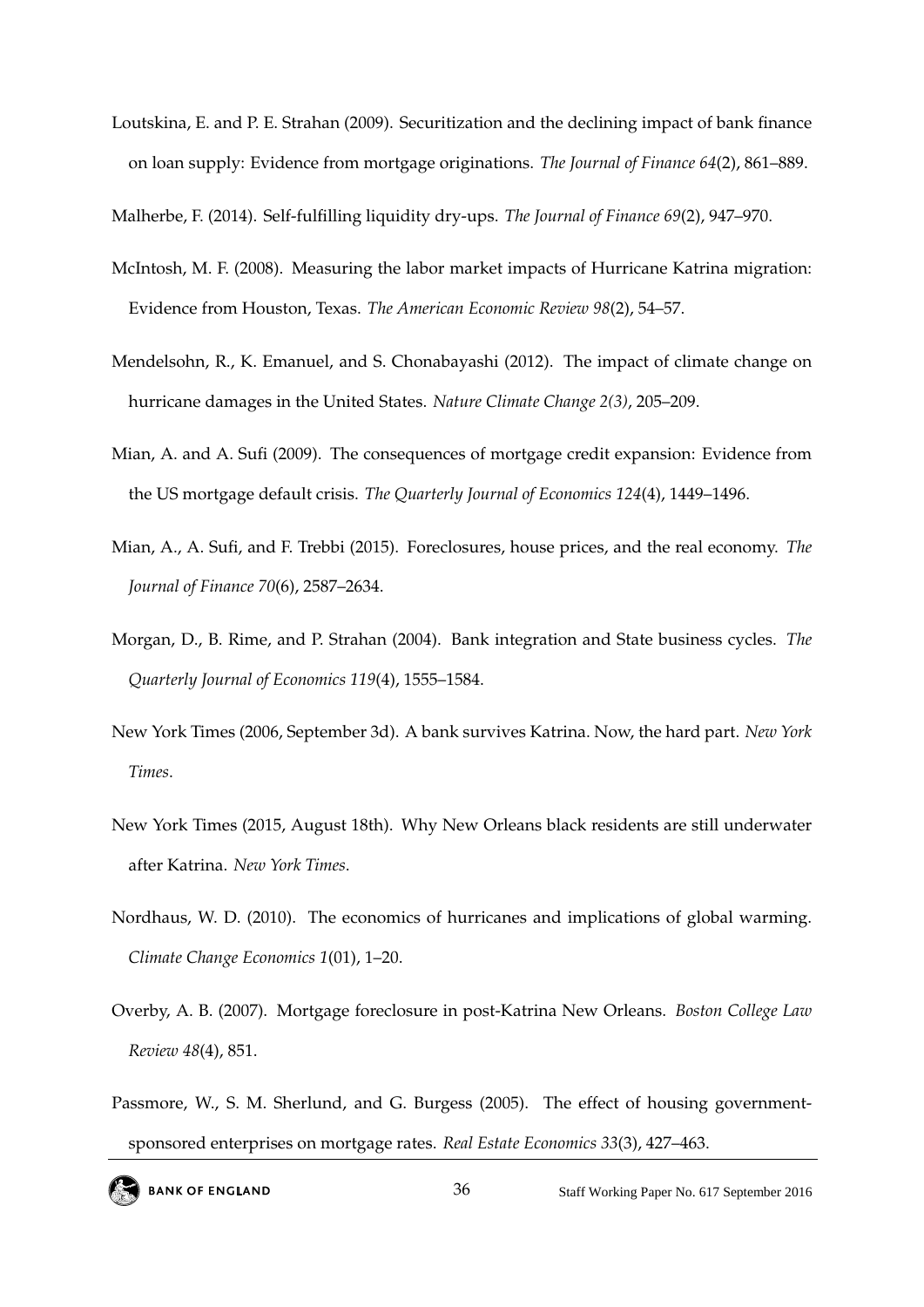- <span id="page-37-9"></span>Puri, M., J. Rocholl, and S. Steffen (2010). Global retail lending in the aftermath of the US financial crisis: Distinguishing between supply and demand effects. *Journal of Financial Economics 100*(3), 556–578.
- <span id="page-37-5"></span>Romero Cortés, K. (2014). Rebuilding after disaster strikes: How local lenders aid in the recovery. *FRB of Cleveland Policy Discussion Paper* (14-28).
- <span id="page-37-4"></span>Romero Cortés, K. and P. E. Strahan (2014). Tracing out capital flows: How financially integrated banks respond to natural disasters. *FRB of Cleveland Working Paper*.
- <span id="page-37-2"></span>Ruckes, M. (2004). Bank competition and credit standards. *Review of Financial Studies 17*(4), 1073–1102.
- <span id="page-37-0"></span>Sprague, O. M. (1903). Branch banking in the United States. *The Quarterly Journal of Economics 17*(2), 242–260.
- <span id="page-37-1"></span>Stein, J. (1998). An adverse-selection model of bank asset and liability management with implications for the transmission of monetary policy. *The Rand Journal of Economics 29*(3), 466–486.
- <span id="page-37-3"></span>Strobl, E. (2011). The economic growth impact of hurricanes: Evidence from US coastal counties. *Review of Economics and Statistics 93*(2), 575–589.
- <span id="page-37-6"></span>The American Banker (2006a, March 3rd). Bankers on Gulf Coast seek help from around the country. *The American Banker*.
- <span id="page-37-8"></span>The American Banker (2006b, January 19th). Bankers seek more CRA credit for disaster lending. *The American Banker*.
- <span id="page-37-7"></span>Vigdor, J. (2008). The economic aftermath of Hurricane Katrina. *The Journal of Economic Perspectives 22*(4), 135–154.

<span id="page-37-10"></span>Wooldridge, J. M. (2010). *Econometric analysis of cross section and panel data*. MIT press.

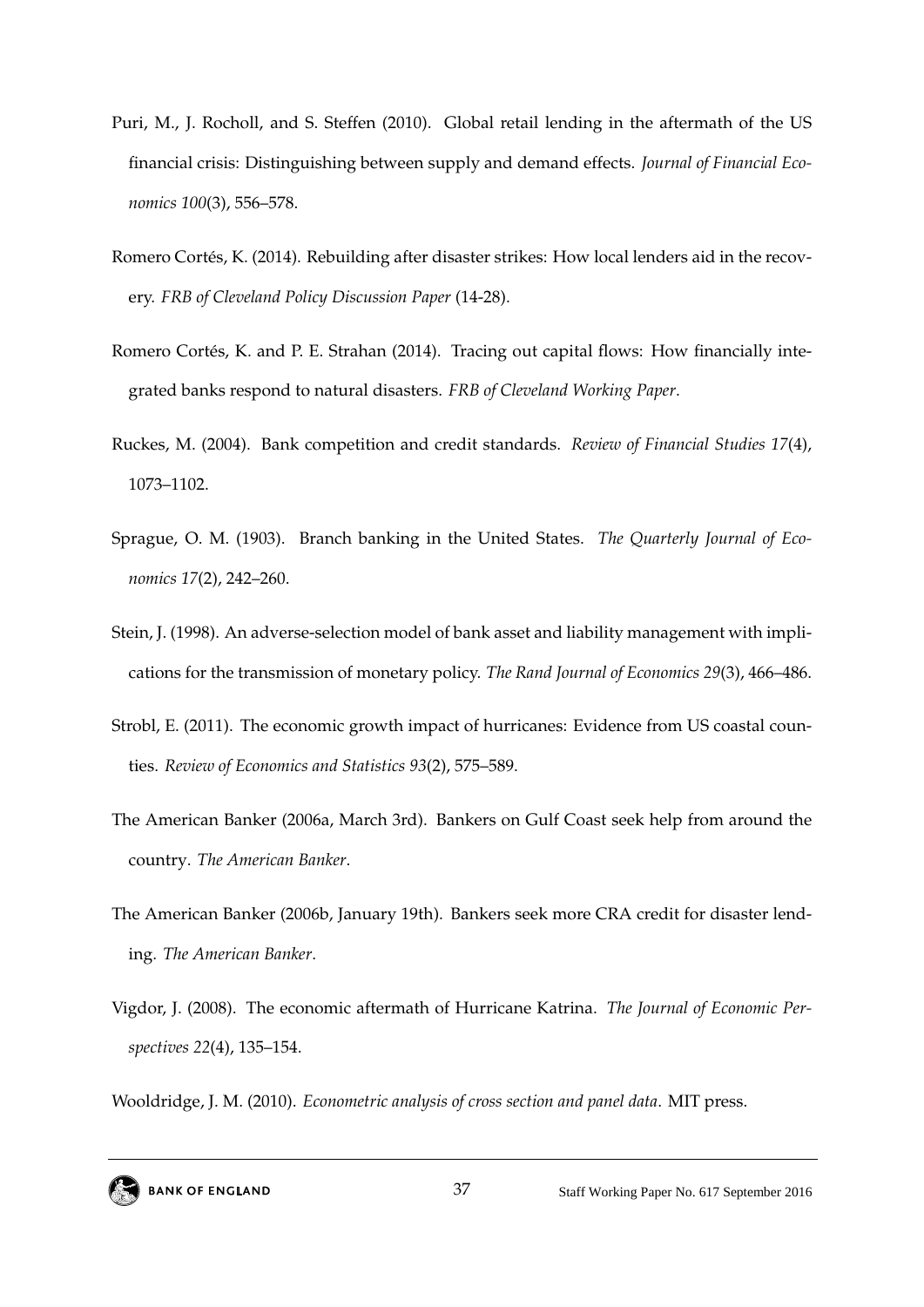## <span id="page-38-0"></span>**A The 2005 Hurricanes as a Shock to Bank's Financial Capacity**

This section establishes empirically that the 2005 hurricane season exposes banks to a negative shock to their financial capacity, complementing the anecdotal evidence provided in section [3.](#page-8-0) Specifically, I measure the short-term impact of the shock for three proxies for financial capacity - income, non-performing loans, and capitalization<sup>[47](#page--1-0)</sup> - using Call Reports data for all commercial banks for which I can observe the June 2005 branching network. For each of these proxies, I then estimate the following cross-sectional model:

<span id="page-38-1"></span>
$$
\Delta Y_{b,t} = \gamma_1 \cdot Local_b + \gamma_2 \cdot BankControls_b + StateF.E_{\cdot b} + \epsilon_{b,t}, \tag{3}
$$

where ∆*Yb*,*<sup>t</sup>* is the change in *b*'s income, non-performing loans, or capitalization between quarter *t* and the quarter immediately preceding the shock (2005q2). *Local<sup>b</sup>* is the same diversification proxy used in the baseline regression, i.e. the share of a bank's total branches located in counties affected by the 2005 hurricane season, as measured in June 2005. The parameter of interest is *γ*1, which measures how a bank's financial capacity changes depending on its diversification from the perspective of the affected area. The financial capacity channel predicts that a more local bank should be more vulnerable to losses generated by the shock. I thus expect  $\gamma_1$  to be negative for income and capitalization, and positive for non-performing loans.<sup>[48](#page--1-0)</sup>

I estimate the cross-sectional model [3](#page-38-1) for each quarter from 2004 to end 2006, and for each of the three proxies. The estimate for  $\gamma_1$  (bold lines) and its confidence intervals (dashed lines) obtained from the regressions are plotted in the upper (income), middle (non-performing loans) and bottom (capitalization) panels of figure [3.](#page-53-0)

A first observation is that  $\gamma_1$  is not significantly different from zero during the pre-shock

 $47$ Consistently with the baseline set-up, income and capitalization are measured as percentage of total assets, and non-performing loans is measured as percentage of total loans.

<sup>&</sup>lt;sup>48</sup>BankControls<sub>b</sub> include (log) size, deposit funding, liquid assets, total loans, and deposit funding costs, all measured immediately before the shock, and defined consistently with the baseline set-up (see table [1](#page-46-0) for definitions). *StateF*.*E*.*<sup>b</sup>* is a set of dummies for banks' headquarter states. All dependent variables are winsorized at the bottom and top 1%.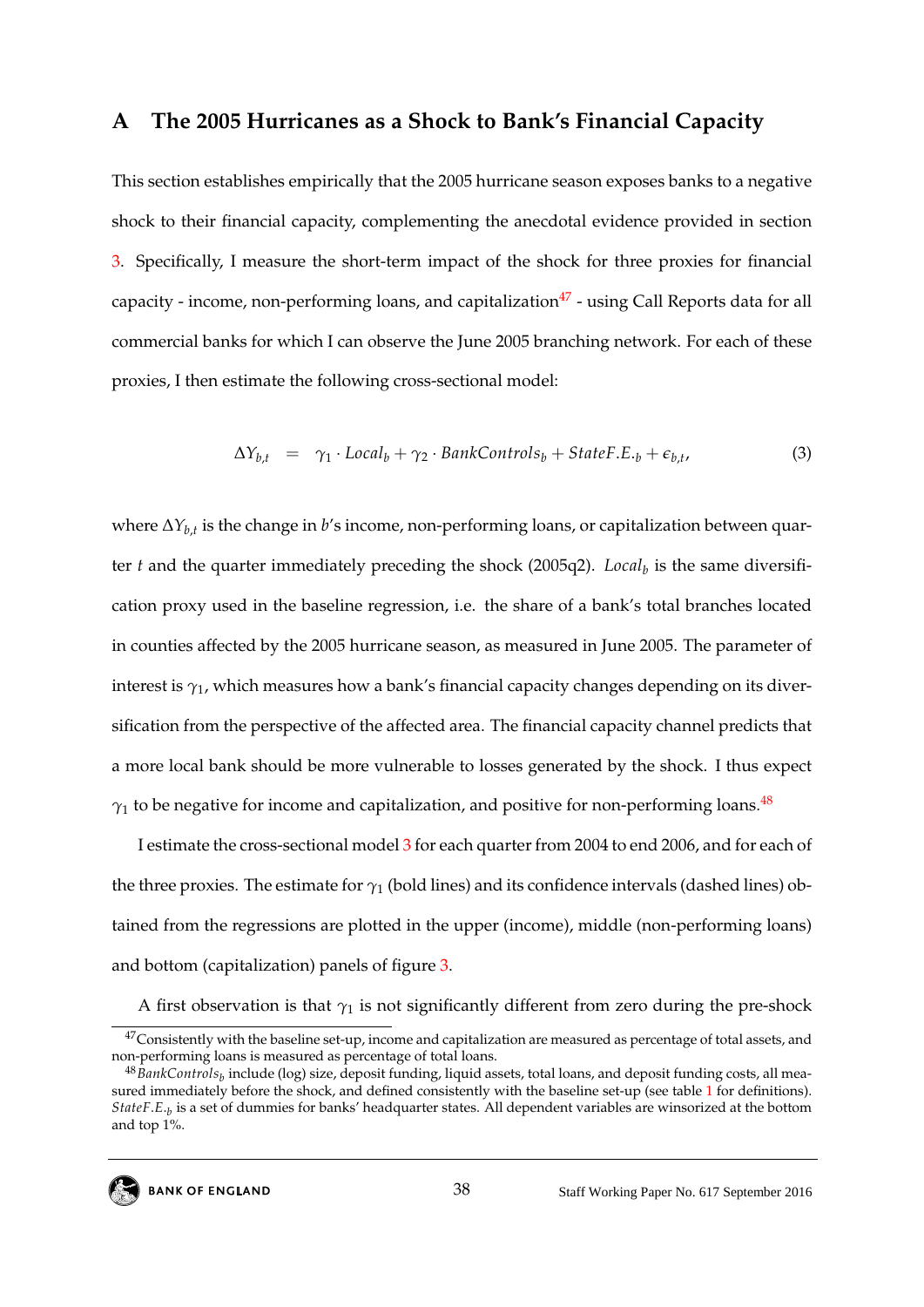<span id="page-39-1"></span>period (from 2004q1 to 2005q1) for all three proxies. This suggests that there are no heterogeneous trends in financial capacity across local and diversified banks before the shock. In contrast,  $\beta_1$  becomes significant immediately after the shock. Specifically, all three proxies suggest that a higher geographical focus in the affected areas (*Local<sup>b</sup>* ) is associated with a decrease in income and capitalization, and an increase in non-performing loans after the shock. This effect is significant for two quarters after the shock for income and non-performing loans, and four quarters for capitalization.

The largest effect on capitalization is found for 2006q1. Specifically, the corresponding parameter estimate suggests that a bank's capitalization decreases by 7.4 basis points (0.74%) when *Local<sup>b</sup>* increases from zero (for instance Bank of America) to 100% (for instance a community bank in the New Orleans area), compared to its pre-shock value. This corresponds to a 7.3% decline in the capitalization of the average bank in the sample, the latter amounting to 10.1% of total assets. Equivalenty, this would correspond to a 35.2% decline of this average bank's hypothetical capital buffer over a typical capital requirement of 8% of total assets.<sup>[49](#page--1-0)</sup>

## <span id="page-39-0"></span>**B Tracking Hurricane Katrina Migrants**

Hurricane Katrina has led more than 1.5 million people to be permanently displaced from the most severely affected areas [\(Groen and Polivka,](#page-34-3) [2008\)](#page-34-3). Migrants might need access to mortgage credit upon re-settling. This implies that areas with a substantial migrant presence are not adequate control groups for affected areas. Thus, such "out-migration counties" are excluded from the baseline regression.

To delineate out-migration counties, I use county-to-county migration data compiled by the Internal Revenue Service (IRS). The data records in- and outflows of residents broken down by

<sup>&</sup>lt;sup>49</sup>[Lambert et al.](#page-35-5) [\(2015\)](#page-35-5) find that banks exposed to Hurricane Katrina increase their risk-weighted capital ratio in the longer run (up to 2007q4). However, this only holds for unaffiliated banks, which account for 23.9% of banks in my sample as of 2005q2. Further, they do not consider the period immediately after the shock (2005q3 and 2005q4), for which I find strong negative effects. Finally, they rely on a binary rather than continuous definition of exposed banks.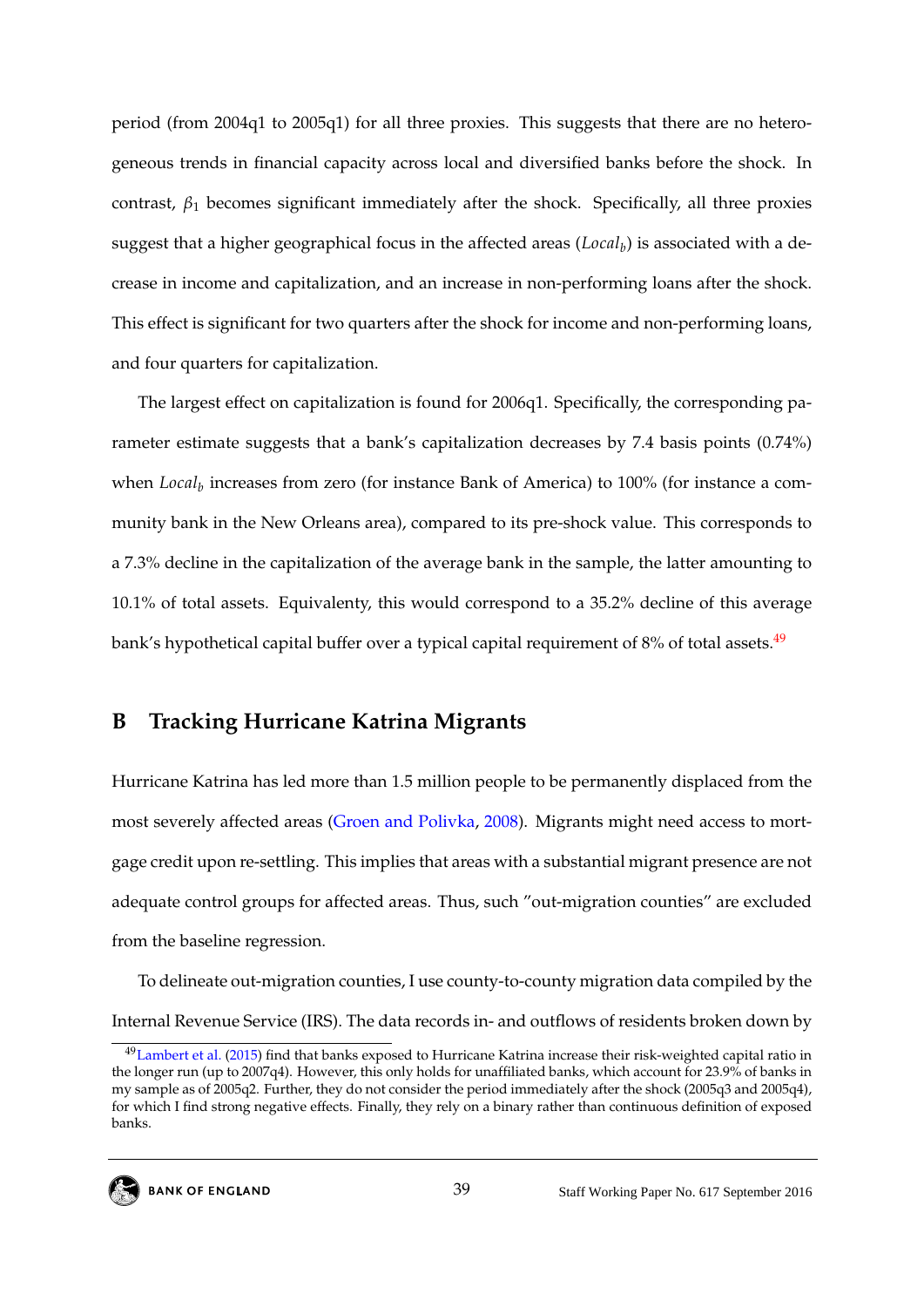departure and relocation county.<sup>[50](#page--1-0)</sup> I use the 2006 vintage, which tracks postal address changes from fiscal years 2005 to 2006. Since the vast majority of migrants relocated from the New Orleans area, I limit myself to tracking evacuees from this metropolitan area.<sup>[51](#page--1-0)</sup>

For each US county, I calculate *Migrant Number<sub>c,t</sub>* as the log number of households relocating from the New Orleans area, net of the number of households relocating *to* the New Orleans area during the same period (this helps to filter out temporary displacements). Figure [4](#page-54-0) plots *Migrant Number<sub>c,t</sub>* for all US counties, with darker shades indicating a larger presence of migrants. The Houston and Dallas areas stand out, consistently with evidence that they hosted the largest number of migrants [\(McIntosh,](#page-36-11) [2008\)](#page-36-11).

Figure [4](#page-54-0) shows that almost all counties in the sample of seven states used for the baseline sample host a positive number of evacuees. Thus, some arbitrary line must be drawn to exclude only the most significant out-migration counties. I remove all counties that host a combined 75% of all evacuees. The main results are robust when not excluding these counties.

## <span id="page-40-0"></span>**C Additional Robustness Checks**

Appendix table [7](#page-55-0) reports eight additional checks for the robustness of the dis-integration effect (column (1) of table [2\)](#page-47-0), as well as a placebo test.

A first caveat of the baseline set-up is that the classification of out-migration counties set out in section  $\overline{B}$  $\overline{B}$  $\overline{B}$  is bound to be imprecise given the likely imperfect coverage of Katrina evacuees in IRS data. In column (1), I thus re-integrate the counties excluded from the baseline sample because they receive a substantial number of in-migrants from the New Orleans area following Katrina. This does not affect results. A second caveat is that bank-level controls such

<sup>50</sup>IRS Migration Data is based on postal address changes as recorded in income tax declarations (see irs.gov/uac/SOI-Tax-Stats-Migration-Data). It covers 95 to 98% of the income tax filing population (itself an unknown proportion of the population of migrant households). Since migrants may be disproportionately unemployed, this may bias the estimates downwards.

<sup>&</sup>lt;sup>51</sup>Using alternative data, [Groen and Polivka](#page-34-3) [\(2008\)](#page-34-3) show that the entire population of evacuees came from the states of Louisiana, Mississippi, and Alabama. Morever, nearly all migrants from the two latter states had returned to their original residency before the end of 2005. A large majority of Louisiana evacuees came from the New Orleans area.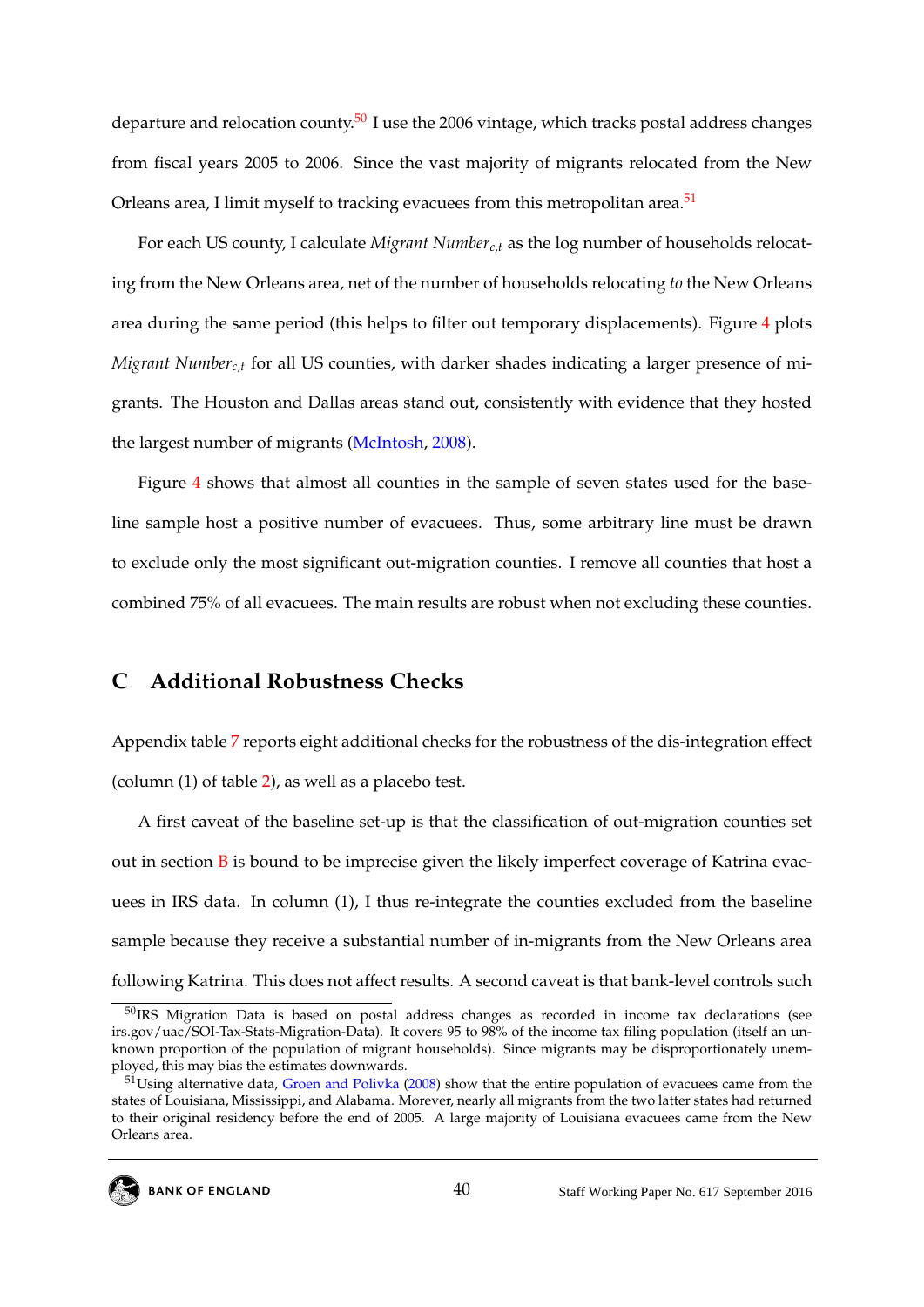as income or capitalization might change endogenously after the shock as a result of lending decisions, thus biasing results in an unknown direction. In column (2), I drop the bank-level controls, again with little effect on results.

The baseline results could be driven by abnormally high mortgage growth numbers. In column (3), I thus winsorize the top and bottom 1% of the dependent variable. This decreases the economic magnitude of the dis-integration effect only marginally, suggesting that outliers do not inflate results significantly. One further caveat is that the coverage of HMDA data is less comprehensive in rural areas. In column (4), I thus drop counties that are not part of a metropolitan statistical area. If anything, this slightly increases the economic magnitude of the dis-integration effect.

The dis-integration effect could be driven by banks with little initial experience in lending outside of the affected areas, and thus no realistic prospect of substantially re-balancing their lending elsewhere after the shock. In column (5), I thus drop banks whose total mortgage lending in affected counties before the shock (2003-2005) represents less than 20% of their total mortgage lending. This increases the economic magnitude of the dis-integration effect. Further, unlike in the baseline regression, the parameter estimate for *Localb*,*<sup>t</sup>* is not only negative, but also statistically significant. This suggests that there is a significant re-balancing away from unaffected counties to affected ones.

Banks affiliated to a Bank-Holding Company (BHC) could receive equity or liquidity support from their parent bank following the shock. The baseline set-up would overlook this channel since it only includes bank-level controls. In column (6), I thus replace all bank-level con-trols by Bank-Holding Company (BHC) controls for affiliated banks.<sup>[52](#page--1-0)</sup> I also compute  $Local_{b,t}$ using the BHC's share of branches inside the affected areas instead of the bank's. This does not materially affect results. To further probe the role of financial transfers within groups, column (7) drops unaffiliated banks altogether. This decreases the economic magnitude of the

<sup>&</sup>lt;sup>52</sup>I construct BHC controls by aggregating bank-level Call Reports to the regulatory high-holder level. This means that BHC controls will be similar with bank-level controls for independent (unaffiliated) banks.

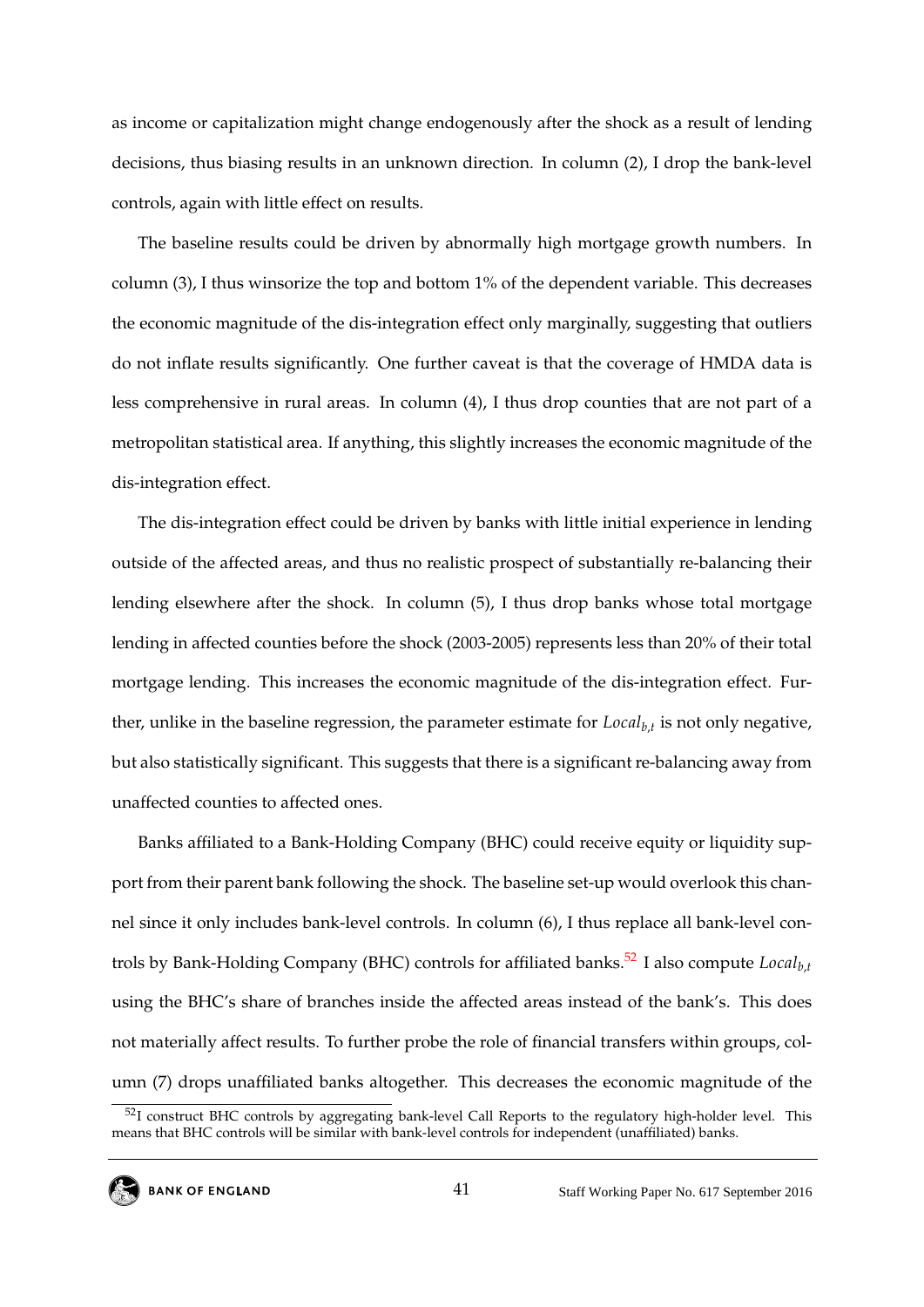dis-integration effect only marginally.

The average quality of applicants from affected areas could change after the shock depending on whether a bank is local or diversified. The baseline set-up would capture such sorting only imperfectly since it controls for average borrower (i.e. accepted applicants) characteristics. In column (8), I thus replace borrower controls by applicant controls, again averaged by bank-county-year using application size as weights. This does not materially change results.

Finally, the dis-integration effect could be driven by heterogeneous pre-shock mortgage growth trends across local and diversified banks. In column (9), I thus conduct a placebo experiment, where I assume that the shock occurs three years earlier. I then define 2000-2002 as the pre-shock period, and 2003-2005 as the post-shock period. The estimate for the disintegration effect is strongly insignificant in this specification.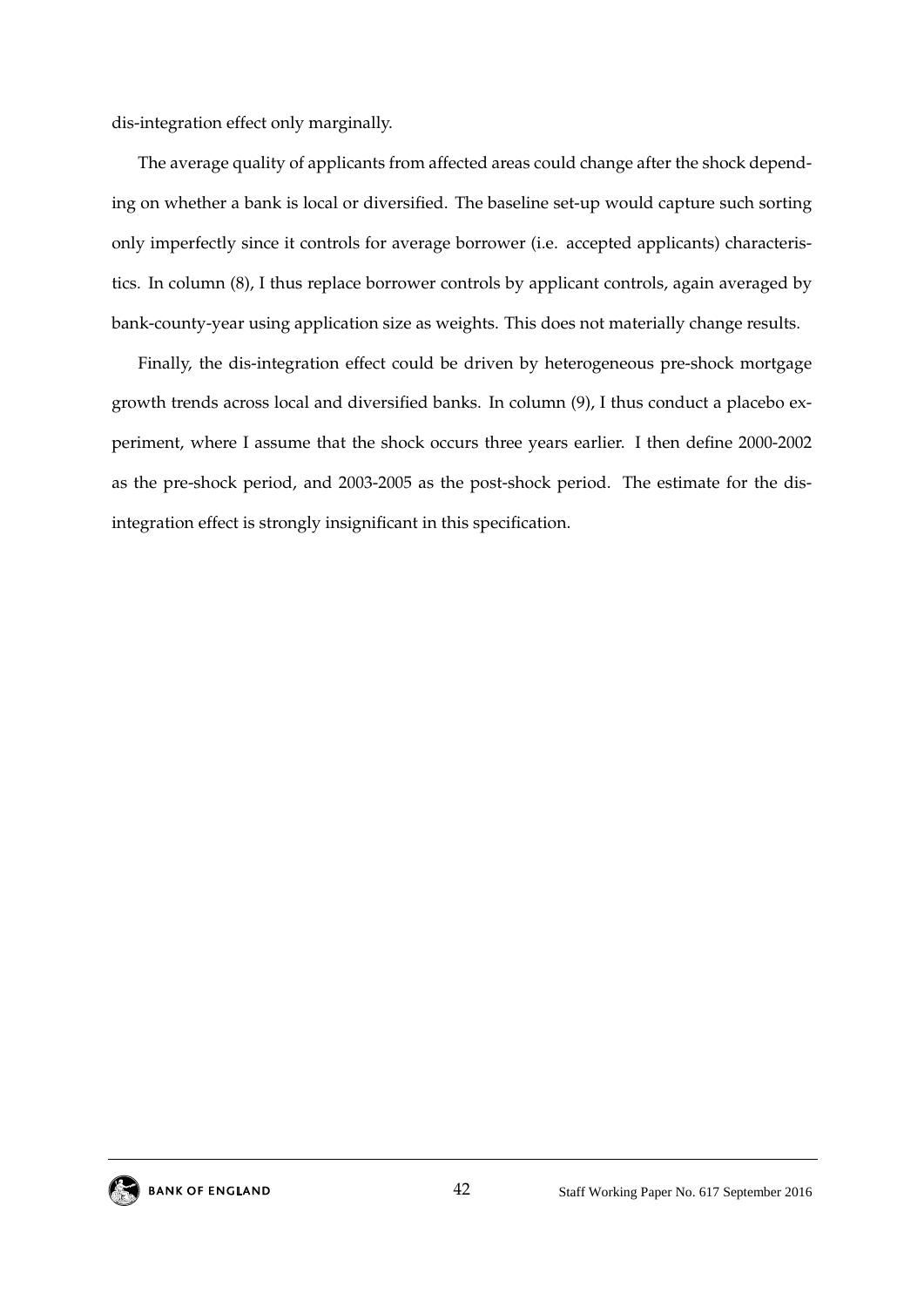## **D Figures**

<span id="page-43-0"></span>**FIGURE 1:** COUNTIES AFFECTED BY THE 2005 HURRICANES



This figure compares counties considered as affected by the 2005 hurricanes according to baseline and alternative definitions. Green shading indicates that county *c* is considered as affected. In the upper panel, affected counties are those exposed to winds faster than 96 miles per hour. In the lower panel, affected counties are those for which FEMA reports a major disaster declaration. Hurricane tracks are from NOAA's best track estimates. The shade of tracks is a function of local-specific hurricane wind speed.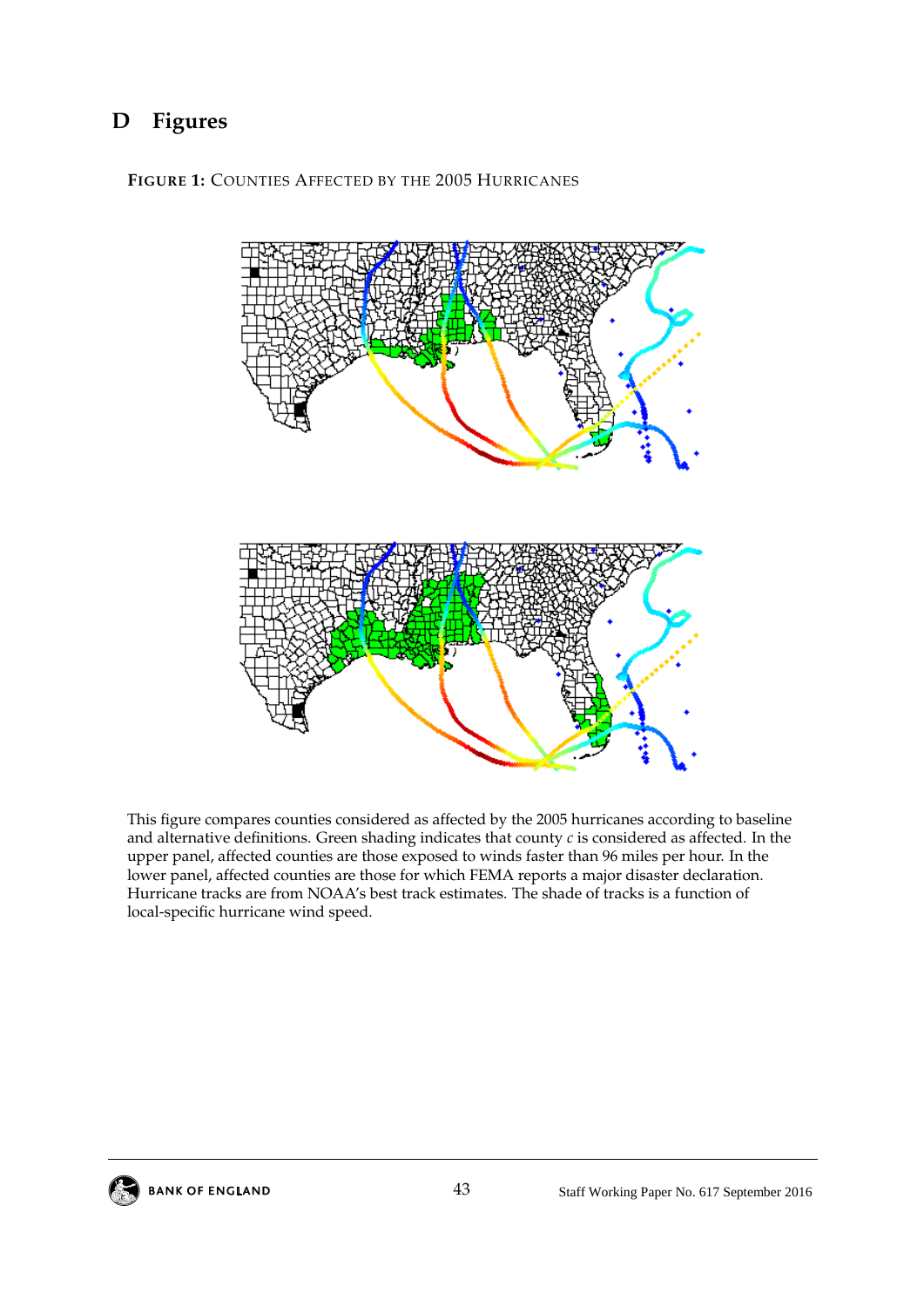#### <span id="page-44-0"></span>**FIGURE 2:** WIND SPEED DURING 2005 HURRICANES



This figure plots local-level wind intensity estimates from NOAA's H\*Wind field model for Hurricanes Rita, Dennis, Katrina (Louisiana landfall) and Katrina (Florida landfall). The right scale corresponds to the wind strength estimate, recorded in miles per hour.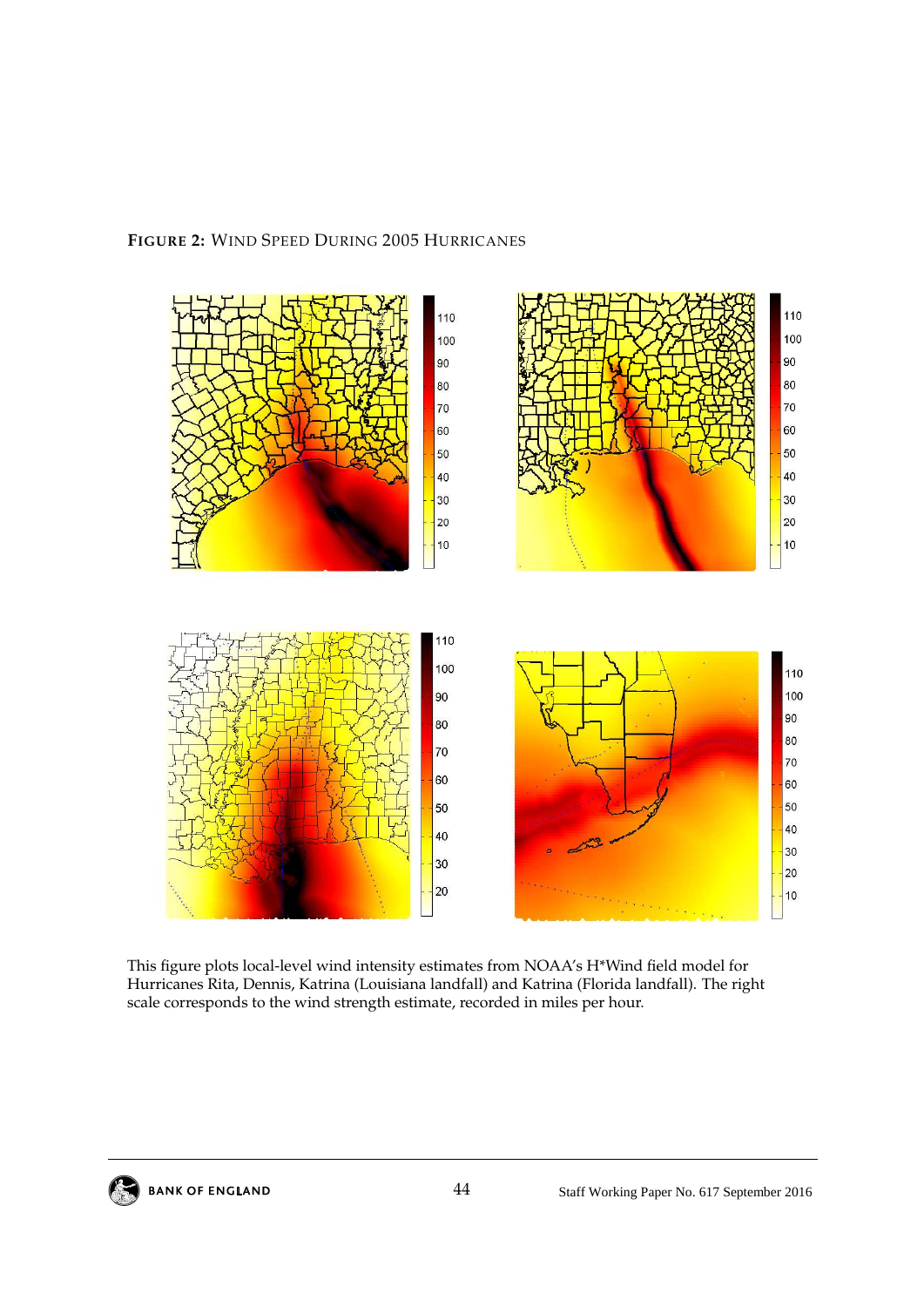## **E Tables**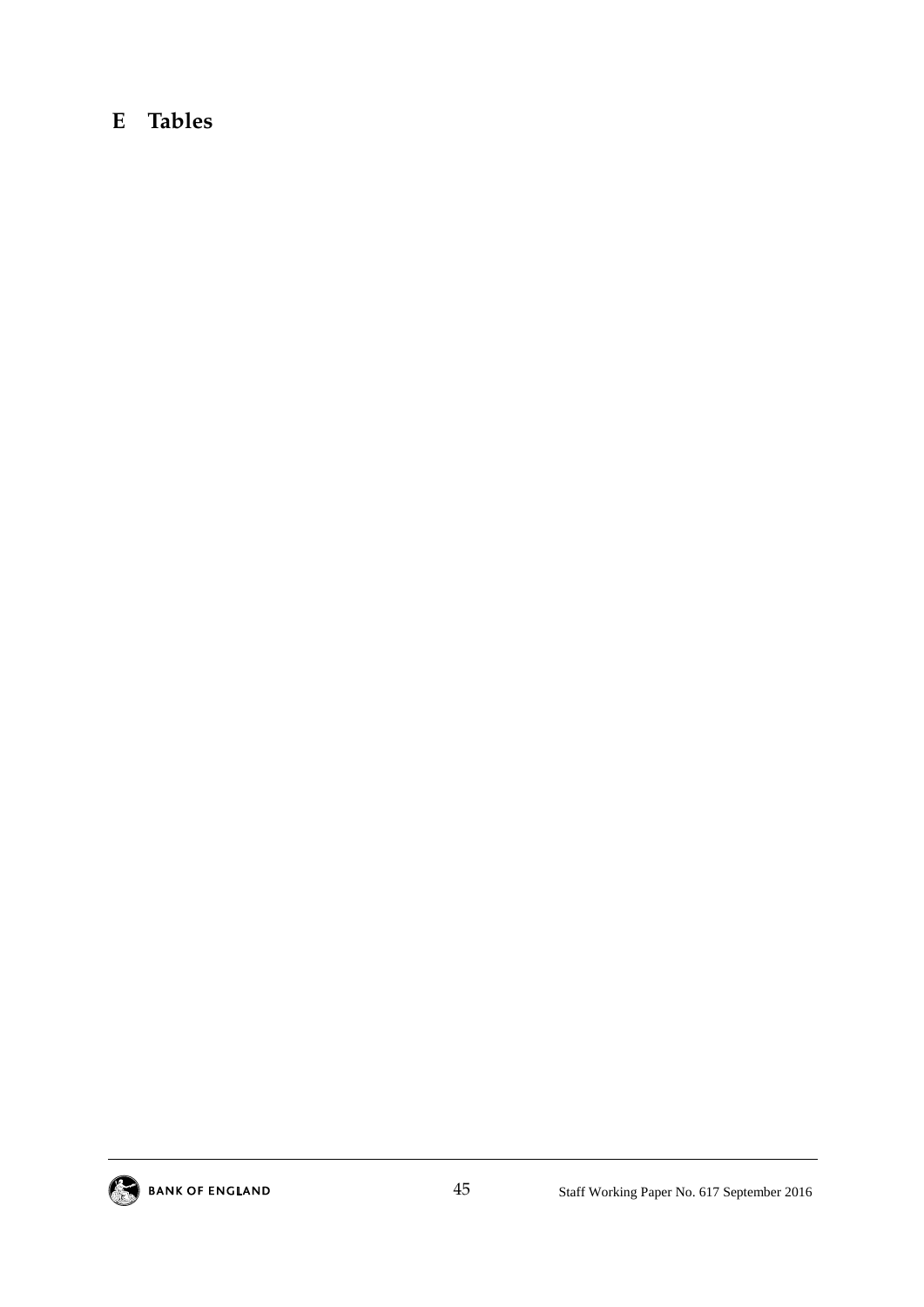## **TABLE 1:** <sup>S</sup>UMMARY <sup>S</sup>TATISTICS

*Level of variation: b* <sup>=</sup> *Bank, <sup>c</sup>* <sup>=</sup> *County, <sup>t</sup>* <sup>=</sup> *Year*

| Variable                                          | Definition                                                             | Mean  | Std.  |
|---------------------------------------------------|------------------------------------------------------------------------|-------|-------|
| <b>Dependent Variables</b>                        |                                                                        |       |       |
| $\Delta$ Mortgage <sub>b,c,t</sub>                | Log mortgage volume growth                                             | 0.081 | 1.151 |
| % Accepted <sub>b,c,t</sub>                       | Accepted mortgage volume/Total application volume                      | 0.803 | 0.249 |
| % Accepted-and-Sold <sub>b.c.t</sub>              | Accepted-and-sold mortgage volume/Total application volume             | 0.326 | 0.365 |
| % Accepted-and-Retained <sub>b.c.t</sub>          | Accepted-and-retained mortgage volume/Total application volume         | 0.477 | 0.395 |
| <b>Treatment Proxies</b>                          |                                                                        |       |       |
| $Local_{b.t}$                                     | 0 before 2005; % of $b$ 's branches in affected counties thereafter    | 0.037 | 0.154 |
| Affected $_{c.t.}$                                | 0 before 2005; 1 if wind in $c$ exceeds 96 miles per hour thereafter   | 0.063 | 0.243 |
| $\text{Local}_{b.t} \times \text{Affected}_{c.t}$ | Interaction of $Local_{b,t}$ and Affected <sub><i>c</i>,<i>t</i></sub> | 0.019 | 0.125 |
| <b>Bank Controls</b>                              |                                                                        |       |       |
| $Size_{b,t}$                                      | Log total assets                                                       | 14.51 | 2.86  |
| Liquid Assets $_{b,t}$                            | (Cash+Liquid securities)/Total assets)                                 | 0.189 | 0.12  |
| Deposits $_{b,t}$                                 | Deposits/Total assets)                                                 | 0.722 | 0.166 |
| Loans $_{b,t}$                                    | Loans/Total assets                                                     | 0.689 | 0.141 |
| $Capital_{b,t}$                                   | Equity capital/Total assets                                            | 0.102 | 0.04  |
| Income $_{b,t}$                                   | Net income/Total assets                                                | 0.012 | 0.009 |
| Loan Quality $_{b,t}$                             | Non-performing loans/Total loans                                       | 0.009 | 0.01  |
| Deposit $\text{Costs}_{b,t}$                      | Interest expense/Total Deposits                                        | 0.022 | 0.024 |
| <b>Borrower Controls</b>                          |                                                                        |       |       |
| $\text{Race}_{b,c,t}$                             | Non-Caucasian dummy                                                    | 0.091 | 0.2   |
| $\text{Sex}_{b,c,t}$                              | Non-male dummy                                                         | 0.196 | 0.257 |
| $\text{Loan}/\text{Income}_{b,c,t}$               | Loan size over income                                                  | 1.682 | 3.572 |
| Income $_{b,c,t}$                                 | Log income (\$ Thousand)                                               | 4.463 | 0.811 |
| Minority Population $_{b,c,t}$                    | % non-Caucasian households in borrower tract                           | 23.71 | 17.92 |
| Median Family Income $_{b,c,t}$                   | Median income in borrower tract over median income in MSA              | 1.104 | 0.289 |

<span id="page-46-0"></span>This table reports the name (column 1), definition (column 2), average (column 3) and standard deviation (column 4) of the variables in the baseline bankcounty-year dataset. Dependent variables and borrower controls are from HMDA. Bank controls are from Call Reports (all values are lagged by one year). Borrower controls correspond to the average borrower characteristic in <sup>a</sup> bank-county-year, weighted by loan size.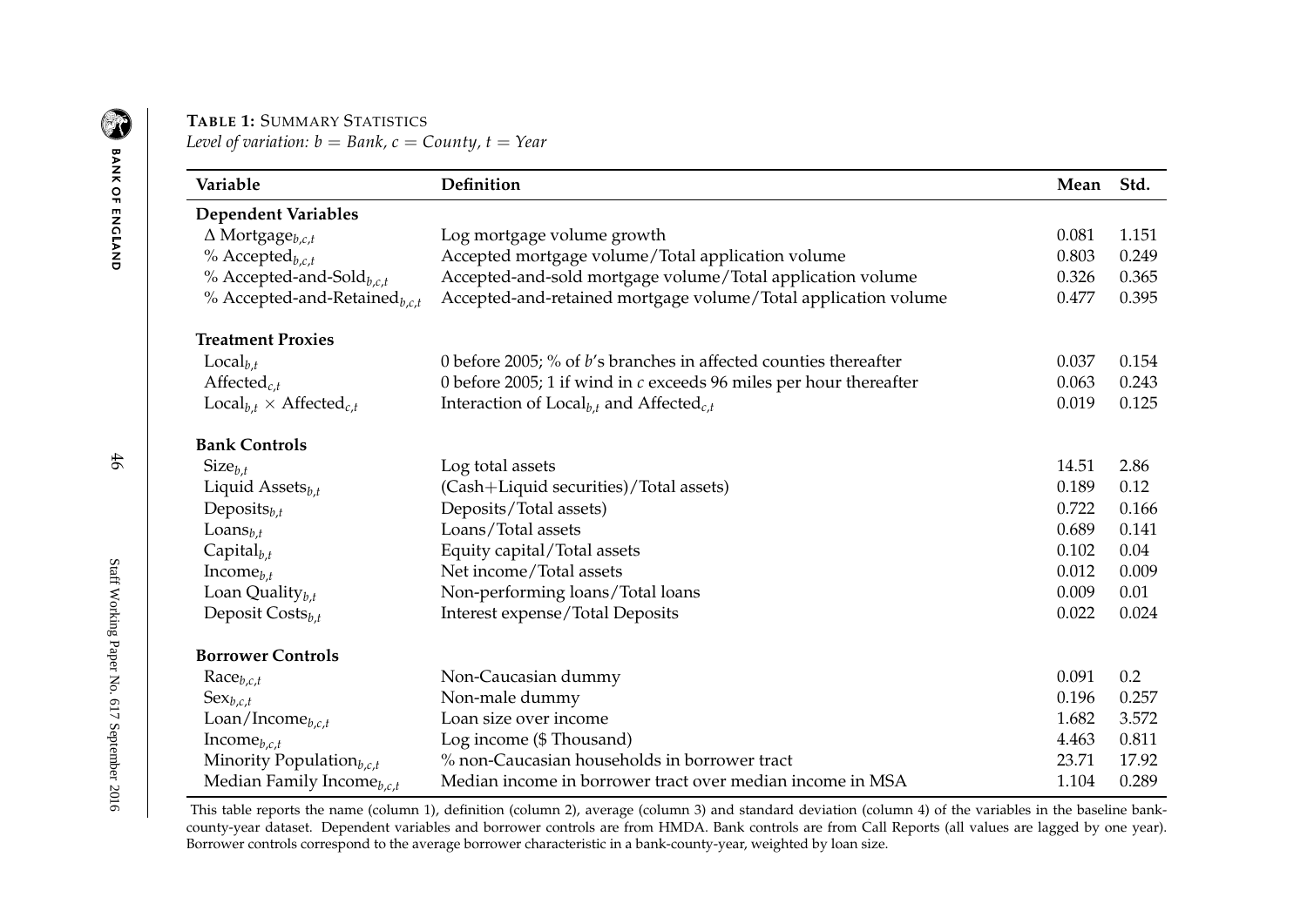## **TABLE 2:** <sup>M</sup>AIN <sup>R</sup>ESULTS: <sup>T</sup>HE <sup>D</sup>IS-INTEGRATION <sup>E</sup>FFECT

*Dependent variable:* <sup>∆</sup> *Mortgage Lending<sup>b</sup>*,*c*,*<sup>t</sup>*

|                                                           | (1)<br><b>Baseline</b> | (2)<br>Robustness                    | (3)                                       | (4)                                   | (5)                             | (6)                                  | (7)                                  |
|-----------------------------------------------------------|------------------------|--------------------------------------|-------------------------------------------|---------------------------------------|---------------------------------|--------------------------------------|--------------------------------------|
|                                                           |                        | Local is $%$<br>loans in<br>Affected | Affected is<br><b>FEMA</b><br>declaration | Affected is<br><b>NFIP</b><br>payouts | Most<br>affected<br>states only | Smaller<br>window<br>$(2004 - 2007)$ | $Size \times$<br>Affected<br>control |
| $\text{Local}_{b.t} \times \text{Affected}_{c.t}$         | $0.922***$             | $0.790***$                           | $0.672**$                                 | $9.577*$                              | $0.797**$                       | $0.772**$                            | $1.001***$                           |
|                                                           | (0.345)                | (0.297)                              | (0.333)                                   | (5.363)                               | (0.325)                         | (0.382)                              | 0.348                                |
| $Local_{b,t}$                                             | $-0.401$               | $-0.208$                             | $-0.338$                                  | $-1.178$                              | $-0.238$                        | $-0.365$                             | $-0.458*$                            |
|                                                           | (0.267)                | (0.268)                              | (0.215)                                   | (1.347)                               | (0.299)                         | (0.320)                              | 0.263                                |
| 2005 Size <sub>b.t</sub> $\times$ Affected <sub>c,t</sub> |                        |                                      |                                           |                                       |                                 |                                      | $-.003$                              |
| 2005 Size $_{b.t}$                                        |                        |                                      |                                           |                                       |                                 |                                      | (0.909)<br>$0.046*$<br>(0.053)       |
| <b>Bank Controls</b>                                      | Yes                    | Yes                                  | Yes                                       | Yes                                   | Yes                             | Yes                                  | Yes                                  |
| <b>Borrower Controls</b>                                  | Yes                    | Yes                                  | Yes                                       | <b>Yes</b>                            | Yes                             | Yes                                  | Yes                                  |
| County $\times$ Year FE                                   | Yes                    | Yes                                  | Yes                                       | <b>Yes</b>                            | Yes                             | Yes                                  | Yes                                  |
| Bank $\times$ County FE                                   | Yes                    | Yes                                  | Yes                                       | Yes                                   | Yes                             | Yes                                  | Yes                                  |
| Observations<br>Adjusted $R^2$                            | 63504<br>0.421         | 61165<br>0.418                       | 63504<br>0.421                            | 61759<br>0.416                        | 29510<br>0.420                  | 43850<br>0.409                       | 59998<br>0.487                       |

<span id="page-47-0"></span>This table reports OLS regressions relating <sup>a</sup> bank *<sup>b</sup>*'s mortgage lending growth in county-year *<sup>c</sup>*, *<sup>t</sup>* depending on (i) whether *<sup>c</sup>* is affected by the <sup>2005</sup> hurricanes at *t* and (ii) how geographically diversified *<sup>b</sup>* is from the perspective of the affected area. The sample covers the 2003-2008 period in seven US states (AL, FL, GA, LA, MS, SC, and TX), except Katrina out-migration counties (see section [B\)](#page-39-1).  $Affected_{c,t}$  is 0 until 2005, and 1 thereafter if wind speed during 2005 hurricanes exceed 96mph in *<sup>c</sup>*. *Localb*,*<sup>t</sup>* is <sup>0</sup> until 2005, and the share of *<sup>b</sup>*'s branches in affected counties (as per June 2005) thereafter. *Bank controls* include one-year lag of (log) size, income, liquid assets, loan quality, deposits, equity and deposit costs. *Borrower controls* include bank-county-year loan size-weighted averages of race, sex, loan-to-income, (log) income, census tract income and tract share of minority population. Columns (2) to (8) change the following elements of the baselinespecification. In column (2), Local<sub>b,t</sub> is 0 until 2005, and the share of b's retained mortgage in affected counties (2002-2004) thereafter. In column (3), Affected<sub>c,t</sub> is 0 until 2005, and 1 thereafter if FEMA reports a disaster declaration for  $c$ . In column (4),  $Affected_{c,t}$  is 0 until 2005, and the number of 2005 flood insurance payouts in c (as % total housing units) thereafter. Local<sub>b,t</sub> is 0 until 2005, and the sum of  $Affected_{c,t}$  for all c weighted by the share of b's branches in c thereafter. In column (5), the sample of states is AL, LA, and MS. In column (6), the estimation window is 2004-2007. Heteroskedasticity-robust standard errors clustered atthe bank level are reported in parentheses. \*, \*\* and \*\*\* indicate significance at 10, 5 and 1%.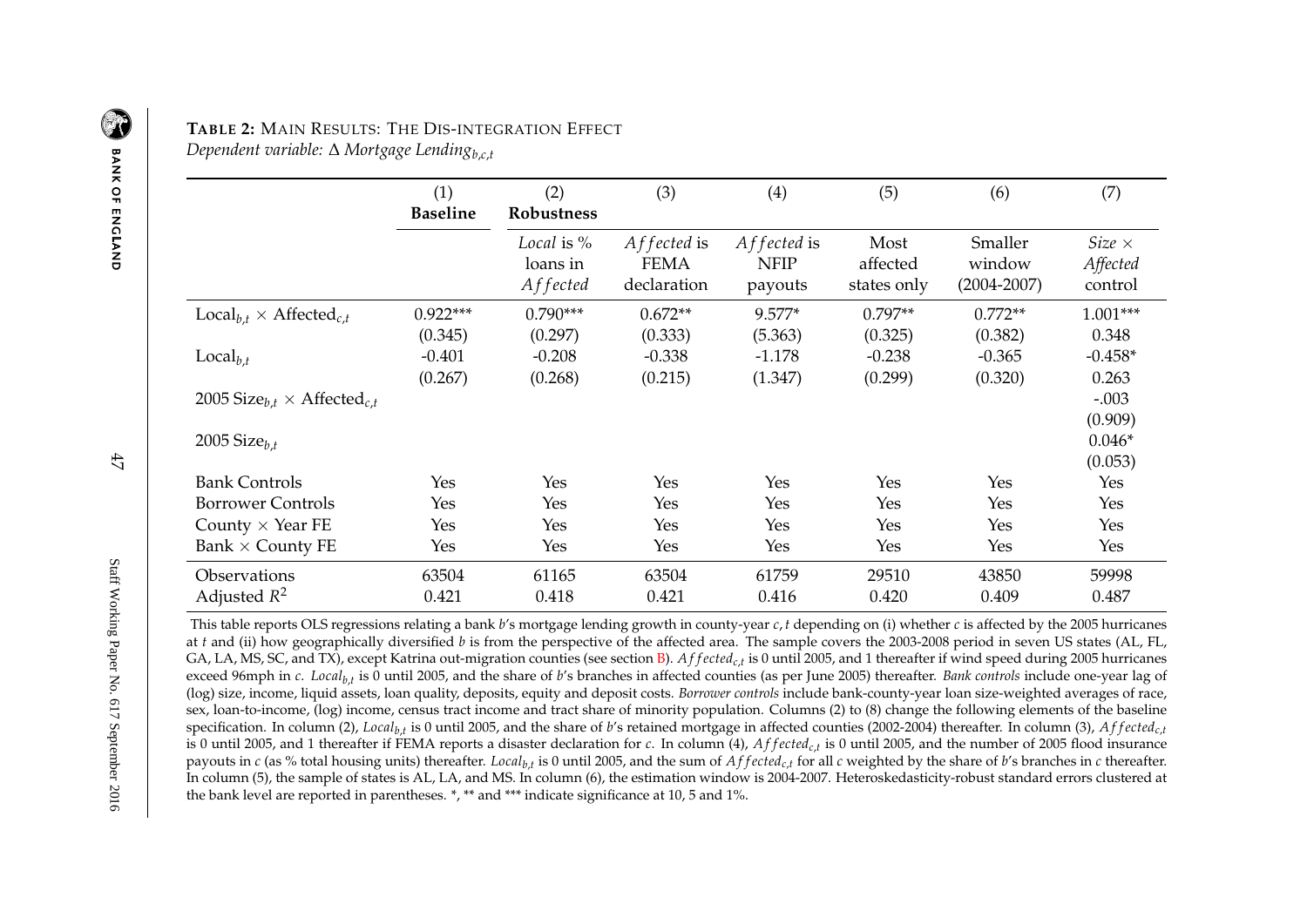|                                                                   | (1)        | (2)        | (3)              | (4)        |
|-------------------------------------------------------------------|------------|------------|------------------|------------|
|                                                                   | Drop loans | Drop FHA-  | Eligible for     | Regulatory |
|                                                                   | purchased  | guaranteed | forbear-         | leniency   |
|                                                                   | by GSEs    | loans      | ance             |            |
| $\text{Local}_{b,t} \times \text{Affected}_{c,t}$                 | $0.873***$ | $0.953***$ | $0.942**$        | $1.010***$ |
|                                                                   | (0.332)    | (0.349)    | (0.394)          | (0.363)    |
| $Local_{b.t}$                                                     | $-0.311$   | $-0.427$   | $-0.408$         | $-0.424$   |
|                                                                   | (0.270)    | (0.270)    | (0.314)          | (0.274)    |
|                                                                   |            |            | $-.039$          |            |
| Local Headquarter <sub>b,t</sub> $\times$ Affected <sub>c,t</sub> |            |            |                  |            |
|                                                                   |            |            | (0.182)<br>0.009 |            |
| Local Headquarter $_{b,t}$                                        |            |            |                  |            |
|                                                                   |            |            | (0.226)          |            |
| Local Regulator <sub>b.t</sub> $\times$ Affected <sub>c,t</sub>   |            |            |                  | $-0.263$   |
|                                                                   |            |            |                  | (0.248)    |
| Local Regulator $_{b.t}$                                          |            |            |                  | 0.217      |
|                                                                   |            |            |                  | (0.198)    |
|                                                                   |            |            |                  |            |
| <b>Bank</b> controls                                              | Yes        | Yes        | Yes              | Yes        |
| Borrower controls                                                 | Yes        | Yes        | Yes              | Yes        |
| County $\times$ Year FE                                           | Yes        | Yes        | Yes              | Yes        |
| Bank $\times$ County FE                                           | Yes        | Yes        | Yes              | Yes        |
| Observations                                                      | 60367      | 62382      | 63504            | 63504      |
| Adjusted $R^2$                                                    | 0.418      | 0.423      | 0.421            | 0.421      |

<span id="page-48-0"></span>**TABLE 3:** DO GOVERNMENT INTERVENTIONS EXPLAIN THE DIS-INTEGRATION EFFECT? *Dependent variable:* ∆ *Mortgage Lendingb*,*c*,*<sup>t</sup>*

This table reports OLS regressions relating a bank *b*'s mortgage lending growth in county-year *c*, *t* depending on (i) whether *c* is affected by the 2005 hurricanes at *t* (ii) how geographically diversified *b* is from the perspective of the affected area. The sample covers the 2003-2008 period in seven US states (AL, FL, GA, LA, MS, SC, and TX), except Katrina out-migration counties (see section [B\)](#page-39-0). *A f f ectedc*,*<sup>t</sup>* is 0 until 2005, and 1 thereafter if wind speed during 2005 hurricanes exceed 96mph in *c*. *Localb*,*<sup>t</sup>* is 0 until 2005, and the share of *b*'s branches in affected counties (as per June 2005) thereafter. *Bank controls* include one-year lag of (log) size, income, liquid assets, loan quality, deposits, equity and deposit costs. *Borrower controls* include bank-county-year loan size-weighted averages of race, sex, loanto-income, (log) income, census tract income and tract share of minority population. In column (1), all loans sold to a GSE during the year of origination are excluded. In column (2), all loans guaranteed by the Federal Housing Administration or the Veterans Administration are excluded. *Local Headquarterb*,*<sup>t</sup>* is 0 until 2005, and 1 thereafter if *b*'s headquarter is in Alabama, Louisiana, or Mississippi. *Local Regulatorb*,*<sup>t</sup>* is 0 until 2005, and 1 thereafter if *b* has a state charter from Alabama, Louisiana, or Mississippi. Heteroskedasticity-robust standard errors clustered at the bank level are reported in parentheses. \*, \*\* and \*\*\* indicate significance at 10, 5 and 1%.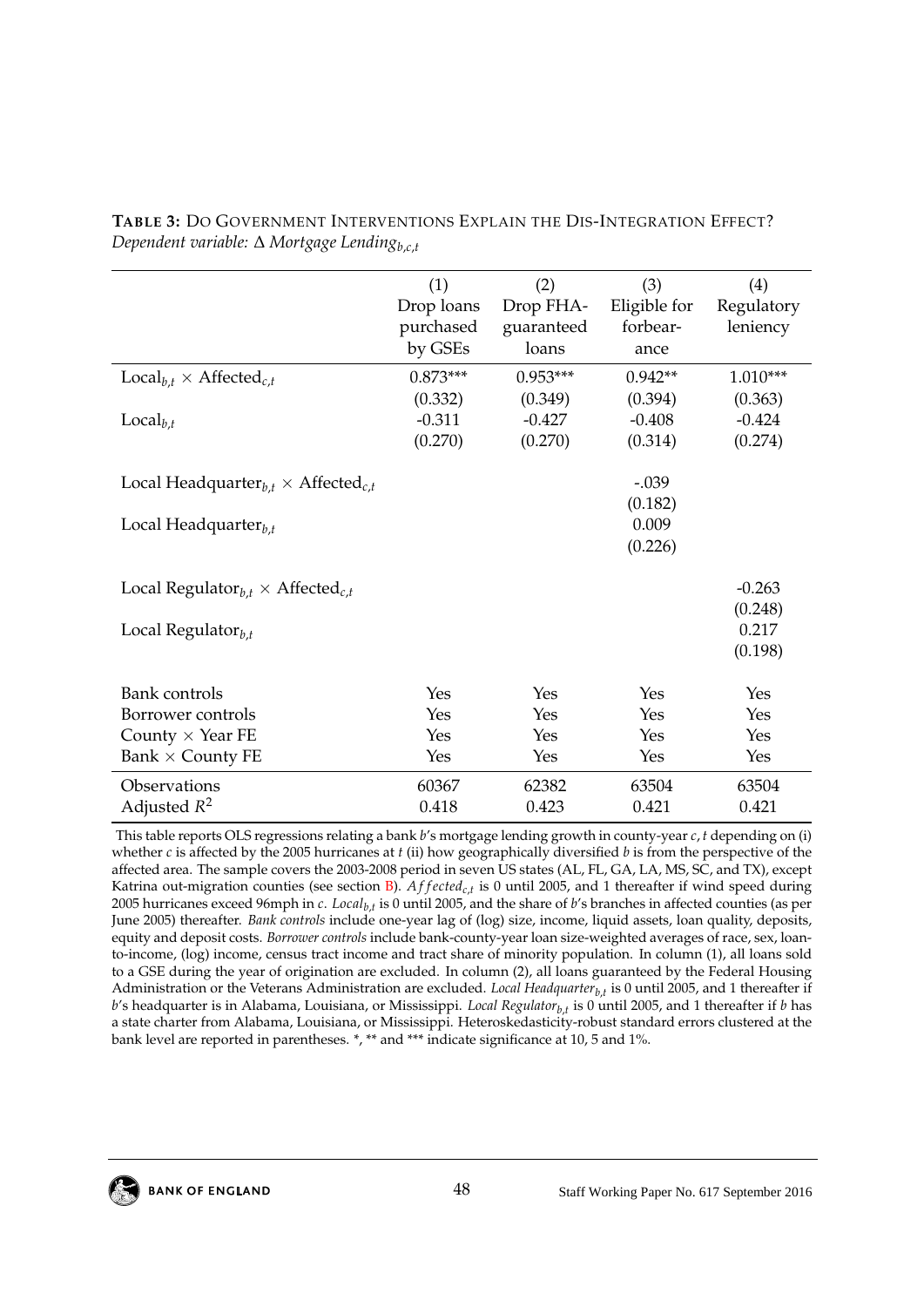|                                                   | (1)<br>2000-2010 floods panel              | (2)<br><b>Small business lending</b>             |
|---------------------------------------------------|--------------------------------------------|--------------------------------------------------|
| Dependent variable:                               | $\Delta$ Mortgage Lending <sub>b,c,t</sub> | $\Delta$ Small Business Lending <sub>b,c,t</sub> |
| $\text{Local}_{b,t} \times \text{Affected}_{c,t}$ | 115.76**                                   | $0.239*$                                         |
|                                                   | (47.31)                                    | (1.72)                                           |
| $Local_{h,t}$                                     | $-14.28$                                   | $-0.647***$                                      |
|                                                   | (6.58)                                     | $(-4.33)$                                        |
| <b>Bank Controls</b>                              | Yes                                        | Yes                                              |
| <b>Borrower Controls</b>                          | Yes                                        | No                                               |
| County $\times$ Year FE                           | Yes                                        | <b>Yes</b>                                       |
| Bank $\times$ County FE                           | Yes                                        | Yes                                              |
| Observations                                      | 127948                                     | 42900                                            |
| Adjusted $R^2$                                    | 0.487                                      | 0.375                                            |

#### <span id="page-49-0"></span>**TABLE 4:** EXTERNAL VALIDITY OF THE DIS-INTEGRATION EFFECT

Column (1) reports an OLS regression relating a bank *b*'s mortgage lending growth in county-year *c*, *t* depending on (i) the degree to which *c* is affected by floods at *t* and (ii) how geographically diversified *b* is from the perspective of the affected areas. The sample covers the 2000-2010 period in eight US states (FL, LA, MS, NC, NJ, NY, PA, and TX). *Af f ected<sub>c,t</sub>* is the lagged number of flood insurance payouts (as % total housing units) in *c* and year *t*. *Local<sub>b,t</sub>* is the sum of *Affected<sub>c,t</sub>* for all *c* weighted by the share of *b*'s branches in *c*. Column 2 reports an OLS regression relating a bank *b*'s small business lending growth in county-year *c*, *t* depending on (i) whether *c* is affected by the 2005 hurricanes at *t* and (ii) how geographically diversified *b* is from the perspective of the affected area. The sample covers the 2002-2007 period in seven US states (AL, FL, GA, LA, MS, SC, and TX), except Katrina outmigration counties (see section [B\)](#page-39-0). *A f f ectedc*,*<sup>t</sup>* is 0 until 2004, and 1 thereafter if wind speed during 2005 hurricanes exceeds 96mph in *c*. *Localb*,*<sup>t</sup>* is 0 until 2004, and the share of *b*'s branches in affected counties (as per June 2005) thereafter. In both columns, *Bank controls* include one-year lag of (log) size, income, liquid assets, loan quality, deposits, equity and deposit costs. *Borrower controls* include bank-county-year loan size-weighted averages of race, sex, loan-to-income, (log) income, census tract income and tract share of minority population. Heteroskedasticityrobust standard errors clustered at the bank level are reported in parentheses. \*, \*\* and \*\*\* indicate significance at 10, 5 and 1%.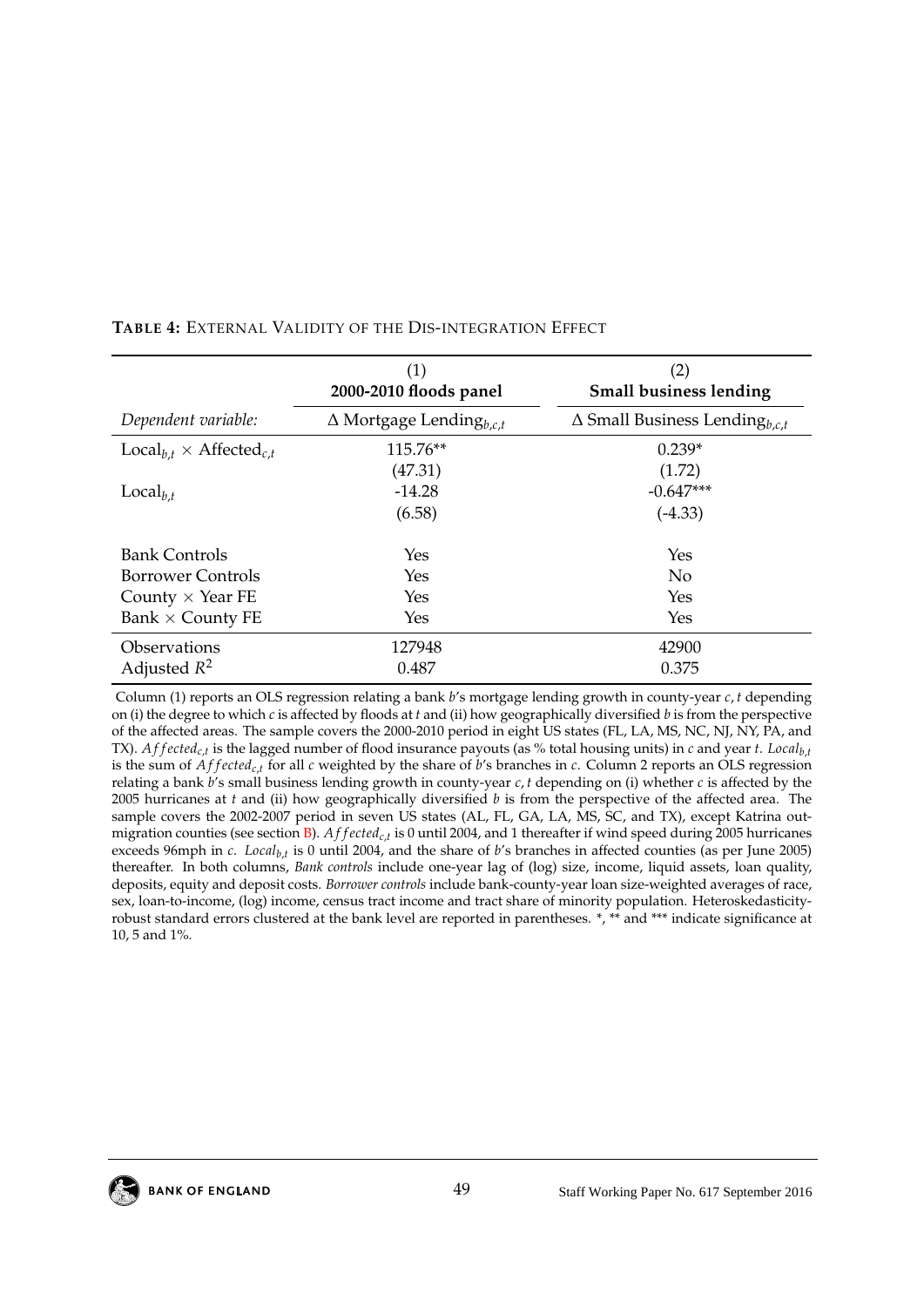| Dependent Variable:                               | (1)<br>Accepted<br>Applications | (2)<br>Accepted-and-Sold<br>Applications | (3)<br>Accepted-and-Retained<br>Applications |
|---------------------------------------------------|---------------------------------|------------------------------------------|----------------------------------------------|
| $\text{Local}_{h,t} \times \text{Affected}_{c,t}$ | $0.145**$                       | $0.249*$                                 | $-0.105$                                     |
|                                                   | (0.072)                         | (0.146)                                  | (0.099)                                      |
| $Local_{b.t}$                                     | $-0.132*$                       | $-0.225$                                 | 0.0934                                       |
|                                                   | (0.078)                         | (0.149)                                  | (0.091)                                      |
|                                                   |                                 |                                          |                                              |
| Bank controls                                     | Yes                             | Yes                                      | Yes                                          |
| Borrower controls                                 | Yes                             | Yes                                      | Yes                                          |
| County $\times$ Year FE                           | Yes                             | Yes                                      | Yes                                          |
| Bank $\times$ County FE                           | Yes                             | Yes                                      | Yes                                          |
| <b>Observations</b>                               | 63504                           | 63504                                    | 63504                                        |
| Adjusted $R^2$                                    | 0.783                           | 0.827                                    | 0.844                                        |

#### <span id="page-50-0"></span>**TABLE 5:** MARGINS OF ADJUSTMENT

This table reports OLS regressions relating different lending outcomes by bank *b* in county-year *c*, *t* depending on (i) whether *c* is affected by the 2005 hurricanes at *t* and (ii) how geographically diversified *b* is from the perspective of the affected area. The sample covers the 2003-2008 period in seven US states (AL, FL, GA, LA, MS, SC, and TX), except Katrina out-migration counties (see section [B\)](#page-39-0). *A f f ectedc*,*<sup>t</sup>* is 0 until 2005, and 1 thereafter if wind speed during 2005 hurricanes exceeds 96mph in *c*. *Localb*,*<sup>t</sup>* is 0 until 2005, and the share of *b*'s branches in affected counties (as per June 2005) thereafter. In column (1), the dependent variable is the volume of accepted applications as a percentage of all applications received by *b* in *c*, *t*. In column (2), the dependent variable is the volume of applications accepted and sold as a percentage of all applications received by *b* in *c*, *t*. In column (3), the dependent variable is the volume of applications accepted and retained by *b* as a percentage of all applications received by *b* in *c*, *t*. *Bank controls* include one-year lag of (log) size, income, liquid assets, loan quality, deposits, equity and deposit costs. *Borrower controls* include bank-county-year loan size-weighted averages of race, sex, loan-to-income, (log) income, census tract income and tract share of minority population. Heteroskedasticity-robust standard errors clustered at the bank level are reported in parentheses. \*, \*\* and \*\*\* indicate significance at 10, 5 and 1%.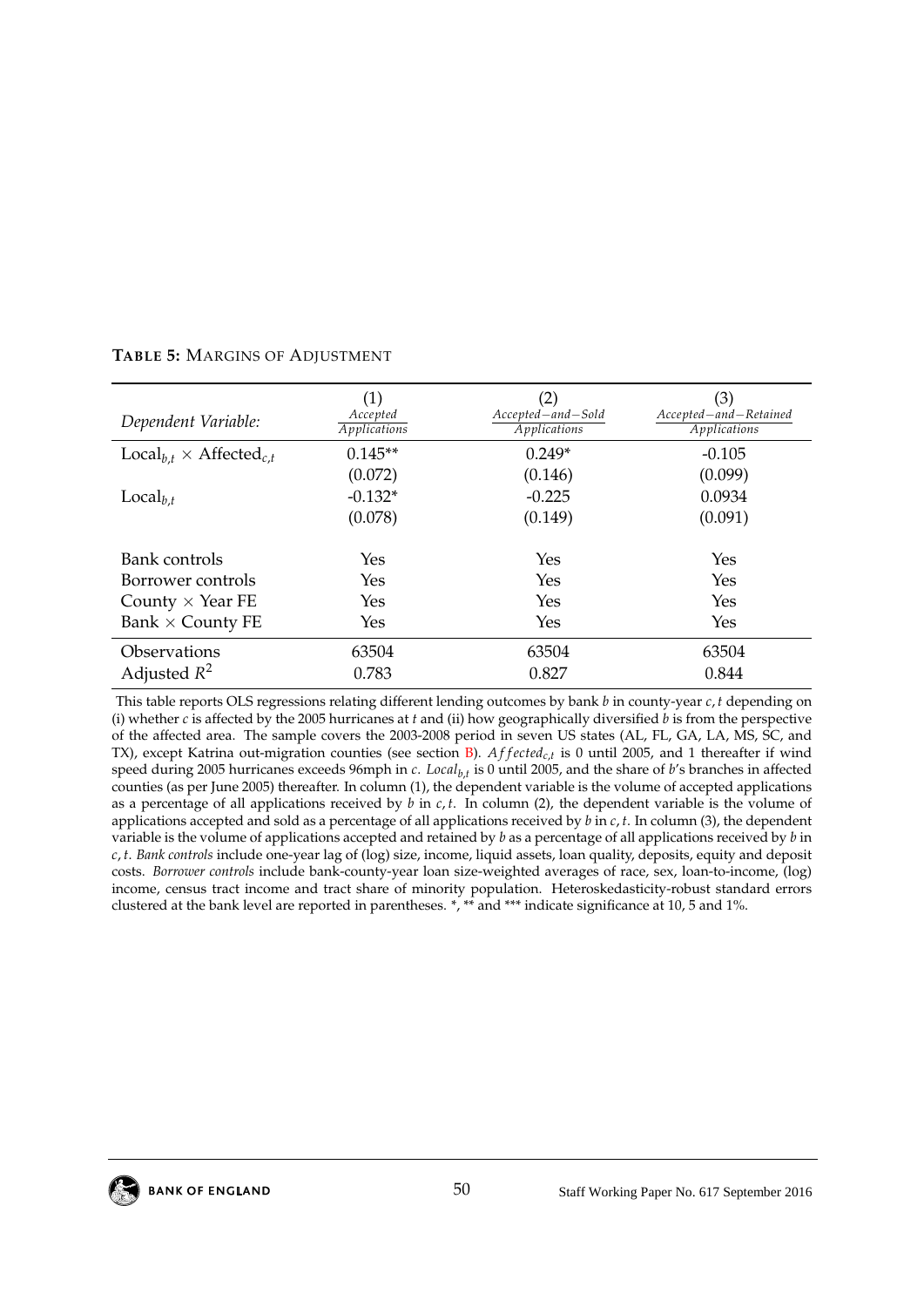| Channel:                                                                | (1)<br>Moderate-to-<br>high income<br>applicant | (2)<br>Conforming<br>application | (3)<br><b>Census tract</b><br>market share | (4)<br>Pre-shock bank<br>equity | (5)<br>Pre-shock bank<br>equity |
|-------------------------------------------------------------------------|-------------------------------------------------|----------------------------------|--------------------------------------------|---------------------------------|---------------------------------|
| Included applications:                                                  | All                                             | All                              | All                                        | All                             | Non-<br>conforming              |
| $\text{Local}_{b.t} \times \text{Affected}_{c.t}$                       | $0.186***$                                      | $0.172**$                        | $0.115*$                                   | $-0.018$                        | $-0.0313$                       |
|                                                                         | (0.0658)                                        | (0.068)                          | (0.0601)                                   | (0.086)                         | (0.083)                         |
| $Local_{b.t}$                                                           | $-0.192**$                                      | $-0.158**$                       | $-0.128*$                                  | $-0.0009$                       | 0.023                           |
|                                                                         | (0.076)                                         | (0.077)                          | (0.073)                                    | (0.049)                         | (0.049)                         |
| $\text{Local}_{b,t} \times \text{Affected}_{c,t} \times \text{Channel}$ | $-0.0786*$                                      | $-0.108**$                       | $-0.0502$                                  | 1.701                           | $2.716**$                       |
| $Local_{h,t} \times Channel$                                            | (0.043)<br>$0.0885**$                           | (0.051)<br>$0.0793*$             | (0.150)<br>0.0599                          | (1.121)<br>$-1.648**$           | (1.151)<br>$-2.339**$           |
|                                                                         | (0.044)                                         | (0.046)                          | (0.183)                                    | (1.121)                         | (0.912)                         |
| <b>Bank</b> controls                                                    | Yes                                             | Yes                              | Yes                                        | Yes                             | Yes                             |
| Borrower controls                                                       | Yes                                             | Yes                              | Yes                                        | Yes                             | Yes                             |
| County $\times$ Year FE                                                 | Yes                                             | Yes                              | Yes                                        | Yes                             | Yes                             |
| Bank $\times$ County $\times$ Channel FE                                | Yes                                             | Yes                              | Yes                                        | N <sub>o</sub>                  | No                              |
| Observations                                                            | 3177564                                         | 3177564                          | 3177564                                    | 3176909                         | 1740757                         |
| Adjusted $R^2$                                                          | 0.165                                           | 0.166                            | 0.243                                      | 0.164                           | 0.188                           |

**TABLE 6:** <sup>T</sup>HEORETICAL <sup>C</sup>HANNELS OF THE <sup>D</sup>IS-INTEGRATION <sup>E</sup>FFECT *Dependent variable: Accepted<sup>a</sup>*,*b*,*c*,*<sup>t</sup>*

<span id="page-51-0"></span>*Notes:* This table reports OLS regressions relating <sup>a</sup> dummy for whether mortgage application *<sup>a</sup>* was accepted by bank *<sup>b</sup>* in county-year *<sup>c</sup>*, *<sup>t</sup>* depending on (i) whether *<sup>c</sup>* is affected by the <sup>2005</sup> hurricanes at *<sup>t</sup>*, (ii) how geographically diversified *<sup>b</sup>* is from the perspective of the affected area, and (iii) an additional theoretical channel. The sample covers the 2003-2008 period in seven US states (AL, FL, GA, LA, MS, SC, and TX), excep<sup>t</sup> Katrina out-migration counties (see section [B\)](#page-39-1).  $Affected_{c,t}$  is 0 until 2005, and 1 thereafter if wind speed during 2005 hurricanes exceeds 96mph in c. Local<sub>b,t</sub> is 0 until 2005, and the share of b's branches in affected counties (as per June 2005) thereafter. In column (1), *Channel* is <sup>1</sup> if *<sup>a</sup>*'s income is above 80% of the MSA median family income, and <sup>0</sup> otherwise. In column (2), *Channel* is <sup>1</sup> if *<sup>a</sup>* is <sup>a</sup> non-jumbo loan for the purchase of <sup>a</sup> one-to-four persons house not guaranteed by the Federal Housing Administration or Veteran Administration. In column (3), *Channel* is the share of all retained mortgages in census tract *<sup>c</sup>* between <sup>2002</sup> and <sup>2004</sup> originated by *<sup>b</sup>*. In column (4) and (5), *Channel* is *<sup>b</sup>*'s equity (as % of total assets in the second quarter of 2005. *Bank* <sup>×</sup> *County* <sup>×</sup> *ChannelFE* is <sup>a</sup> bank-county-moderate-to-high-income fixed effect in column (1), <sup>a</sup> bank-county-conforming fixed effect in column (2) and <sup>a</sup> bank-census-tract fixed effect in column (3). The model controls for all possiblecombinations between Local<sub>b,t</sub>, Affected<sub>c,t</sub> and Channel that do not drop because of fixed effects. Bank controls include one-year lag of (log) size, income, liquid assets, asset quality, deposits, equity and deposit costs. *Borrower controls* include race, sex, loan-to-income, and (log) income. Heteroskedasticity-robust standarderrors clustered at the bank level are reported in parentheses. \*, \*\* and \*\*\* indicate significance at 10, 5 and 1%.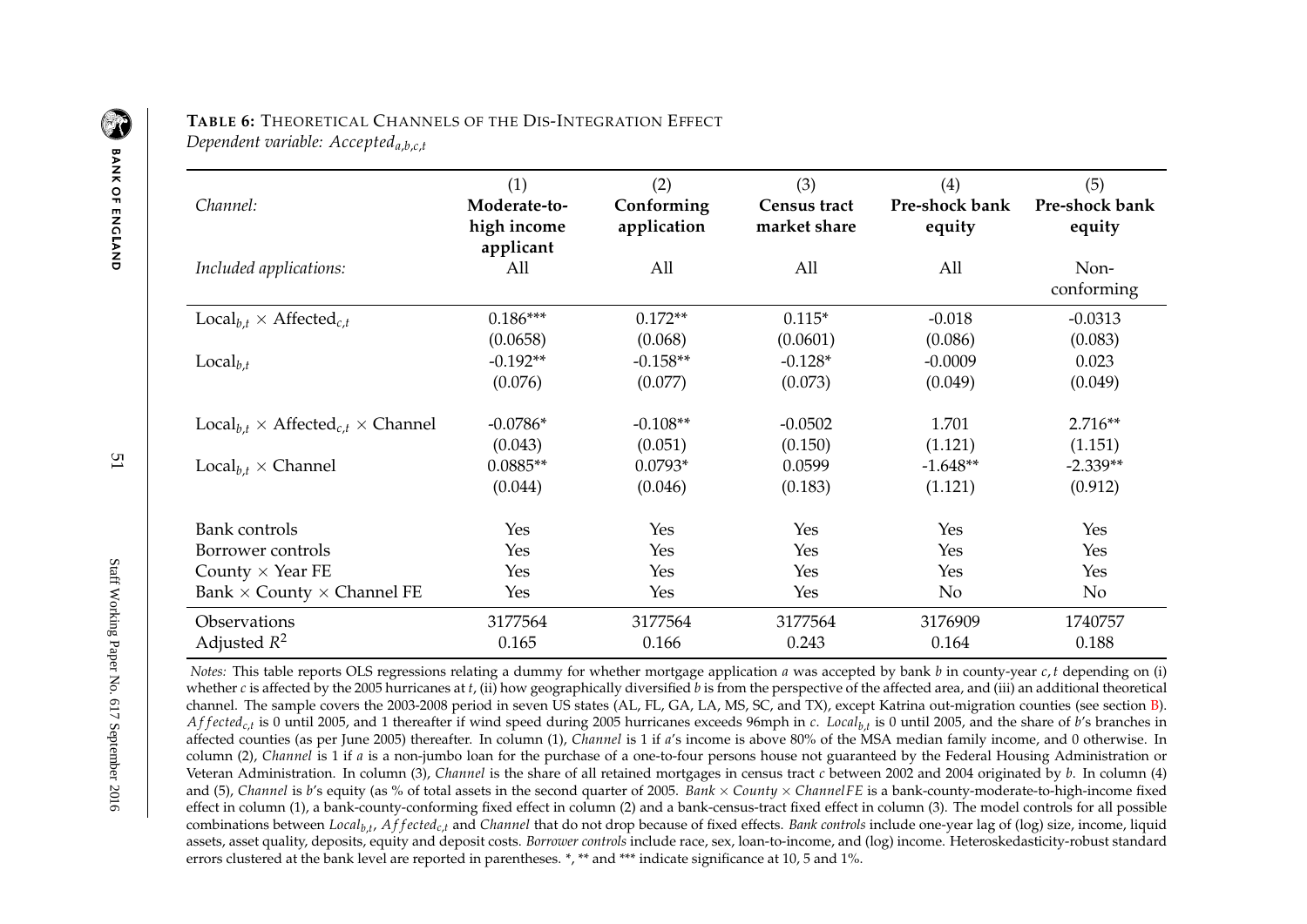## **F Appendix Figures & Tables**

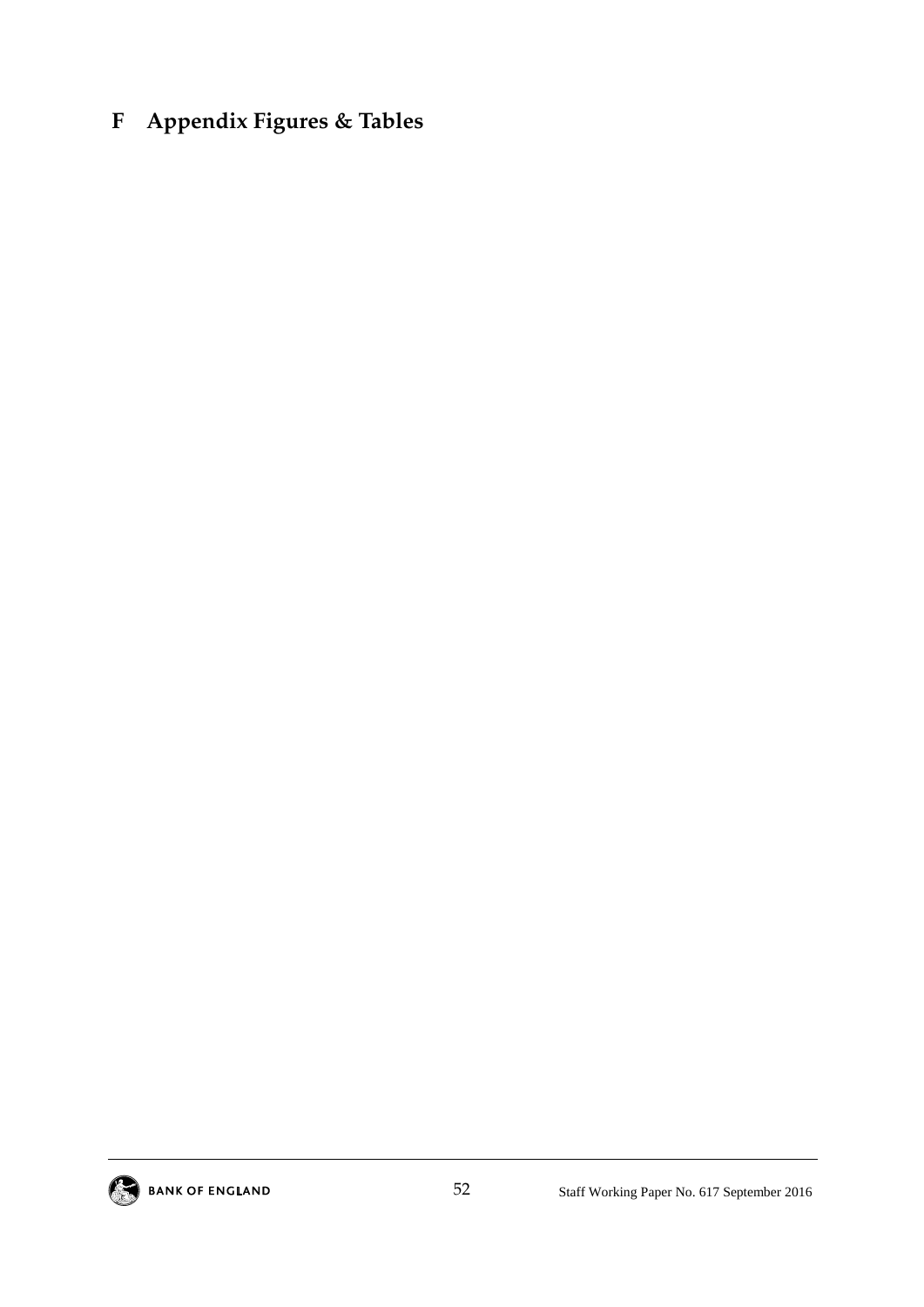<span id="page-53-0"></span>

This figure shows the estimate (bold line) and confidence intervals (dashed lines) of parameter *γ*1, obtained from the regression:  $\Delta Y_{b,t} = \gamma_1 \cdot Local_b + \gamma_2 \cdot BankControls_b + StateF.E._b + \epsilon_{b,t} \cdot \Delta Y_{b,t}$  is the change in bank *b*'s income (upper panel), non-performing loans (middle panel), and capitalization (upper panel) between quarter *t* and 2005q2. *Local<sup>b</sup>* is the share of *b*'s branches located in counties affected by the 2005 hurricanes, as measured in June 2005. *BankControls<sub>b</sub>* include (log) size, deposit funding, liquid assets, total loans, and deposit funding costs, all measured in 2005q2 (see table [1](#page-46-0) for definitions). *StateF*.*E*.*<sup>b</sup>* is a set of dummies for *b*'s home state. Dependent variables are winsorized at the bottom and top 1%.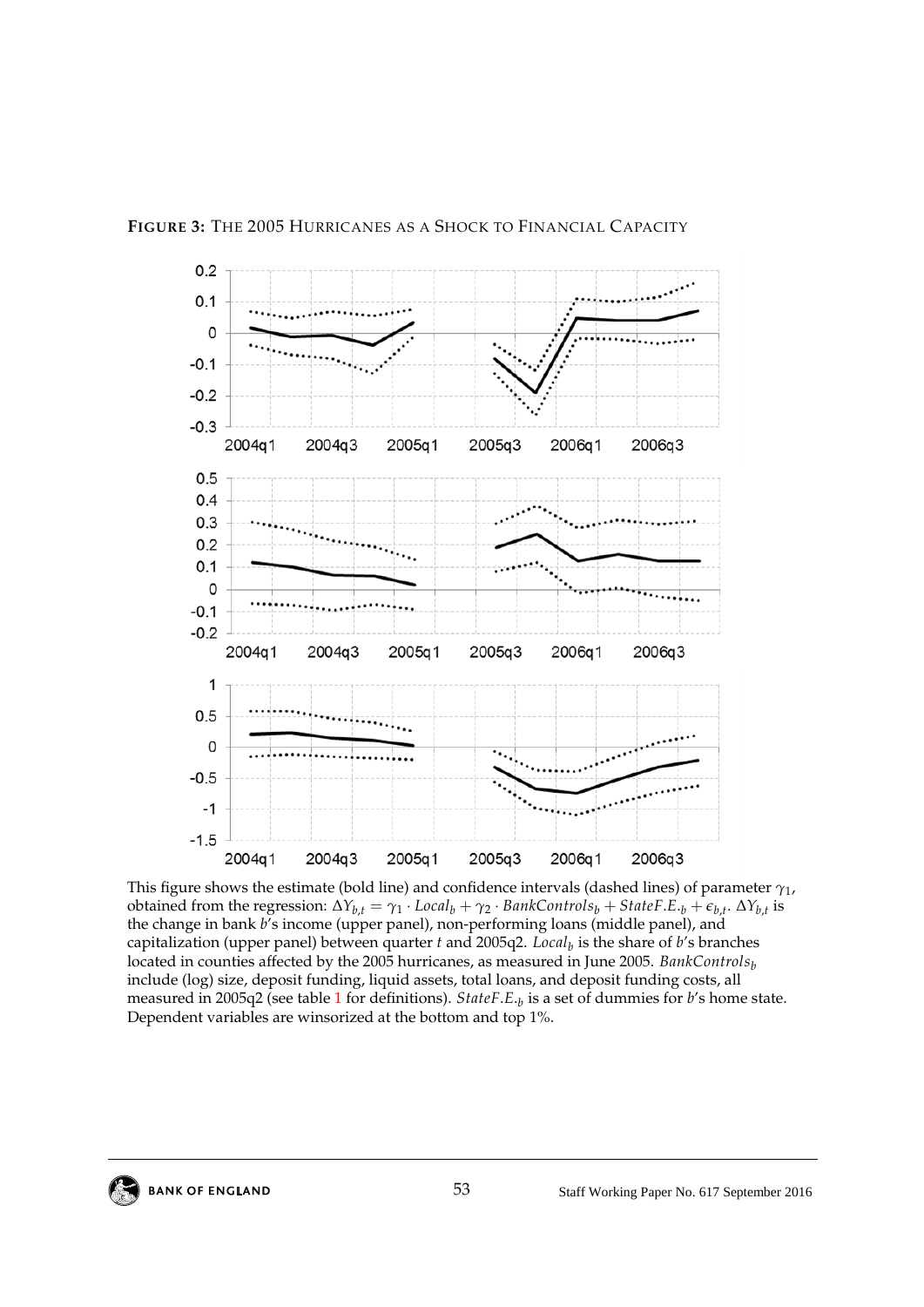

<span id="page-54-0"></span>**FIGURE 4:** HURRICANE KATRINA MIGRANT HOUSEHOLDS BY COUNTY

This figure shows the county-level log number of households relocating from the New Orleans metropolitan area (NOLA) in 2006, net of households relocating to NOLA during the same year. A darker shade indicates a higher number of households. *Source:* author's calculations based on IRS Migration Data (2006 vintage).